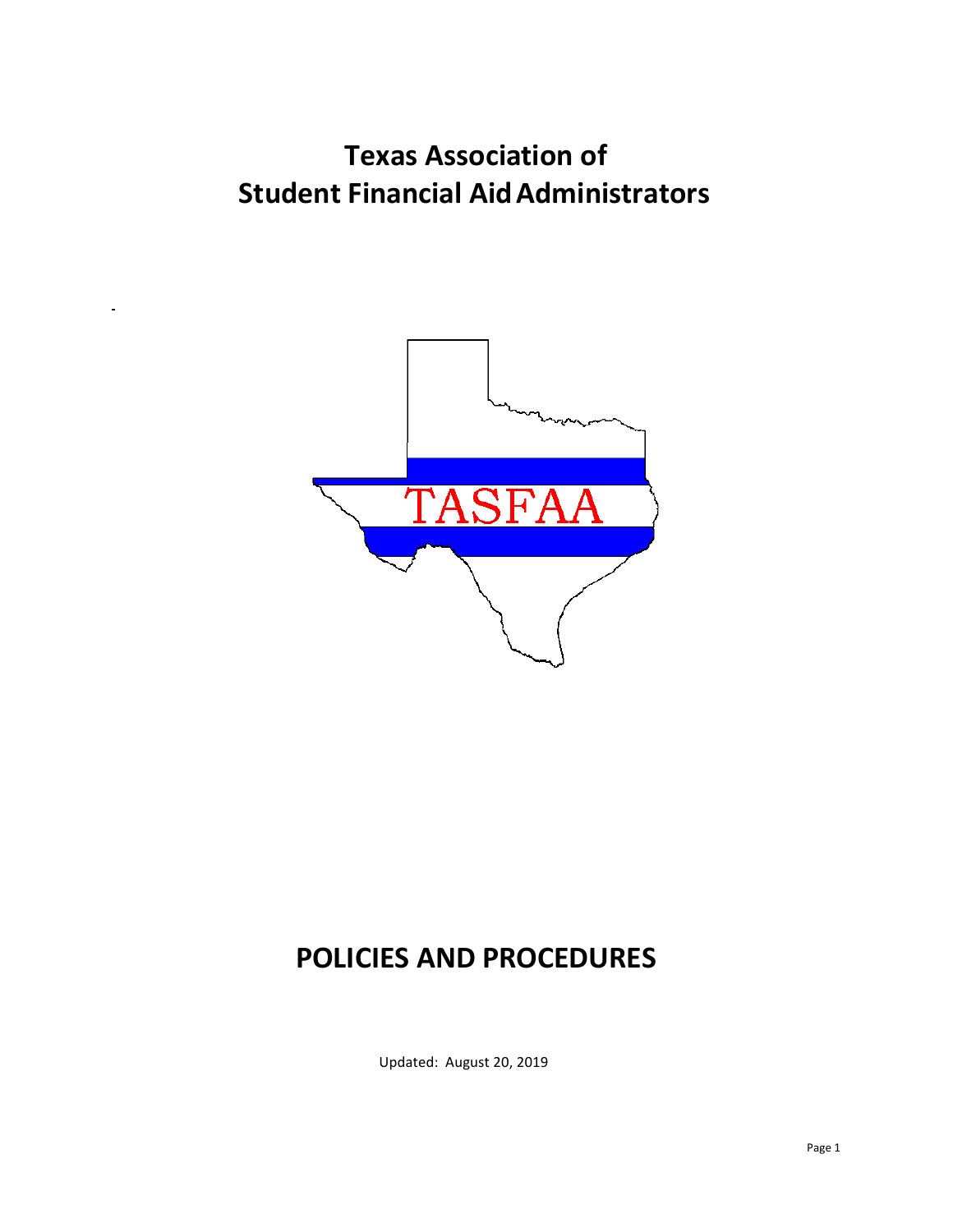#### **Table of Contents**

| <b>Section 1</b> |            |       |                                                                            |  |  |  |
|------------------|------------|-------|----------------------------------------------------------------------------|--|--|--|
|                  | $1.1\,$    |       |                                                                            |  |  |  |
|                  | 1.2        |       |                                                                            |  |  |  |
|                  |            | 1.2.1 | Southwest Association of Student Financial Aid Administrators (SWASFAA)  4 |  |  |  |
|                  |            | 1.2.2 | National Association of Student Financial Aid Administrators (NASFAA) 4    |  |  |  |
|                  | 1.3        |       |                                                                            |  |  |  |
|                  | 1.4        |       |                                                                            |  |  |  |
|                  | 1.5        |       |                                                                            |  |  |  |
| <b>Section 2</b> |            |       |                                                                            |  |  |  |
|                  | 2.1        |       |                                                                            |  |  |  |
|                  | 2.2        |       |                                                                            |  |  |  |
|                  | 2.3        |       |                                                                            |  |  |  |
|                  |            | 2.3.1 |                                                                            |  |  |  |
|                  |            | 2.3.2 |                                                                            |  |  |  |
|                  |            |       | 2.3.2.1                                                                    |  |  |  |
|                  |            |       | 2.3.2.2                                                                    |  |  |  |
|                  | 2.4        |       |                                                                            |  |  |  |
|                  | 2.5        |       |                                                                            |  |  |  |
| <b>Section 3</b> |            |       |                                                                            |  |  |  |
|                  | 3.1        |       |                                                                            |  |  |  |
|                  | 3.2        |       |                                                                            |  |  |  |
|                  | 3.3        |       |                                                                            |  |  |  |
|                  | 3.4        |       |                                                                            |  |  |  |
|                  | 3.5        |       |                                                                            |  |  |  |
|                  |            |       |                                                                            |  |  |  |
|                  | 3.6<br>3.7 |       |                                                                            |  |  |  |
|                  |            |       |                                                                            |  |  |  |
|                  | 3.8        |       |                                                                            |  |  |  |
| <b>Section 4</b> |            |       |                                                                            |  |  |  |
|                  | 4.1        |       |                                                                            |  |  |  |
|                  |            | 4.1.1 |                                                                            |  |  |  |
|                  |            | 4.1.2 |                                                                            |  |  |  |
| <b>Section 5</b> |            |       |                                                                            |  |  |  |
|                  | 5.1        |       |                                                                            |  |  |  |
|                  | 5.2        |       |                                                                            |  |  |  |
|                  |            | 5.2.1 |                                                                            |  |  |  |
|                  | 5.3        |       |                                                                            |  |  |  |
|                  |            | 5.3.1 |                                                                            |  |  |  |
|                  |            | 5.3.2 |                                                                            |  |  |  |
|                  |            | 5.3.3 |                                                                            |  |  |  |
|                  |            | 5.3.4 |                                                                            |  |  |  |
|                  |            |       |                                                                            |  |  |  |
|                  |            |       |                                                                            |  |  |  |
|                  |            |       |                                                                            |  |  |  |
|                  |            | 5.3.5 |                                                                            |  |  |  |
|                  |            | 5.3.6 |                                                                            |  |  |  |
|                  |            | 5.3.7 |                                                                            |  |  |  |
|                  |            | 5.3.8 |                                                                            |  |  |  |
|                  | 5.4        |       |                                                                            |  |  |  |
|                  |            | 5.4.1 |                                                                            |  |  |  |
|                  |            | 5.4.2 | New Aid Officer's Workshop (NAOW) Scholarship Criteria  14                 |  |  |  |
|                  |            | 5.4.3 |                                                                            |  |  |  |
|                  | 5.5        |       |                                                                            |  |  |  |
|                  |            | 5.5.1 |                                                                            |  |  |  |
|                  |            | 5.5.2 |                                                                            |  |  |  |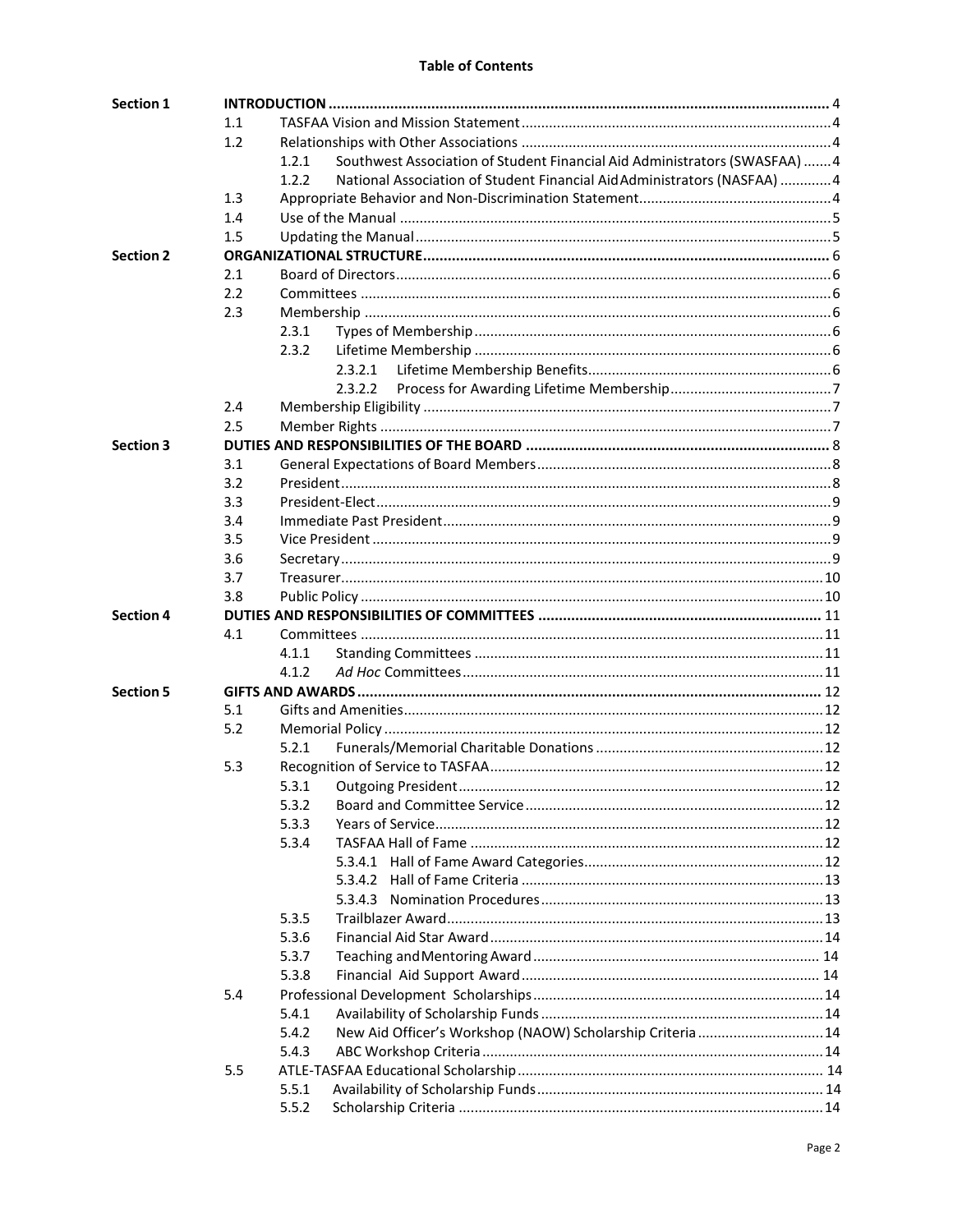| Section 6         |     |        |         |  |  |  |
|-------------------|-----|--------|---------|--|--|--|
|                   | 6.1 |        |         |  |  |  |
|                   | 6.2 |        |         |  |  |  |
|                   |     | 6.2.1  |         |  |  |  |
|                   |     | 6.2.2  |         |  |  |  |
|                   | 6.3 |        |         |  |  |  |
|                   |     |        | 6.3.1   |  |  |  |
|                   | 6.4 |        |         |  |  |  |
|                   |     | 6.4.1  |         |  |  |  |
|                   |     |        | 6.4.1.1 |  |  |  |
|                   |     |        | 6.4.1.2 |  |  |  |
|                   |     |        | 6.4.1.3 |  |  |  |
|                   |     |        | 6.4.1.4 |  |  |  |
|                   |     |        | 6.4.1.5 |  |  |  |
|                   |     | 6.4.2  |         |  |  |  |
|                   |     | 6.4.3  |         |  |  |  |
|                   |     | 6.4.4  |         |  |  |  |
|                   |     | 6.4.5  |         |  |  |  |
|                   |     | 6.4.6  |         |  |  |  |
|                   |     | 6.4.7  |         |  |  |  |
|                   |     | 6.4.8  |         |  |  |  |
|                   |     | 6.4.9  |         |  |  |  |
|                   |     | 6.4.10 |         |  |  |  |
|                   |     | 6.4.11 |         |  |  |  |
|                   |     | 6.4.12 |         |  |  |  |
|                   |     | 6.4.13 |         |  |  |  |
|                   |     | 6.4.14 |         |  |  |  |
|                   | 6.5 |        |         |  |  |  |
|                   | 6.6 |        |         |  |  |  |
|                   | 6.7 |        |         |  |  |  |
| <b>Section 7</b>  |     |        |         |  |  |  |
|                   | 7.1 |        |         |  |  |  |
|                   | 7.2 |        |         |  |  |  |
|                   | 7.3 |        |         |  |  |  |
|                   | 7.4 |        |         |  |  |  |
|                   | 7.5 |        |         |  |  |  |
|                   | 7.6 |        |         |  |  |  |
|                   | 7.7 |        |         |  |  |  |
| <b>Section 8</b>  |     |        |         |  |  |  |
| <b>Section 9</b>  |     |        |         |  |  |  |
| <b>Section 10</b> |     |        |         |  |  |  |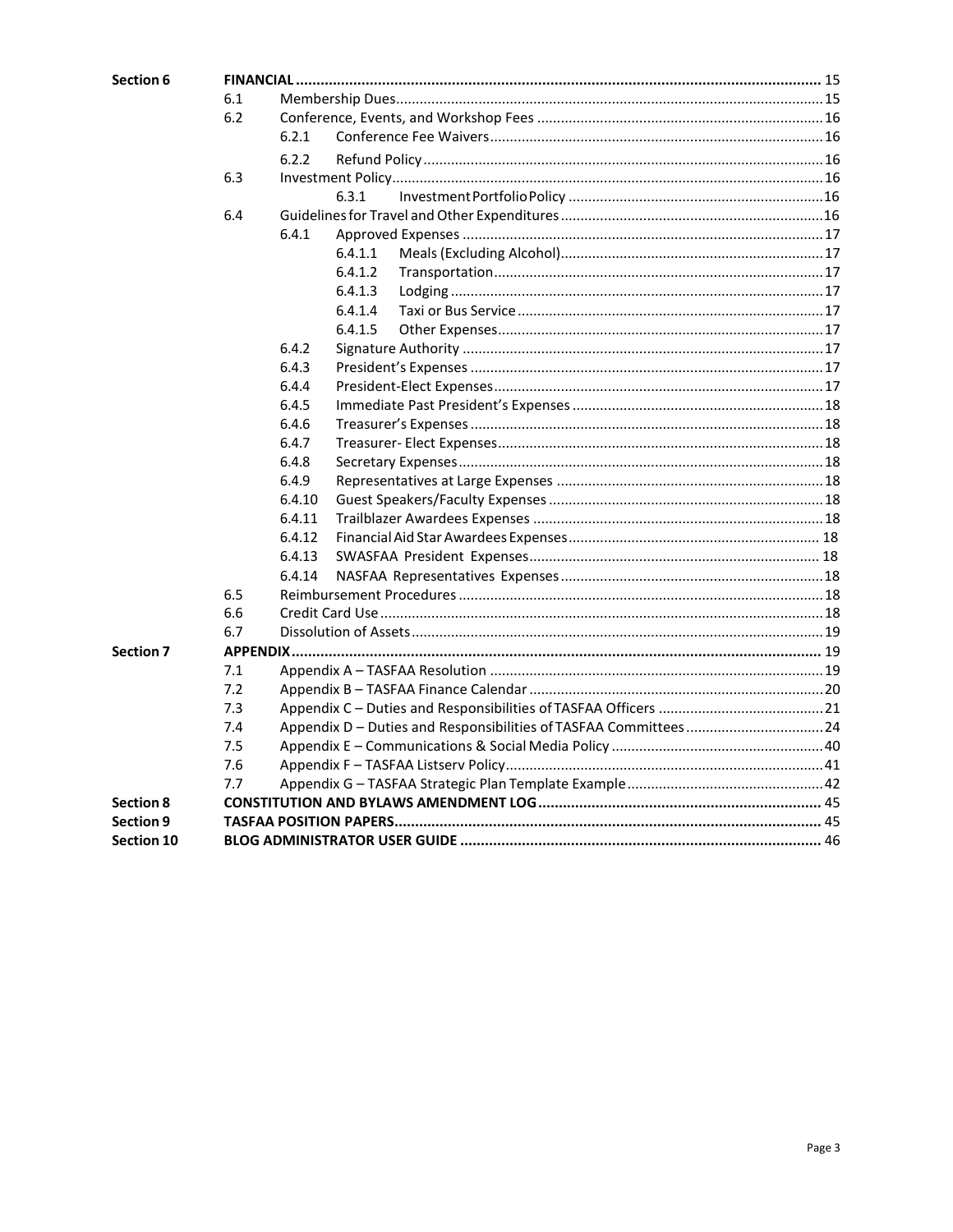#### <span id="page-3-0"></span>**Section 1 INTRODUCTION**

The Texas Association of Student Financial Aid Administrator's (TASFAA) policy and procedures manual supplements the Constitution and Bylaws of the Association and is meant to provide an overview of the Association's structure, describe the responsibilities of the Board and committee chairs, and provide guidance and reference used to conduct Association activities.

#### 1.1 TASFAAVision and Mission Statement

#### Vision

The Texas Association of Student Financial Aid Administrators will serve as an exemplar for promoting student access and success in higher education while also providing excellent professional development opportunities for its members.

#### Mission

The Texas Association of Student Financial Aid Administrators (TASFAA) advances student access to higher education by providing professional development for its diverse members, advocating for informed public policies, and facilitating forums on financial aid topics.

Founded in 1969, TASFAA serves multiple roles including:

- **Encouraging** students to pursue higher education.
- **Promoting** student financial aid programs in the post-secondary institutions of the state.
- **Facilitating** communication, activities, services, and professional development among constituencies involved in student financial aid administration in the state.
- **Inspiring** professional competencies in the field of student financial aid administration.
- *Motivating* innovation and creativity in the financial aid field to span all cohorts.

#### *Encourage, Promote, Facilitate, Inspire, Motivate*

- 1.2 Relationships with OtherAssociations
	- **1.2.1** Southwest Association of Student Financial Aid Administrators(SWASFAA**)**
		- a. The TASFAA President in office on January 1 shall serve on the SWASFAA Board of Directors through the end of the SWASFAA fiscalyear.
		- b. TASFAA will provide the state banner for display at the annual SWASFAA conference as well as a door prize for the conference.
		- c. TASFAA Awards Chair is to notify SWASFAA Awards Chair of the TASFAA Trailblazer Awardee. In addition, TASFAA will contribute \$250 for matching purposes ofthe Philo Brasher Emerging Leadership Award and scholarship.
	- 1.2.2 National Association of Student Financial Aid Administrators (NASFAA)
		- a. Will participate in Leadership Conference by sending its President-Elect.
			- b. Will participate in Regional training by sending trainers and conducting training.
- 1.3 Appropriate Behavior and Non-Discrimination Statement TASFAA is committed to providing a safe, productive and harassment-free environment at its conferences, trainings, board and committee meetings, and other TASFAAsponsored events. TASFAA prohibits harassment or discrimination based on race, religion, gender, s e x u a l orientation, gender identity, gender expression, disability, ethnicity, national origin, veteran status, or other protected status. It also prohibits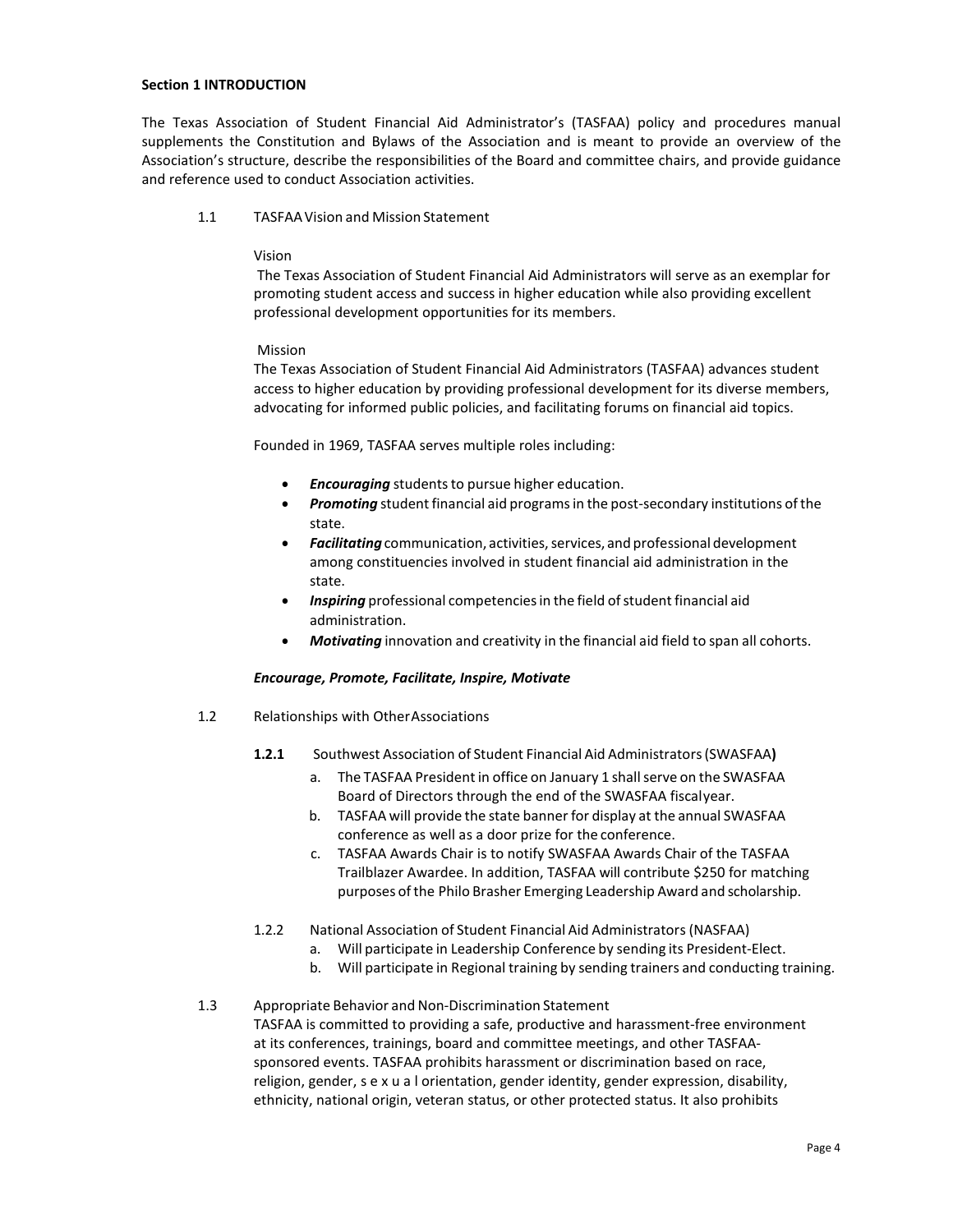sexual harassment or intimidation, including unwelcome sexual attention, stalking (physical or virtual), or unsolicited physical contact; and threatening behavior.

These conduct rules apply to all attendees and participants at any TASFAA-sponsored event, including online events. Any violations should be reported immediately to a member of the TASFAA board or their designee (e.g., committee chair for an event). We also expect participants to alert venue staff or security of any dangerous situations or of anyone in distress.

TASFAA reserves the right to remove any individual from attendance or other participation in any TASFAA-sponsored event without prior warning or refund, and to take additional action as determined necessary by the TASFAA Board, up to and including expulsion from participation in TASFAA.

#### 1.4 Use of theManual

At the beginning of each fiscal year, the President will distribute a copy of the TASFAA Policies and Procedures Manual to the Board of Directors [hereafter referred to as 'the Board' in this document] and committee chairs. All members of the Board and committee chairs are responsible for using the manual to perform their duties.

#### 1.5 Updating theManual

It will be the responsibility of the Constitution and Bylaws Committee or an individual or committee appointed by the TASFAA President to review proposed revisions of the manual for appropriateness as they govern the activities and needs of the Association. These changes will be submitted to the Board for approval and copies distributed accordingly. Amendments to the TASFAA Constitution and Bylaws require adoption by a quorum of the Board per Article VII.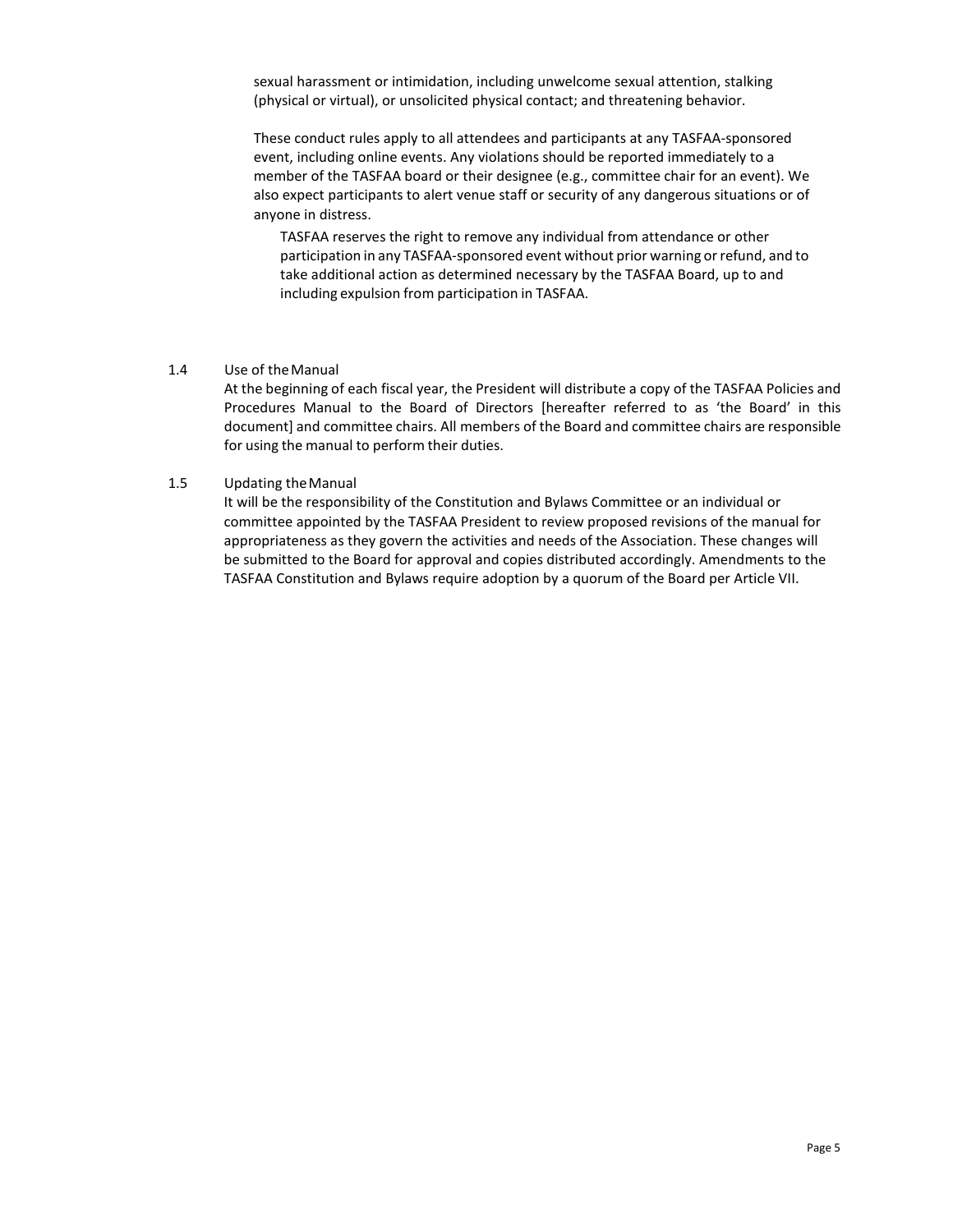# <span id="page-5-0"></span>2.1 Board of Directors

The Board of Directors will be the agency that carries out the general administrative and executive functions of the Association. Members of the Board of Directors will exercise reasonable judgment in carrying out the business of the Association and will act in the Association's best interest. The Board is responsible for the management of the property and assets of the Association. The Board shall consist of thefollowing:

• President, President-Elect, Immediate Past President, and eight members elected at large (including the Vice President). The Treasurer and the Secretary are non-voting members.

# 2.2 Committees

The President of the Association shall appoint *ad hoc* committees as deemed necessary to conduct the business of the Association. Unless otherwise specified by the Bylaws of the Association, the President-Elect shall designate the chair elect of each committee. Committees must be comprised of active members of the Association. Members of the committees are selected by the committee chairs and approved by thePresident.

It is the responsibility of current committee chairs to transfer all committee records and files related to the business of the committee to the succeeding chair before the commencement of the new chair's term of service.

# 2.3 Membership

# 2.3.1 Types of Membership

The Association consists of three types of membership: voting, associate and individual**.**

- Any employee of a member institution is considered to be member of TASFAA.
- Any employee of a member institution may attend TASFAA sponsored events at the regular registration fee rate.
- Any person of a member institution may be listed in the TASFAA Directory.
- The TASFAA Board of Directors may deny membership to any organization or member that does not comply with the NASFAA Statement of Ethical Practices as adopted by TASFAA, with generally accepted standards of propriety, and /or does not support the basic tenets of TASFAA and its activities.
- Voting membership-an individual at any postsecondary institution in Texas eligible to participate in any federally and/or state funded student financial aid program. Typically, the voting member of an institution is the Director of Financial Aid.
- Associate membership-Open to all public and private agencies and organizations concerned with or engaged in the support and/or administration of student financial aid to include representatives of government agencies (federal and state), foundations, banks and other financial institutions., guarantee agencies, organizations involved in providing services and products to postsecondary institutions, and private community organizations interest in student financial matters. Associate members may serve as members of committees and shall have all rights and privileges of membership except the right to vote, serve as a committee chair, or hold office on the board.
- Individual membership-open to persons who are school counselors, officials with the Department of Education, students, or others not eligible for voting membership or associate membership; and who are concerned with or engaged in the support and/or administration of student financial aid.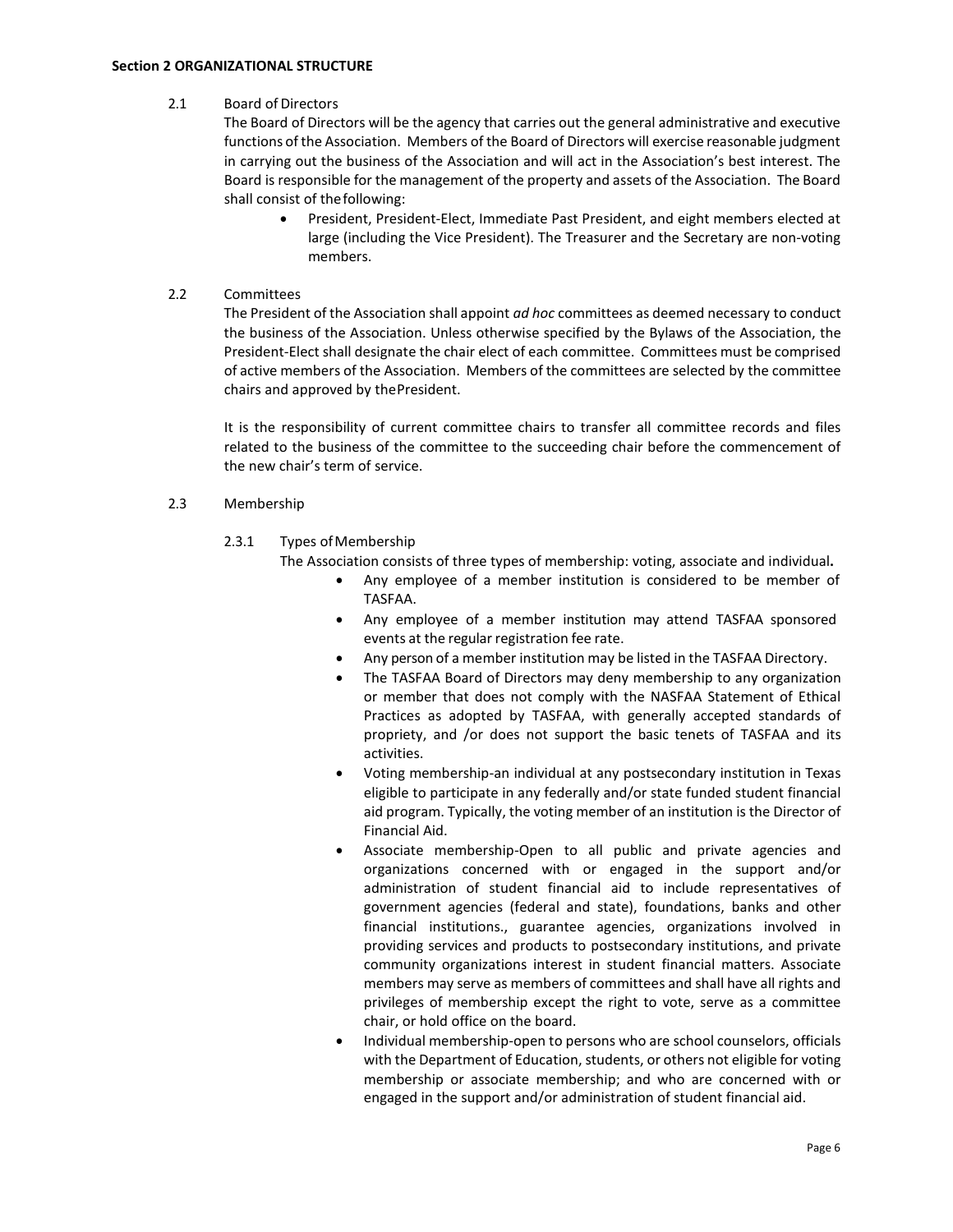# 2.3.2 Lifetime Membership

The Lifetime Membership category was created as a way to honor two groups of individual members: retirees and TASFAA Hall of Fame members. Lifetime members agree to keep theirinformation up to date online. Lifetime membership for any individual can be revoked by the Board or the program changed by vote of the Board at any time if it is in the best interest of TASFAA. Lifetime Membership information will be added to the TASFAA website and information disseminated on the listserv annually by the Membership Committee.

# 2.3.2.1 Lifetime Membership Benefits

- Permanent Association membership
- Accessto the TASFAA website and listserv
- A 50% discount on conference registration (waived if invited for a special recognition at theconference)
- 2.3.2.2 Processfor Awarding Lifetime Membership
	- Hall of Fame Honorees: Automatically granted lifetime membership to TASFAA.
	- Financial Aid Retirees: The employee retiring after at least 15 years of service to the financial aid industry requests enrollment as a Lifetime member to the Membership Committee. The Membership Committee recommends approval and forwards to the Board for approval of enrollment.

# 2.4 MembershipEligibility

Membership shall be institutional rather than individual.

Active membership shall be on an annual basis. Applicationsfor active membership shall be made to the treasurer, and with the membership chair, shall approve those who meet membership criteria. Applications of those who do not appear to meet the membership criteria shall be presented to the Board for approval or disapproval.

# 2.5 Member Rights

All active and lifetime members are listed annually on the membership roster and provided access to TASFAA materials, training and listserv.

Active members from voting member institutions whose job duties are in support of or engaged in the administration of financial aid are eligible to:

- be elected or appointed to a leadership position;
- serve on Association committees; and
- represent their institution to vote in the annual election of officers (one vote per memberinstitution).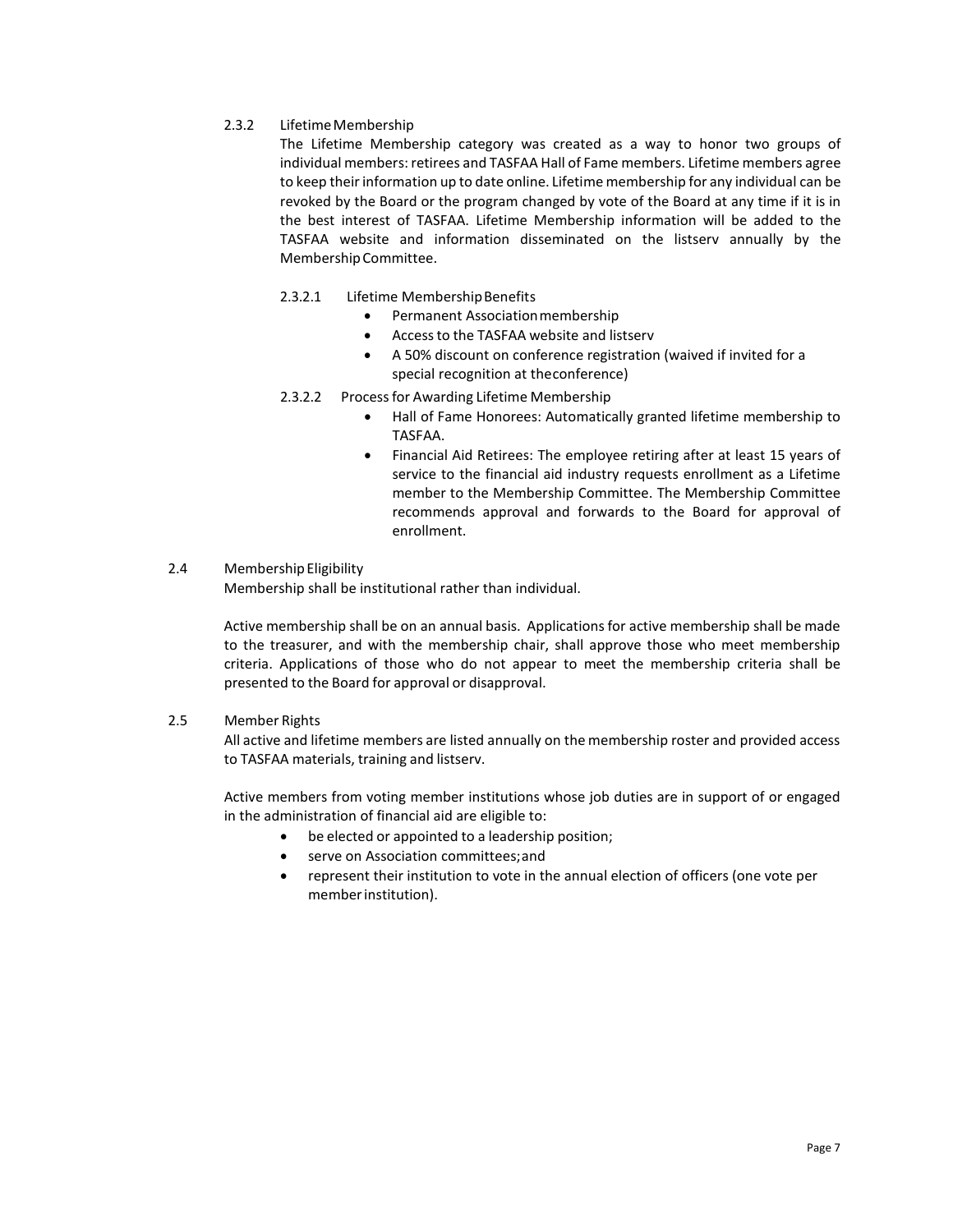#### <span id="page-7-0"></span>**Section 3: DUTIES AND RESPONSIBILITIES OF THE BOARD**

3.1 General Expectations of Board Members

It is expected that Board members will:

- a. In addition to the duties listed in the Constitution and Bylaws, the representatives at large will attend called meetings of the TASFAA Board to act on behalf of the Association.
- b. Vote on Association matters and should solicit input from the membership at large where appropriate.
- c. Attend all Board meetings and remain until the end of the meeting. All Board members unable to attend should notify the President as soon as possible. Any elected board member who has been absent from two (2) consecutive regular meetings of the Board of Directors without just cause as determined by the Board shall automatically vacate the seat on the Board, and the vacancy shall be filled as provided by the Bylaws of the Association. However, the Board shall consider each absence as separate circumstances and may expressly waive such absence by a majority vote of the members present at that meeting.
- d. Serve asleadersin the financial aid profession and set an example for other members of the Association and for external constituencies.
- e. Recognize and uphold all fiduciary responsibility vested in the Board.
- f. Adhere to the policies and procedures adopted by the Association and provide suggestions for change when appropriate.
- g. Actively participate in decisions made by the Board on behalf of the members.
- h. Serve as liaison to committee chair assigned by the President.

# 3.2 President

The President acts as the chief executive officer of the association, present at all meetings of the association and chairing allmeetings ofthe Board of Directors. In this capacity the Presidentshall:

- a. Provide leadership and direction to all activities of the Association, the Board, and all committees and task forces of the association.
- b. Call as many Board meetings as needed to carry on the business of the Association.
- c. Make an effort to notify Board members of meetings at least one month in advance.
- d. Make at least two written reports (one report for the TASFAA website at beginning of term and one report to be included in the annual report) to the membership each year.
- e. Determine the need for additional *ad hoc* committees and appoint chairpersonsto serve during the year.
- f. Serve as the official representative of the association or delegate such responsibility to another officer or other member as may be deemed necessary for groups in the interests of TASFAA.
- g. Represent the Association at Southwest Association of Student Financial Aid Administrators (SWASFAA) Board of Director's meetings or delegate such responsibility to another officer or othermember.
- h. Approve expenditures and have authority to pay bills.
- i. Assign current Board Members as liaisons to committee chairs.
- j. Serves on the Texas Higher Education Coordinating Board, Financial Aid Advisory Committee as the TASFAA representative. (President of TASFAA nominates the President Elect during the nominating cycle.)
- k. Forthe last board meeting of the term, request an annualreport from all committeesfor preliminary preparation of annual report as part of Past President duties.
- l. Update the assessment and goals portion of the TASFAA Strategic Planning throughout term.
	- o Add TASFAA President Comments in an effort to provide a record of Presidential initiatives beyond the scope of TASFAA for the new President to continue if he/shechooses.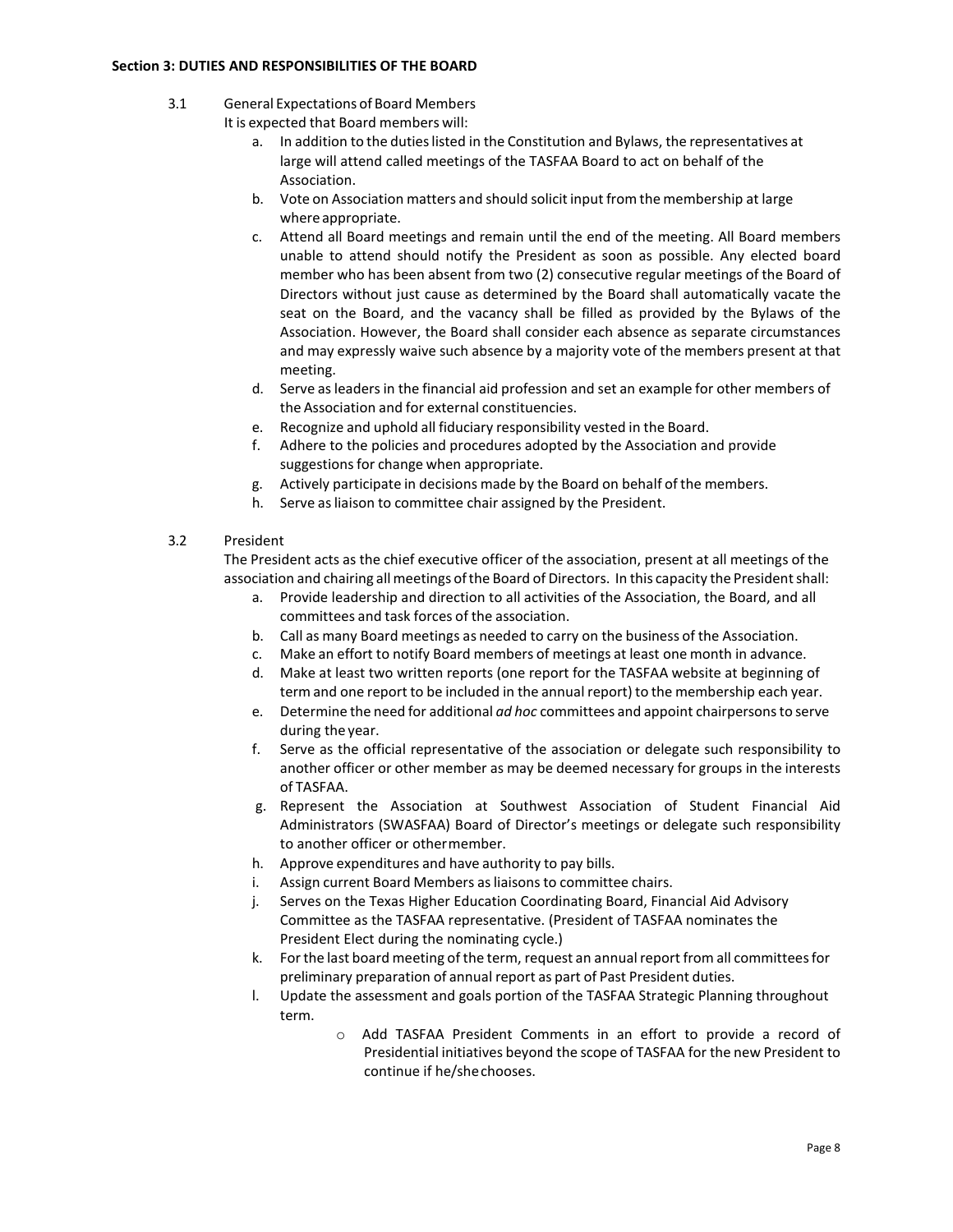3.3 President-Elect

The President-Elect assists the President and prepares for his or her term of office. Additional responsibilities of the President-elect include:

- a. Appoint vice-chairpersons of standing committees and any *Ad Hoc* committees which they determine will be on-going. The appointed vice-chairpersons will serve as chairs of their committees during the succeeding year when the President-Elect will serve as President.
- b. Serve as Vice-Chair of the Finance Committee and provide, in collaboration with the Finance Committee, oversight of the fiscal budget throughout the term.
- c. Provide assistance to the President in any areas as requested.
- d. Complete objectives for the TASFAA Strategic Planning for presentation at the July Board Meeting.
- 3.4 Immediate PastPresident

The immediate Past President assists the President and serves as the Parliamentarian of the Association. In this capacity the Past President will:

- a. Become familiar with *Robert's Rules of Order, Revised* to help the President preside over meetings in an orderlyfashion.
- b. Approve expense vouchersin the absence of the President.
- c. Update TASFAA Time Capsule information for the year in which you served as TASFAA President. See [http://www.tasfaa.org/docs/toc\\_timecapsule.html.](http://www.tasfaa.org/docs/toc_timecapsule.html)
- d. At the request of the TASFAA Board, coordinate the Financial Aid Summit to discuss current issues whenapplicable.
- e. Present TASFAA Strategic Plan utilized during TASFAA Presidential term at the December Board meeting.
- f. Coordinate with Communications and Social Media Committee for publication of TASFAA Annual Report.

# 3.5 Vice President

The Vice President is elected by the Board at its first meeting of the fiscal year. In this capacity, the Vice President will:

- a. Assist the President asneeded.
- b. Serve as Acting President whenever the President is unable to perform the duties of the office.
- c. Administer volunteers to collect and disseminate TASFAA volunteer forms, coordinate with web services on online formavailability, notify committee chairs of volunteers willing to serve and ensure all volunteers are utilized.
- d. Coordinate all preparations for Board meetings. This includes requesting and collecting committee & partner reports & developing the board meeting agenda.
- e. Responsible for storing, transporting, and providing the TASFAA projector for all TASFAA Board of Director'smeetings.
- 3.6 Secretary

The Secretary is a non-voting member of the Board and is appointed by the President. The Secretary also serves as the scribe for the Association. Duties include:

- a. Taking minutes of the annual meeting of the membership.
- b. Taking minutes of each Boardmeeting.
- c. Submitting minutes to each Board member for approval. Minutes of official meetings should be made available to the membership by being posted to the web within two weeks of themeeting.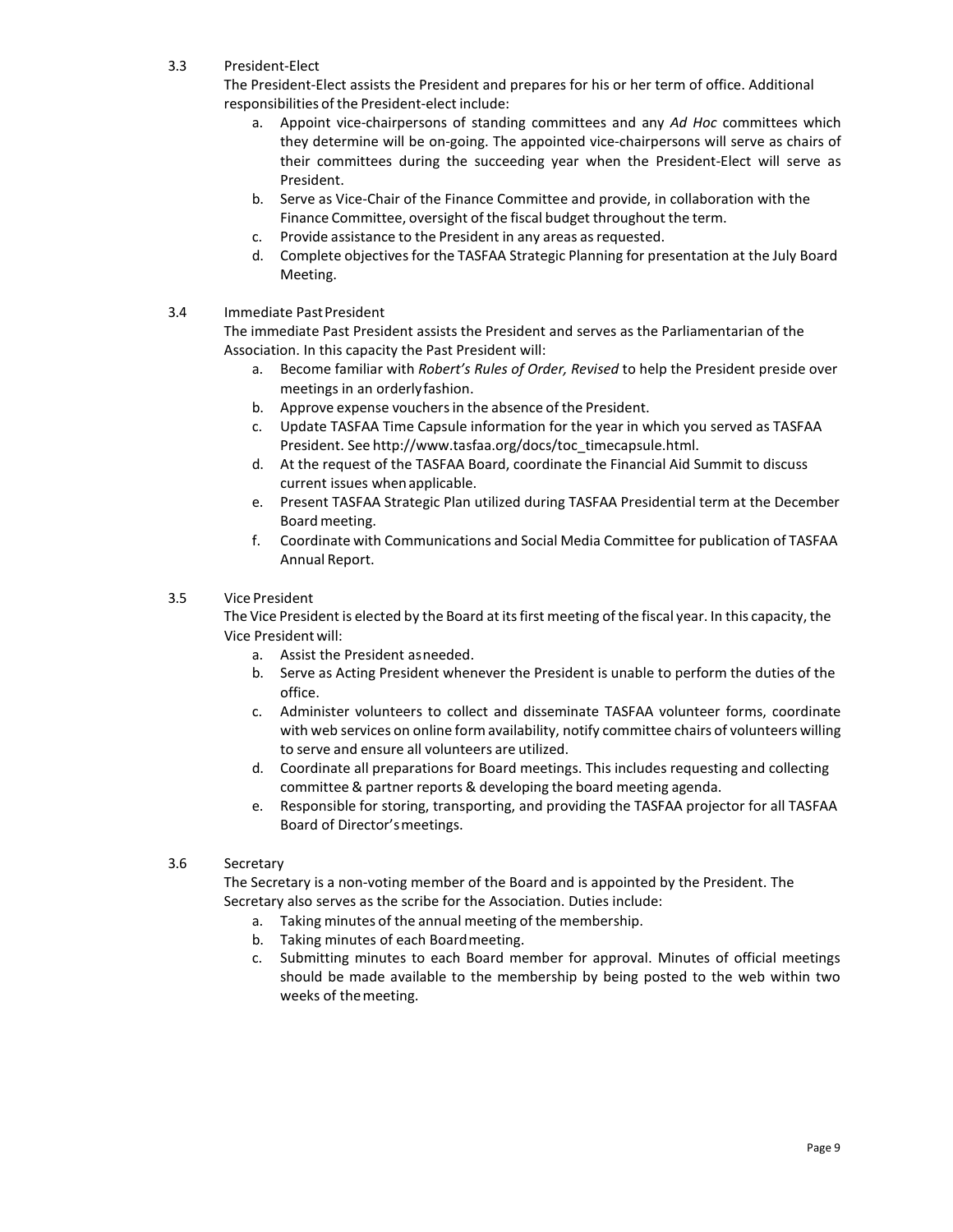3.7 Treasurer

The Treasurer is a non-voting member of the Board and is appointed by the President. The term of Treasurer will be for one year. The Treasurer serves as a liaison between the TASFAA Board and contracted Bookkeeper/Accountant for TASFAA.

- Duties include:
	- a. Keeping the financial records of the Association by maintaining adequate and appropriate records of receipts and expenditures.
	- b. Receiving all payments to the Association including meeting registrations, membership dues, and sponsorship payments.
	- c. Making reports to the Board (or Executive Committee or Financial Committee). Upon approval of these reports by a quorum of the Board, they will be distributed to the membership by posting to the TASFAA website.
	- d. Opening and maintaining such commercial bank accounts in the name of the Association as deemed necessary by the Board. All disbursements of the Associations funds shall be made by check initiated and signed by the Treasurer upon approval from the President (or President-Elect).
	- e. Obtaining credit for the Association as appropriate.
	- f. Filing all required IRS forms for the fiscal year and all financial records in a proper and timely manner.
	- g. Maintaining the records of the Association's corporate registration on file with the Texas Secretary of State. This includes updating the names of the corporate officers and the corporate address of the association at the start of each two year term or earlier if requested by the Secretary ofState.
	- h. Ensuring the financial records of the Association will be audited each year by a firm selected by the Board.
	- i. Ensuring all bank and investment accounts are reviewed monthly and changes made as approved by a quorum of the Board.
	- j. Paying the bills of the Association promptly.
	- k. Processing expense vouchers promptly upon approval from the President and sign association checks forpayment.
	- l. Review bank activity on a monthly basis with the Bookkeeper/Accountant.
- 3.8 Public Policy
	- a. The President, President-Elect, Immediate Past President or representatives ofthe Board of Directors shall serve the capacity of addressing public policy on behalf of TASFAA.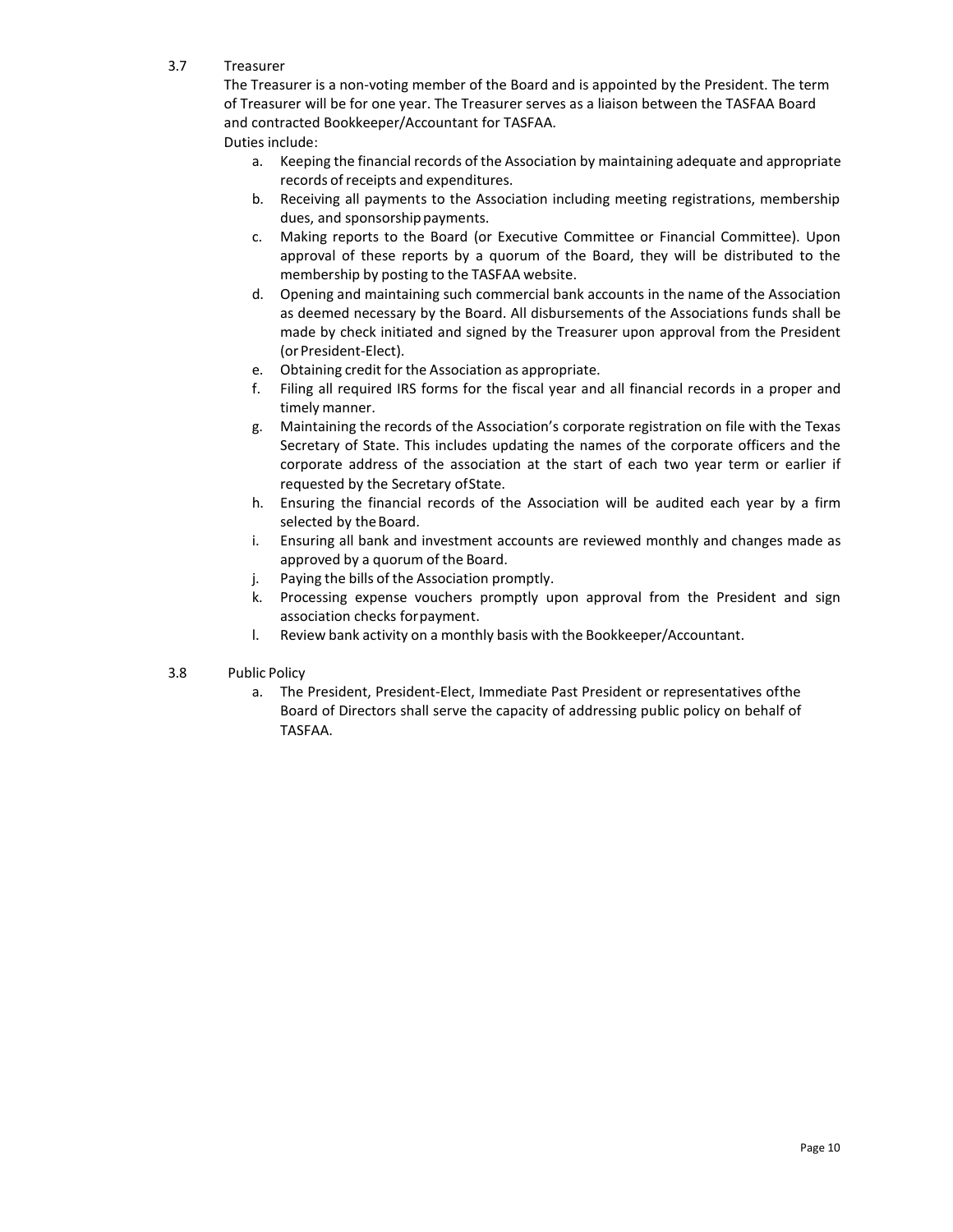#### <span id="page-10-0"></span>**Section 4 DUTIES AND RESPONSIBILITIES OF COMMITTEES**

The committee chairs should work to select committee members considering experience, diversity and sector interests. Accepting the appointment to chair a committee is a three year commitment as follows: first year as Vice-Chair, second year as Chair, and third year as Past-chair. Each committeeshall:

- develop goals and objectives in keeping with committee charges, the Bylaws, the mission of the Association, and long-rangeplan;
- submit articles to the newsletter editor and submit updates of activities for publication on the TASFAA website;
- prepare and submit reports to the Vice President, make reports, and submit actions items at Board meetings;
- comply with budget parameters and approve expenditures and requests of reimbursement in accordance with Association guidelines; and
- forward to their successor all pertinent records and reports by November 1 and, in the event of a committee chair's resignation or removal from office, all records must be submitted to the successor or the Association President within 30 days.

#### 4.1 Committees

Committees, comprised of active members of the Association, are established to perform specific functions for the organization. These committees also may be structured to provide specific services to the membership of the Association. Specific committees continue on an ongoing basis as "Standing" committees of the Association, while other "*Ad Hoc*" committees may be established to accomplish special functions that may not continue from one administration to the next.

\*See Appendix D, Duties and Responsibilities of TASFAA Committees for committee purpose and responsibilities.

#### 4.1.1 StandingCommittees

A Standing committee is one that the Board has recognized as essential to the function of the Association and is maintained from one administration to the next. Specific duties and responsibilities of each standing committee are outlined in following sections of this Manual. Standing committees include the following:

| <b>Fall Conference</b> | Finance                   |
|------------------------|---------------------------|
| Membership             | Nominations and Elections |
| Training               |                           |

#### 4.1.2 *Ad Hoc* Committees

*Ad Hoc* committees are those that the Board recognizes as being necessary to fulfill distinct needs of the Association. However, the President has the discretion whether to activate these committees from one administration to the next. The President, with approval of the Board, may identify additional *Ad Hoc* committees or Task Forces asthe needs of the Association warrant.

Such committees have the same general responsibilities to the Board and the membership of the Association as standing committees. Specific duties and responsibilities of discretionary committees are outlined in subsequent sections of this Manual.

*Ad Hoc* committees generally include the following:

 Awards and Scholarship Committee, Web Services, Constitution and Bylaws Committee, Early Awareness Committee, Communications and Social Media Committee, Regional Training Committee, Site Selection Committee, Legislative Issues Committee, SWASFAARelations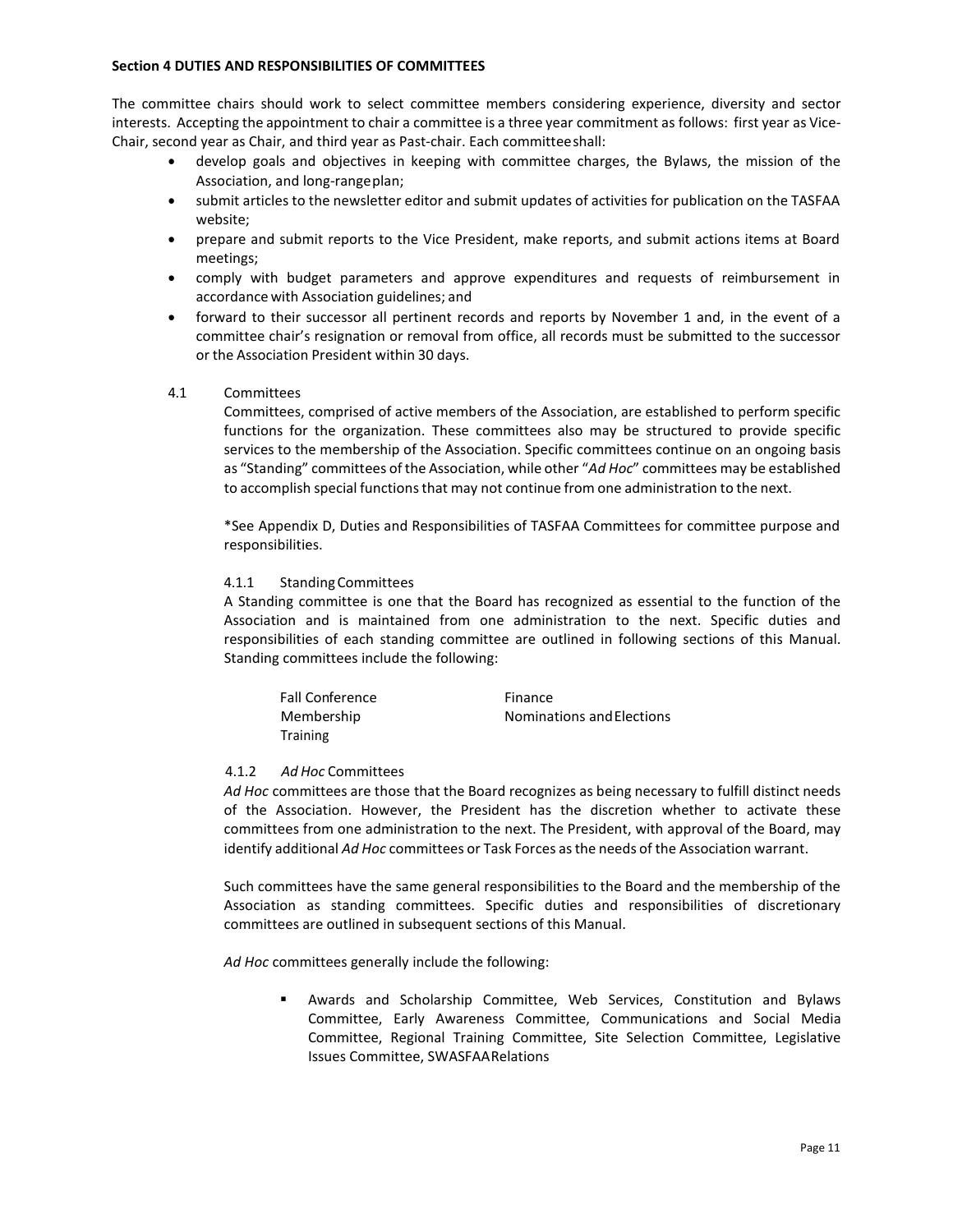#### <span id="page-11-0"></span>5.1.1 Gifts and Amenities

The president shall have the discretion to present gifts and/or amenities to selected persons or groups to demonstrate the appreciation or gratitude of the Association. Amounts over the board discretionary line item require board approval.

#### 5.1.2 Memorial Policy

Memorials and/or floral arrangements are appropriate for financial aid colleagues who have made significant contributions to the financial aid profession through commitment to the organization(s) TASFAA, SWASFAA, and NASFAA by holding office(s), committee involvements, or as an advocate. Authority to make such arrangements will be made by the President or their designee.

#### 5.1.3 Funerals/Memorial CharitableDonations

At the death of a financial aid colleague, as described above, it is appropriate to send a floral arrangement to their services on behalf of TASFAA. Floral arrangements should be limited to a reasonable amount at the discretion of the purchaser. If the deceased or their families have requested a memorial contribution, or a donation to a TASFAA scholarship fund, contributions should be commensurate with colleague's contributions and experience.

#### 5.1.4 Recognition of Service to TASFAA

At the annual conference each year, recognition of service awards to TASFAA will be awarded.

#### 5.1.5 Outgoing President

A plaque suitably inscribed to recognize service will be presented to the outgoing President by the President-Elect.

#### 5.1.6 Board and CommitteeService

Recognition of service will be given by the out-going President to each member of the Board and each Chairperson of the Standing and *Ad Hoc* Committees.

#### 5.1.7 Years of Service

Beginning with 10 years, and continuing with 5-year increments (November 1 – October 31), pins will be given to individual TASFAA members recognizing their years of service within financial aid. (Years of service includes part-time work study in financial aid.) Pins will be presented to members in good standing during their milestone year. The pins will be distributed to members at the annual conference at the end of that year. Pins will be mailed shortly after the conference to members unable to attend the annual conference.

# 5.1.8 TASFAA Hall of Fame

The TASFAA Hall of Fame is an honorary group of current or former financial aid administrators who have served in Texas and who have been designated by TASFAA as having been exceptional in their dedication and service to TASFAA and the students of Texas. No more than two awards will be granted annually to retain the value and exclusiveness of the award. Nominees not selected are eligible and encouraged to be re-nominated.

- A plaque suitably inscribed will be presented to TASFAA Hall of Fame inductees
- Each new inductee name shall be inscribed and added to the list of previousinductees on the permanent plaque located in the TASFAA archives and listed in Association Directory as well as and posted on the TASFAA website
- Each new inductee will receive a diamond studded, gold lapel pin that bearsthe name TASFAA above the abbreviationHOF.
- Hall of Fame honorees will automatically be granted lifetime membership to TASFAA

5.1.8.1 Hall of Fame AwardCategories

• Service to TASFAA – Must currently be or was affiliated with a school and meet membership criteria.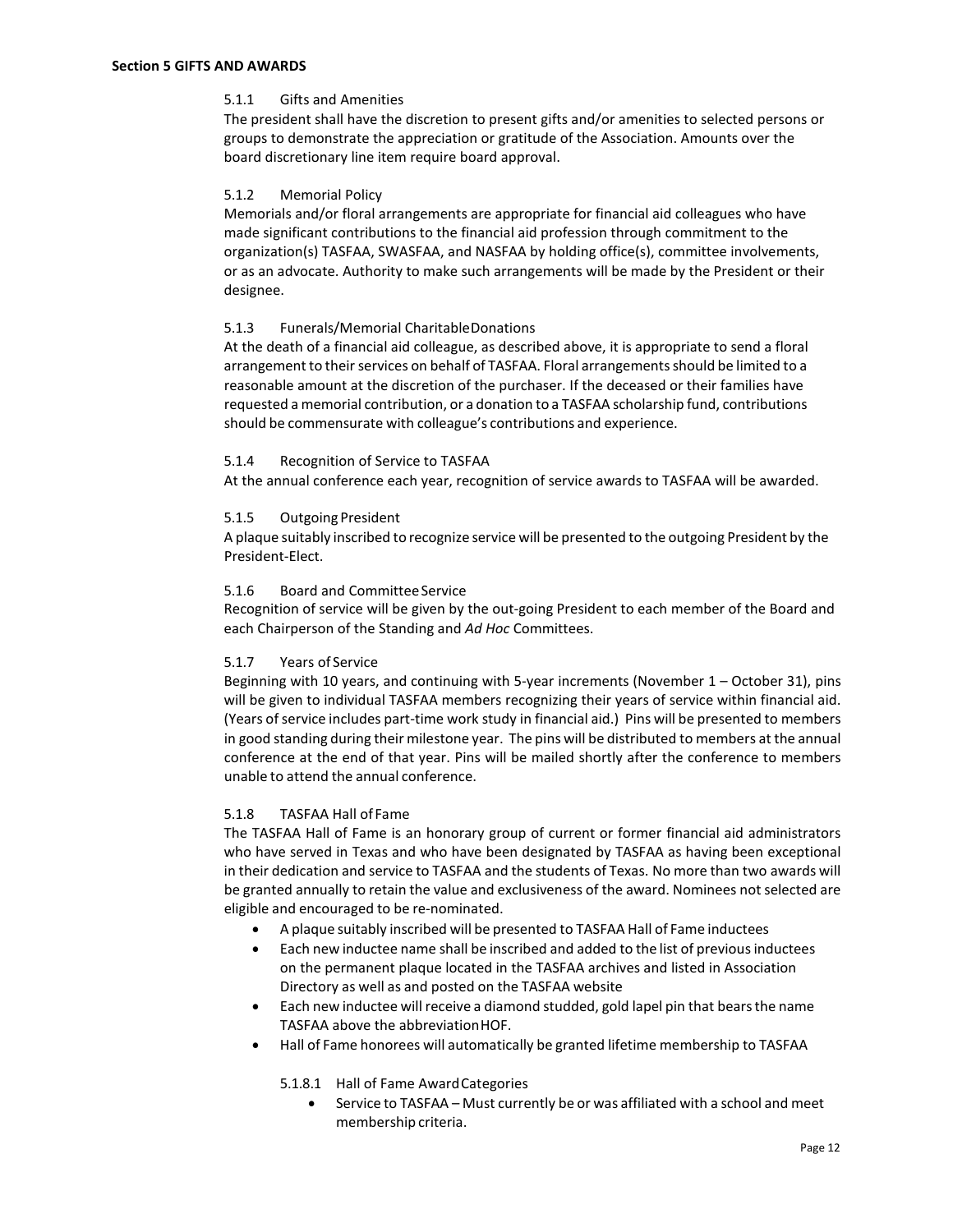- Friend of TASFAA Has demonstrated a commitment to TASFAA's mission in the financial aid community, but is not from a school.
- Unsung Hero of TASFAA Recognizes a staff member that epitomizes TASFAA and the financial aid profession in their everyday work.
- 5.1.8.2 Hall of FameCriteria
	- a. Seniority: An inductee must have worked in financial aid administration for at least twenty years, a minimum of fifteen in Texas, for the benefit of Texas students.
	- b. Membership: An inductee must have been a member of TASFAA for at least three years and have served as an officer or committee member or any other ad hoc position formally created by the President of the Board. The Service to TASFAA category requires at least five years of service.
	- c. Commitment: An inductee must demonstrate an untiring commitment to encouraging qualified students to pursue higher education by assisting them in obtaining the financial aid they need to achieve this goal.
	- d. Integrity: An inductee's behavior must have demonstrated a high standard of excellence when advising needy families, administering public funds, representing the school and working with colleagues.
	- e. Practice: An inductee's actions must have resulted in lasting improvements in the policies and procedures of financial aid administration.
- 5.1.8.3 Nomination Procedures
	- a. The sponsor should obtain the permission of the nominee prior to submitting the nomination. The sponsor will submit a biography of the nominee, a letter indicating the category and reasons for nomination of this honor, and letters of support. Nominations and documents must be sent to the Chair of the Awards Committee by the requireddeadline.
	- b. The Awards Committee will review nominations along with supporting documents and make its final recommendations to the Board of Directors at the July Board Meeting. A list of all nominees will be provided to the Board and why or why not recommended by Awards Committee.

# 5.1.9 Trailblazer Award

This award recognizes the "up and coming leader" of the association. It is to be selected annually by the TASFAA officers and Board. The Trailblazer must be a member of TASFAA and must have served TASFAA during the last three years, serving the higher education arena and students with creative energy, dedication, and commitment.

- a. The Trailblazer recipient will be approved by the TASFAA Board of Directors during the July meeting.
- b. The TASFAA Trailblazer recipient will be recognized during the awards ceremony at the annual TASFAA conference. A plaque suitably inscribed to recognize service will be presented to the TASFAA Trailblazer. In addition a letter isto be prepared explaining the privileges of the award.
- c. TASFAA will pay travel, hotel and meal expenses (excluding alcoholic beverages) of the Trailblazer award winner to the annual SWASFAA Conference as well as the NASFAA Leadership Conference. In addition TASFAA will contribute \$250 to SWASFAA to be matched by \$250 from SWASFAA for a total of \$500 in scholarship funds to award students at the Trailblazer's home school.
- d. TASFAA Awards Chair will notify SWASFAA Awards Chair of the TASFAA Trailblazer Awardee to be recognized as Texas' Philo Brasher Emerging Leadership Award recipient at the annual SWASFAA Conference.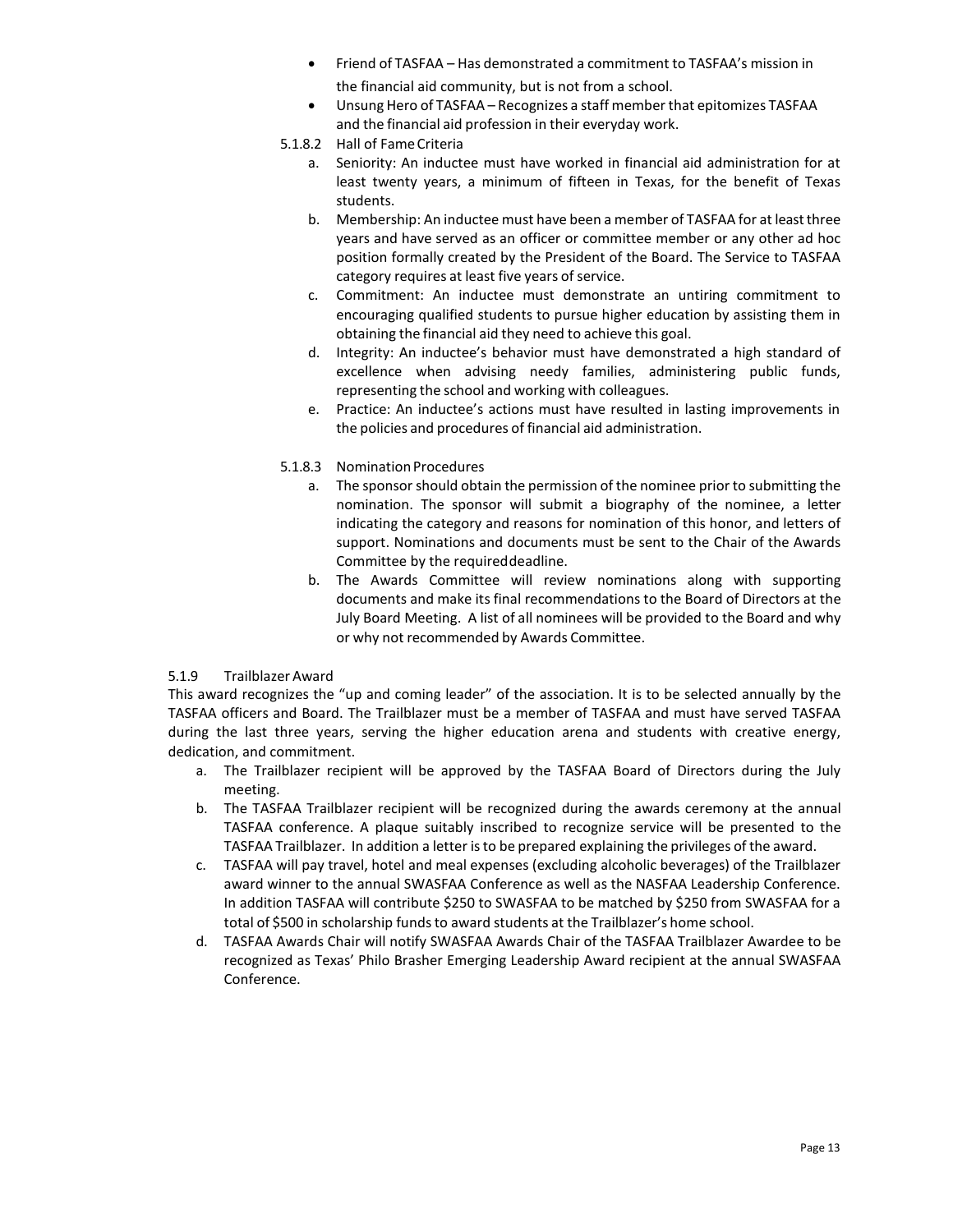# 5.1.10 Financial Aid StarAward

This award recognizes outstanding efforts in the area of advising students by an individual in a front line position in the financial aid office of a TASFAA member school. The emphasis of the counseling efforts should be the area of financial aid and budgeting. Other areas of counseling that would benefit students will also be considered. Nominees should exemplify professionalism, innovation in advising students, use a number of communication methods to counsel students, go above and beyond the normal duties, and have worked in the financial aid industry for at least two years.

- a. A letter nominating the advisor and two letters of recommendation are required. One letter of recommendation must be from a student. If the nominating letter is not written by the school, then the second recommendation letter must be written by a representative from the nominees' school.
- b. A list of all nominees will be provided to the Board and why or why not recommended by Awards Committee.
- c. The TASFAA Financial Aid Star recipient will be recognized during the awards ceremony at the annual TASFAA conference. A plaque suitably inscribed to recognize service will be presented to the TASFAA Financial Aid Star. In addition, a letter is to be prepared explaining the privileges of the award.
- d. TASAFAA will provide a \$500 training voucher for recipient. Voucher must be used by September 30<sup>th</sup> of year following award, and should be used for financial aid training such as the SWASFAA Mid-Level Training or other appropriate event. Recipient may submit training opportunity to the Board prior to registration or attendance for approval by the Board. Funds will be reimbursed to the school or the award winner, as applicable, upon proof of payment from the school or winner. Funds do not all have to be used for a single training, but can be used multiple times until \$500 is exhausted.

# 5.1.11 Teaching and MentoringAward

This award recognizes someone who has demonstrated a commitment to teaching and mentoring other FAA professionals over a sustained period of time. Nominees should exemplify professionalism, a commitment to teaching/mentoring and have worked in the financial aid industry for at least 5 years.

A letter nominating the individual and two letters of recommendation (at least one from someone who was mentored by this individual) are required. Attach all documentation to the TASFAA Award Nomination Form and send to the Chair of the Awards Committee by the deadline in June.

A list of all nominees will be provided to the Board and why or why not recommended by the Awards and Scholarships Committee.

The TASFAA Teaching and Mentoring Award recipient will be recognized during the awards ceremony at the annual TASFAA conference. A plaque suitably inscribed to recognize service will be presented. In addition, a letter is to be prepared explaining the privileges of the award.

TASFAA will pay travel, hotel and meal expenses (excluding alcoholic beverages) up to \$1,000 of the Teaching and Mentoring award winner for the annual TASFAA Conference the following year.

# 5.1.12 Financial Aid SupportAward

This award recognizes outstanding efforts by and individual in a back office support role (not front line). Nomineesshould exemplify professionalism, innovation, go above and beyond the normal duties, and have worked in the financial aid industry for at least two years.

A letter nominating the individual and two letters of recommendation are required. Attach all documentation to the TASFAA Award Nomination Form and send to the Chair of the Awards Committee by the deadline inJune.

A list of all nominees will be provided to the Board and why or why not recommended by the Awards and Scholarships Committee.

The TASFAA Financial Aid Support Award recipient will be recognized during the awards ceremony at the annual TASFAA conference. A plaque suitably inscribed to recognize service will be presented. In addition, a letter is to be prepared explaining the privileges of the award.

TASAFAA will provide a \$500 training voucher for recipient. Voucher must be used by September 30th of the year following award, and should be used for financial aid training.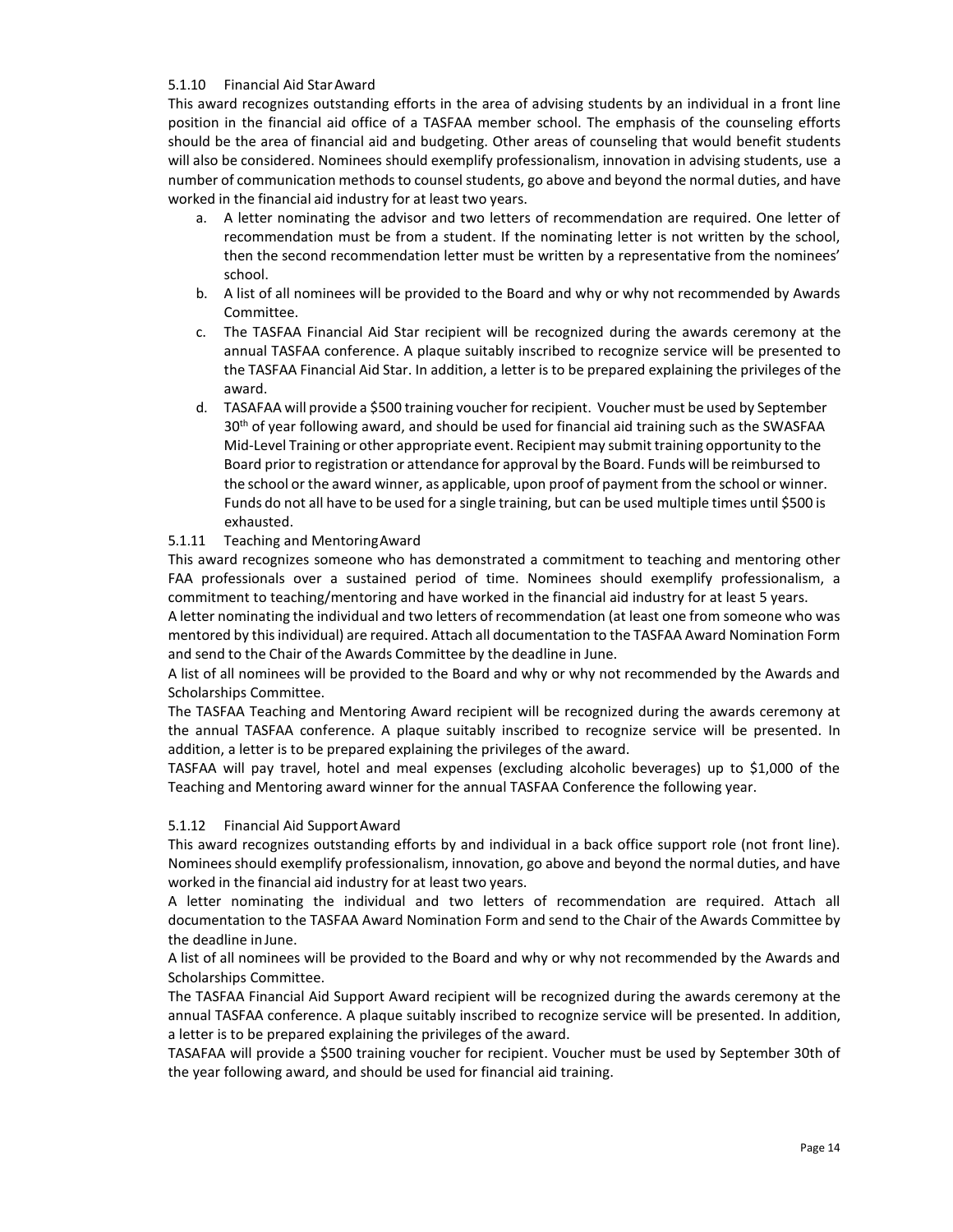# 5.2 Professional DevelopmentScholarships

The Mack C. Adams professional development scholarship was created to assist financial aid professionals' financial participation in professional opportunities. Mack C. Adams was instrumental in creating the Texas Association of Student Financial Administrators (TASFAA) and served as its first president from 1968 to 1969. He continued to serve the Association as a member until hisretirement in July 1995.

# 5.2.1 Availability of ScholarshipFunds

The amount of funds available for scholarships will be determined annually by the Board in its budget approval process. The Committee is not obligated to award all of the funds, if there are not candidates who meet the criteria. However, all funds can be awarded if enough applicants apply and meet the eligibility criteria. Funds will be budgeted to ensure availability for all sponsored events. The Committee has the discretion to determine the number of scholarships given and the amount of the scholarships.

# 5.2.2 New Aid Officers' Workshop (NAOW) Scholarship Criteria

- a. The applicant has not previously attended NAOW.
- b. The applicant's institution is a 'current' paid member of TASFAA.
- c. The applicant has worked in financial aid lessthan two years, or the applicant's responsibilities have recently changed adding new responsibilities.

# 5.2.3 ABC Workshop Criteria

- a. The applicant was not a recipient in the previous year.
- b. The applicant's institution is a 'current' paid member of TASFAA.
- c. Preference will be given to applicants demonstrating a special need for assistance to attend the annual conference as documented through the application process and determined by this Committee.

# 5.3 ATLE-TASFAA EducationScholarship

The Association of Texas Leadersfor Education (ATLE) has provided scholarship funds which are designed to provide financial support for TASFAA members pursuing a higher education.

# 5.3.1 Availability of ScholarshipFunds

The amount of funds available for scholarships will be determined annually by the ATLE Board. The application process will be completed through the ATLE website and applications will be available from February 1st through April 1st. Applications will be reviewed by the TASFAA Awards and Scholarships Committee. Upon completion of their review, the committee will communicate their recommendation as well as an alternate candidate to ATLE and the Foundation.

# 5.3.2 Scholarship Criteria

- a. Be a current member ofthe Texas Association of Student Financial Aid Administrators (TASFAA)
- b. Intend to enroll at least as a half-time student (e.g., a minimum of 6 credit hours for an undergraduate) during the upcoming fall semester at an accredited Texas college, university or technicalschool
- c. Intend to enroll with the purpose of earning a degree
- d. Demonstrate service to TASFAA or the community
- e. Provide a positive personal reference letter from a current employer, community leader or leader within TASFAA (i.e., board member, committee chair, etc.)
- <span id="page-14-0"></span>f. Preference for those with financial need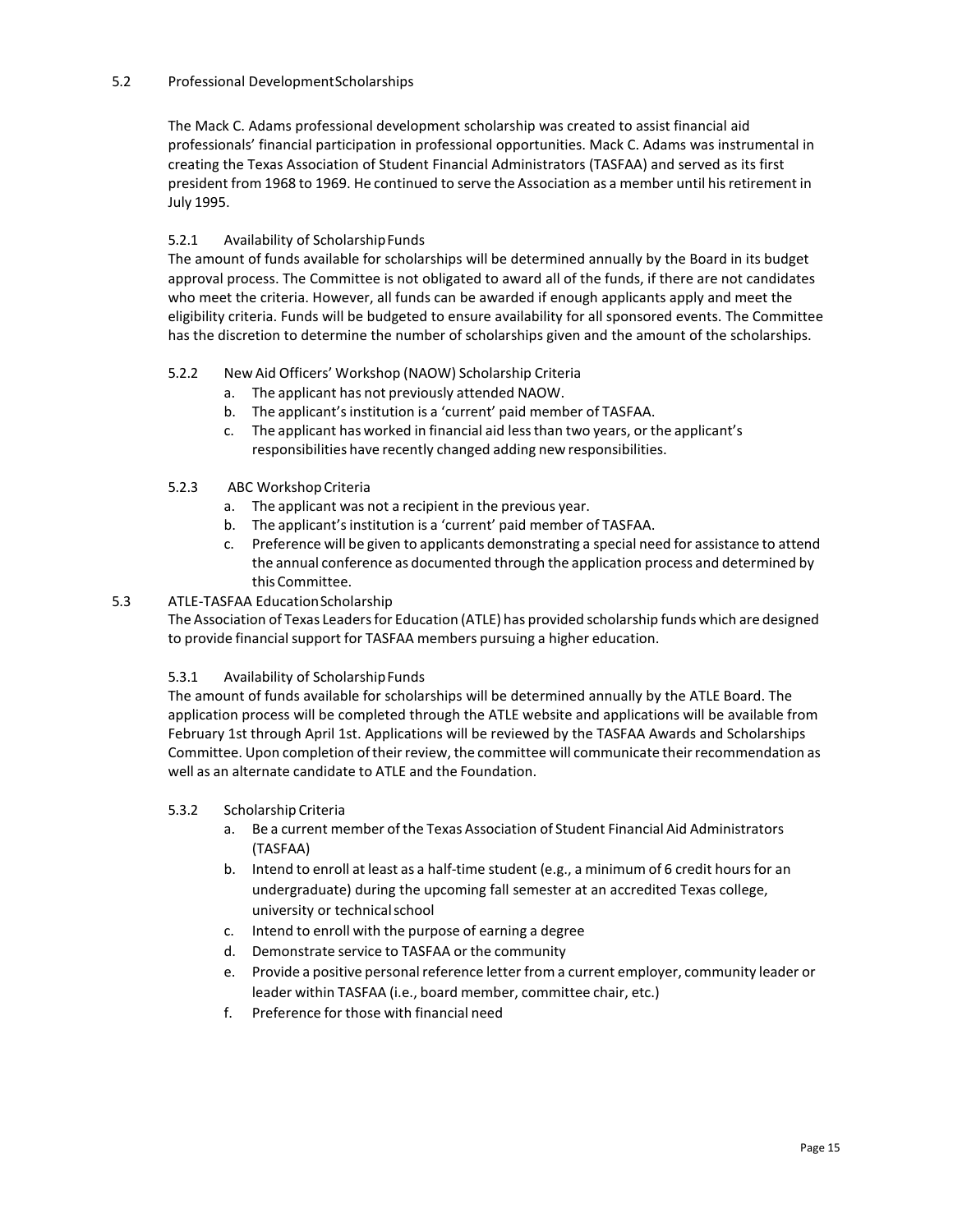#### **Section 6 FINANCIAL**

Maintaining the financial stability of the Association is paramount to ensuring its continued viability and service to its membership. This section sets basic parameters for financial controls.

# 6.1 MembershipDues

The Board reviews the annual dues to TASFAA each fiscal year. The membership rate is subject to change in accordance with provisions in the Constitution and Bylaws.

# 6.2 Conference, Events, and WorkshopFees

Fees for the annual conference and other professional development activities shall be set on an annual basis by the Board upon the recommendation of the respective committee chairs.

# 6.2.1 ConferenceFeeWaivers

TASFAA will waive conference registration fees of the Conference Chair for the respective Conferences they are serving.

# 6.2.2 Refund Policy

- a. All request for cancellations and refunds must be in writing and be submitted to the Treasurer.
- b. Refunds will be processed as follows:
	- 100% if request received at least 14 calendar days prior to the event
	- 75% if received at least 7 calendar days prior to the event
	- 25% if received up to 6 calendar days prior to the event
- c. Exceptions for extenuating circumstances to item b. above may be granted upon approval of the Treasurer and President. All requests must be received within seven calendar days after theactivity.
- d. Substitutions will be allowed upon request.

#### 6.3 Investment Policy

The Treasurer will keep cash on hand in an amount sufficient to meet expenses and to prevent overdrafts or service charges. The target minimum operating reserve is to equal at least six months of average recurring operating costs. Investments, stocks, bonds, and certificate of deposit amounts and distributions will be monitored by the Board.

#### 6.3.1 Investment Portfolio

The TASFAA Board will maintain an investment portfolio with the primary goal of ensuring a sufficient level of investments to sustain the organization's activities for a minimum of two years. The TASFAA Board will annually review and approve the investment strategy of its investment manager. In addition, the TASFAA Board will review and act on any recommendations its investment manager presents at the quarterly Board meetings.

When it is determined that an investment withdrawal is warranted to support an activity of the TASFAA organization, it will be done on an as needed basis as determined and approved by the Board.

#### 6.4 Guidelinesfor Travel and Other Expenditures

- a. TASFAA covers expenses for Board members and committee members who attend called meetings of the respective committee or Board. Receipts for these expenses (except phone) must be submitted for reimbursement.
- b. Expensesfortravel for board or committee membersfor travel other than called meetings must be approved by the appropriate committee chair and TASFAA President prior to the expenses beingincurred.
- c. Allsignificant expensesfor the Association should be approved by the TASFAA Board prior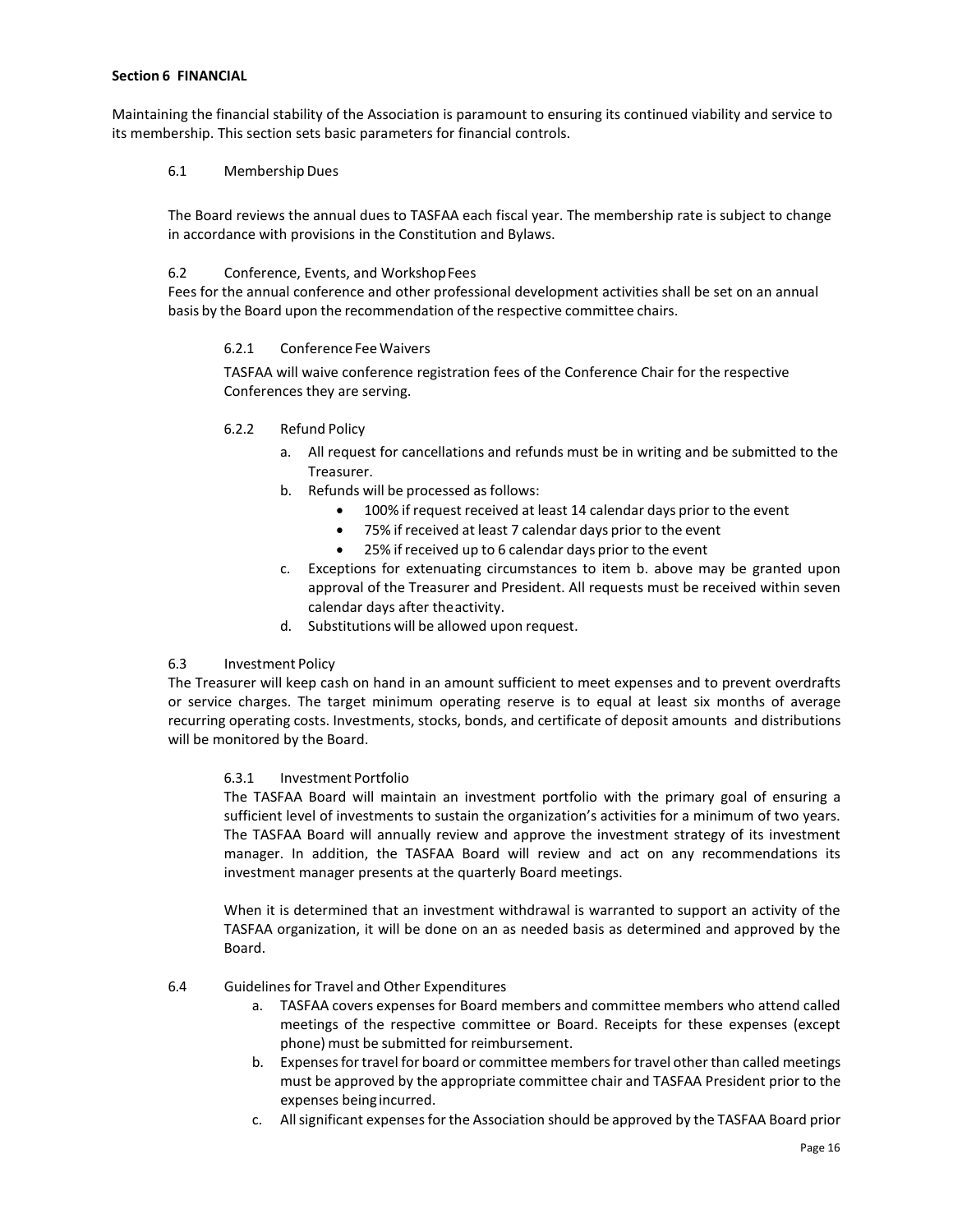to creating an obligation for the Association. Reimbursement of expenses incurred on behalf of TASFAA must be authorized by the Committee Chair, then the President and Treasurer before payment ismade.

d. The "TASFAA Expense Voucher" form shall be updated annually to include the current rate of reimbursement for mileage and describe in detail the "TASFAA Reimbursement Guidelines".

#### Approved Expenses

# 6.4.1.1 Meals (ExcludingAlcohol)

Actual costs of meals up to \$35 per day will be reimbursed. Receipts must be attached for expenses above \$10. Reimbursements will not be made when meals are furnished by or through TASFAA.

# 6.4.1.2 Transportation

When traveling by air, individuals shall travel air coach except in those cases when scheduling difficulties or other considerations make first-class travel desirable or necessary. Air fare must be itemized on the expense voucher and documented by attaching ticket information. If the use of a private car is authorized, reimbursement shall be at the State of Texas reimbursement mileage rate. Normally, this may not exceed the cost of air coach fare. In circumstances when use of a car is preferred for personal reasons, mileage shall be limited as above. Committee chairs will work closely with the President as well as individual committee members to utilize the most economical and feasible means of travel. Reimbursement of a rental vehicle is not allowed without prior written authorization from the President. A copy of the approval should be submitted with the reimbursementrequest.

# 6.4.1.3 Lodging

Lodging paid by TASFAA outside scheduled event time must have written justification when submitted for payment. Actual hotel expenses(not including room service, movies, etc.) will bereimbursed.

#### 6.4.1.4 Taxi or Bus Service

Ground transportation to and from the meetings, lodging facilities, and airport will be approved provided these expenses are reasonable and were incurred in transportation to and from meetings, lodging, and the airport.

#### 6.1.4.5 Other Expenses

Any other expense deemed necessary and pre-authorized by the committee chair can include such things as printing, postage, and supplies.

# 6.4.2 SignatureAuthority

Signature authority for contracts encumbering expenses of the Association for any of its activities (e.g., hotel for conferences, facilities for training, or other contractual services) is the President's or his/her designee.

# 6.4.3 President'sExpenses

TASFAA will pay travel, hotel, meal (excluding alcoholic beverages), and conference fee expenses of the President to attend the annual TASFAA conference, the annual SWASFAA conference, the annual NASFAA conference, and travel to other professional activities where the President is an invited guest representing the Association. President's travel expenses are approved by the immediate past President.

#### 6.4.4 President-Elect'sExpenses

TASFAA will pay travel, hotel, meal (excluding alcoholic beverages), and conference fee expenses of the President-Elect to attend the annual TASFAA conference, the annual SWASFAA conference, the annual NASFAA conference, the annual NASFAA leadership conference, and travel to other professional activities where the President-Elect is an invited guest representing the Association.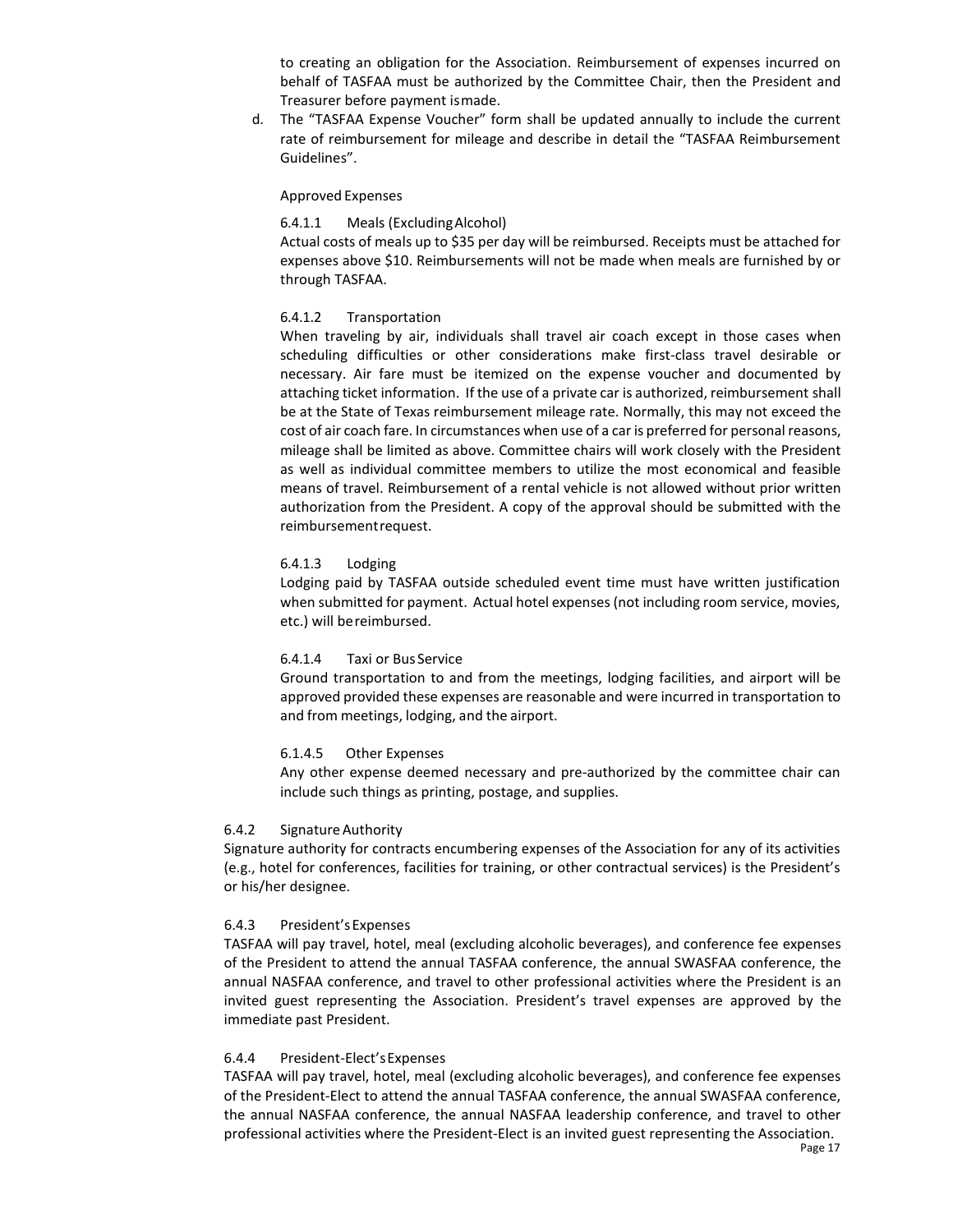# 6.4.5 Immediate Past President's Expenses

TASFAA will pay travel, hotel, meal (excluding alcoholic beverages), and conference fee expenses of the Immediate Past President to attend the annual SWASFAA conference and travel to other professional activities where the Past President is an invited guest representing the Association.

#### 6.4.6 Treasurer'sExpenses

TASFAA will pay travel, hotel and meal expenses (excluding alcoholic beverages) of the Treasurer to attend any meeting that is deemed necessary for the Treasurer to attend by the President or the Board.

#### 6.4.8 Secretary'sExpenses

TASFAA will pay travel, hotel, and meal expenses (excluding alcoholic beverages) of the Secretary to attend any meeting that is deemed necessary for the Secretary to attend by the President or the Board.

# 6.4.9 Representatives at LargeExpenses

TASFAA will pay travel, hotel, and meal expenses (excluding alcoholic beverages) of each of the TASFAA Representatives at Large to attend all Board meetings not held during a regularly scheduled TASFAA Conference and any other meeting that is deemed necessary by the TASFAA President.

#### 6.4.10 Guest Speakers/FacultyExpenses

TASFAA will pay guest speakers/ faculty for contributions to conferences and/or training sessions as approved by vote of a quorum of the Board.

#### 6.4.11 Trailblazer AwardeesExpenses

TASFAA will pay travel, hotel and meal expenses (excluding alcoholic beverages) of the Trailblazer award winner to the annual SWASFAA Conference as well as the NASFAA Leadership Conference.

6.4.12 Financial Aid Star AwardeesExpenses

TASFAA will provide a \$500 training voucher for recipient.

# 6.4.13 SWASFAA PresidentExpenses

TASFAA will pay registration fee and lodging expenses of the SWASFAA President to attend the TASFAA conference as approved by vote of a quorum of the Board.

#### 6.4.14 NASFAA RepresentativesExpenses

TASFAA will pay the registration fee and lodging expenses of the NASFAA National Chair, the NASFAA President, and other NASFAA staff as approved by vote of a quorum of the Board.

#### 6.5 ReimbursementProcedures

- a. Expense vouchers must be signed by the claimant, by the appropriate committee chair, and the President. Claimants should attach all itemized documentation to include airline ticket itineraries, hotel receipts, meal receipts over \$10, and parking receipts, etc. Documents may be faxed to the TASFAA Treasurer. Scanned and emailed vouchers with documentation are also acceptable.
- b. Claimant as well as appropriate committee chair should keep copies of expense vouchers.
- c. Reimbursement of the President's expenses must be approved by the immediate pastpresident.
- d. If the appropriate committee chair and/or President have not signed the submitted voucher, the Treasurer must document approval via an e-mail from the appropriate people authorizing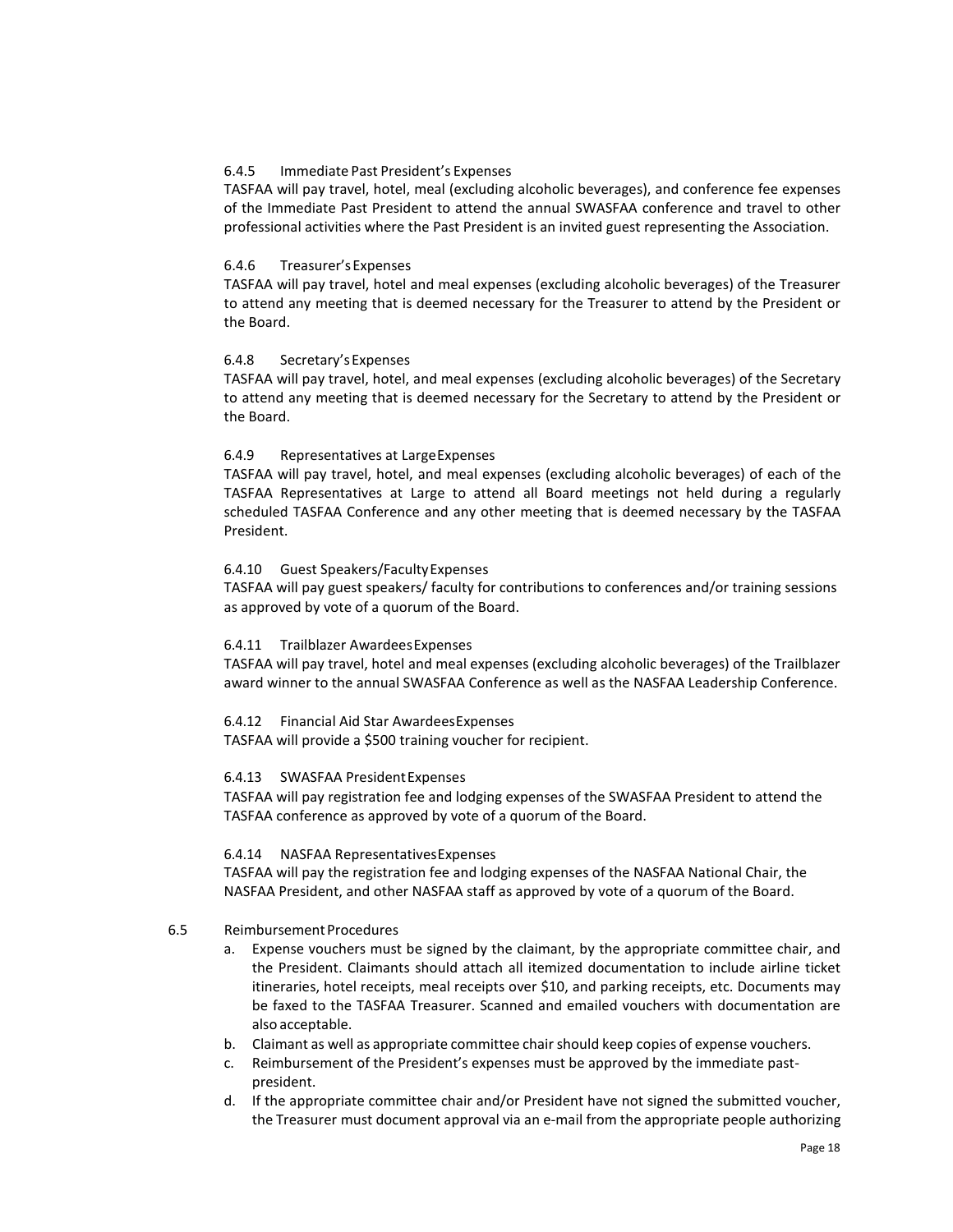the requested reimbursement of the expenses.

- e. Completed expenses vouchers should be submitted within 30 days of the expense but in no case later than the end of the applicable fiscal year.
- 6.6 Credit Card Use

Credit cards are secured forthe President, President-Elect, Past President, Treasurer, and Vice Presidentto cover expenses associated with performing their duties.

- a. The Treasurer shall secure credit cards for official TASFAA business use by the specified officers.
- b. Credit lines will be established as deemed necessary for each holder of a card.
- c. All expenses charged to a credit card must be reported by the user and must correspond to a valid receipt.
- d. Charging personal expensesto the Association credit card is prohibited.
- e. Violation of card use policies may result in cancellation of credit card privileges.
- 6.7 Dissolution ofAssets Disposal or sale of any assets held by the Association shall be at the direction of the Board.

#### <span id="page-18-0"></span>**Section 7 APPENDIX**

7.1 Appendix A – TASFAAResolution

# **A RESOLUTION**

# **Of the**

# **Board of Directors of the Texas Association of Student Financial Aid Administrators (TASFAA)**

WHEREAS, we, as leadership of TASFAA and as individuals dedicated to the profession of student financial aid administration, commend the NASFAA Board of Directors for their diligent work in expanding upon NASFAA's Statement of Ethical Principlesin regard to members' ethical behavior and potential conflicts of interest,

WHEREAS, we continue to strive to serve as an example of highest ethical standards in our state,

WHEREAS, we continue to affirm that our primary focusis providing accurate and timely information on the student aid processto our enrolled and prospective students as well asin the actual processing of that aid,

NOW, THEREFORE, BE IT RESOLVED that the TASFAA Board of Directors:

- Shall encourage all TASFAA members, as financial aid professionals, to become familiar with NASFAA's *Statement of Ethical Principles and Code of Conduct for Institutional Financial Aid Professionals* and apply it as appropriate in accordance with their own employer's conflict of interest policies;
- Shall offer sessions on ethics and the possible changing of office policies and procedures at future training venues;
- Shall review TASFAA policies related to sponsors and/or exhibitors and make recommendations for any changes at the October 2007 Board Meeting.

Unanimously adopted July 25, 2007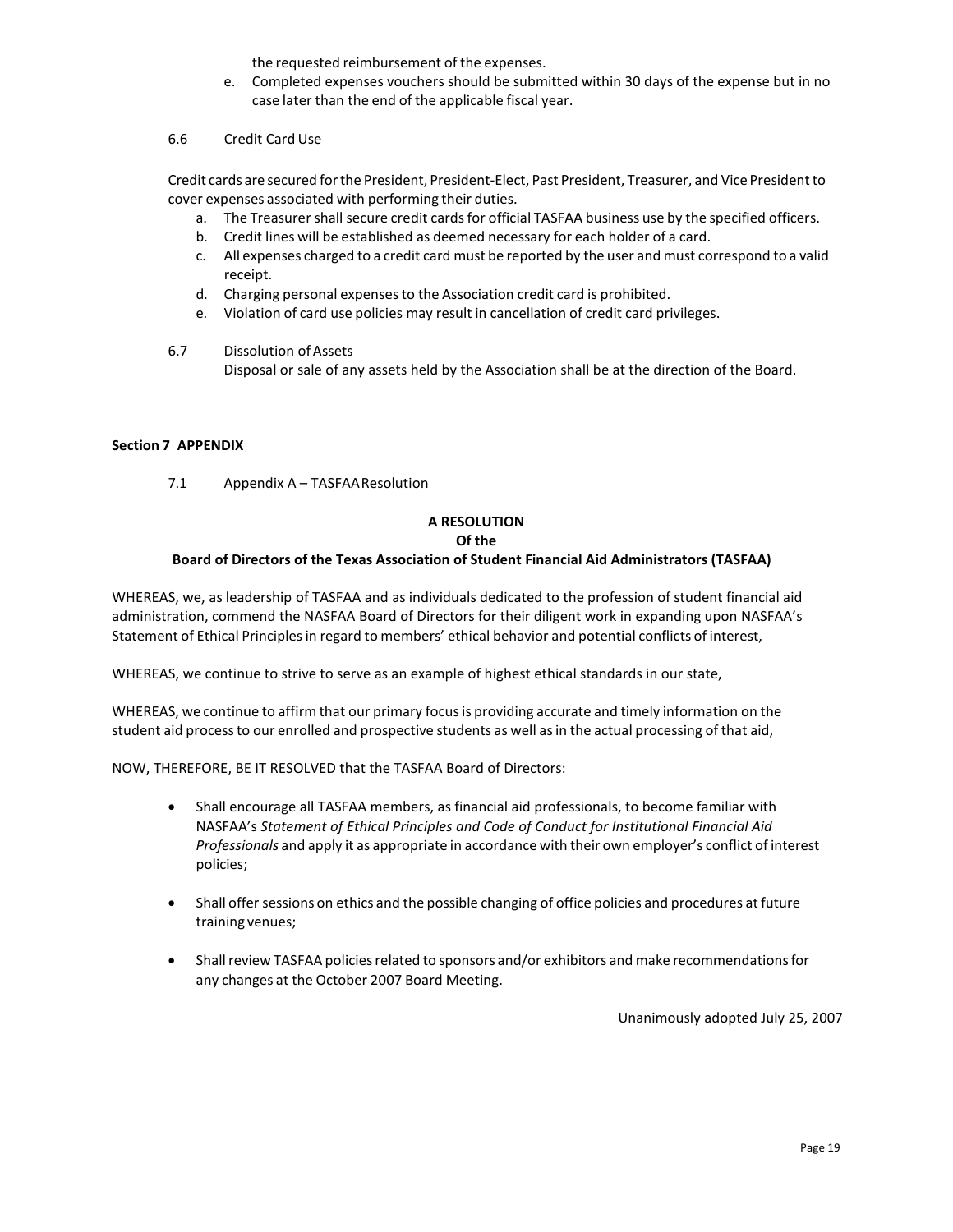# 7.2 Appendix B – TASFAA Finance Calendar

TASFAA Finance Calendar.....................Created August 2009; Updated September 2013; Updated January 2016

The purpose of this calendar is to serve as a tool to help identify association expenditures as well as to assure business forms and renewals are completed in a timely manner.

| <b>TASFAA Finance Calendar</b>                                                                                                                                 |                            | as of 01/01/2016                        |               |
|----------------------------------------------------------------------------------------------------------------------------------------------------------------|----------------------------|-----------------------------------------|---------------|
| Item                                                                                                                                                           | Amount                     | <b>Timeframe</b>                        |               |
| <b>Commercial Liability Coverage</b>                                                                                                                           | \$1,400<br>(approximately) | May                                     |               |
| Non-Profit Director Officer/Employment<br>Practices & Crime Coverage                                                                                           | \$2,200                    | August 2021                             |               |
| 1099-M Reports for Contract Labor                                                                                                                              |                            | January                                 |               |
| Monthly Credit Card Usage Fees                                                                                                                                 | Varies                     | Monthly                                 |               |
| <b>Annual Audit</b><br>Board Approves Audit Firm<br>President Signs Annual Audit Engagement Letter<br><b>Audit Fee</b><br>File 990 as part of the annual audit | \$3,000<br>(approximately) | October<br>November<br>December/January |               |
| State Periodic Report for Non-Profit Form 802<br>MemberClicks<br>Review all outstanding conference contracts                                                   | \$6,895.00                 | Every 4 years<br>As of April 2019       | filed<br>2008 |
| Add and delete approved credit card holders<br>Send President Copy of Bank Statement                                                                           |                            | November<br>Monthly                     |               |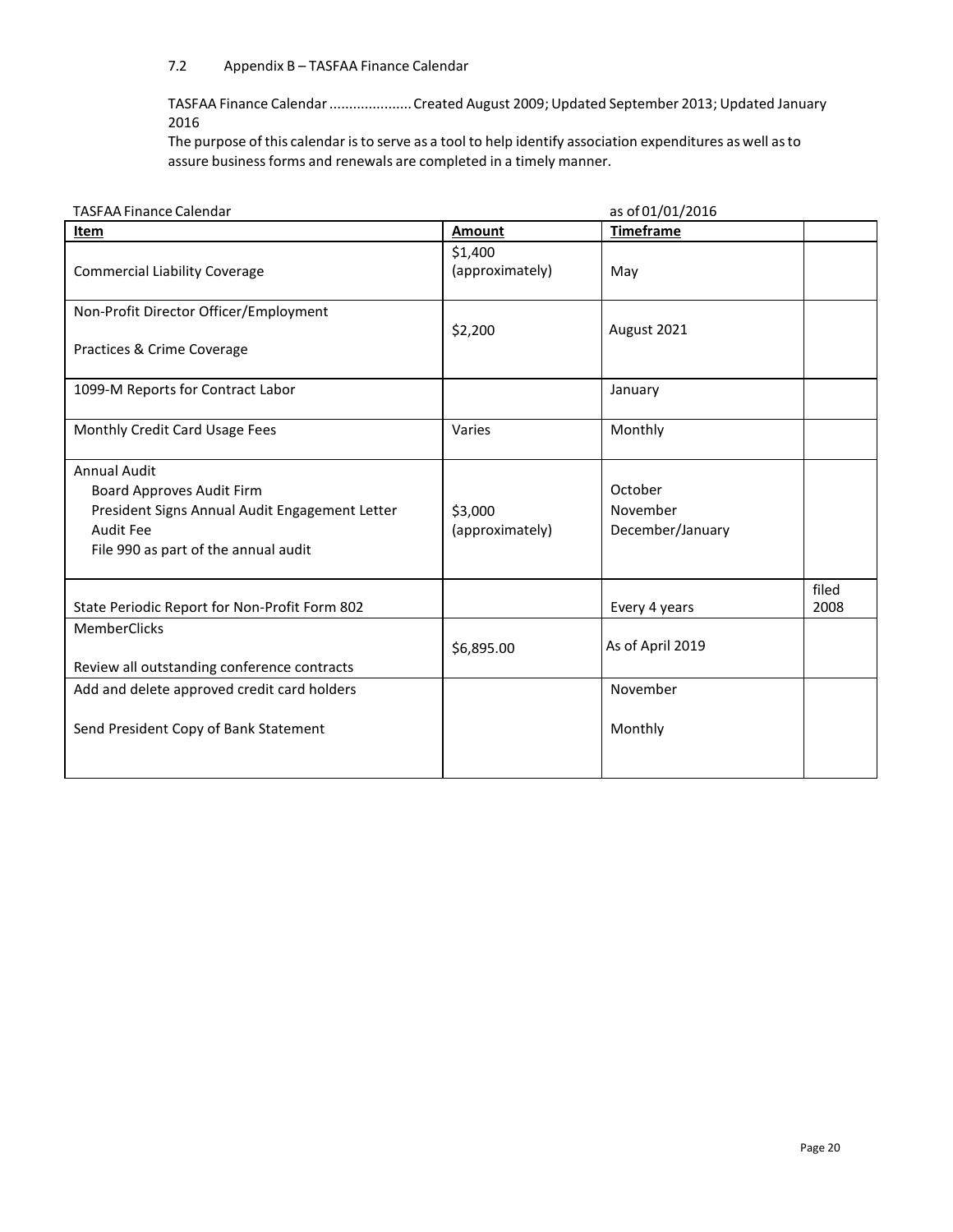| <b>TASFAA Officers</b> |                          |                                                                           |
|------------------------|--------------------------|---------------------------------------------------------------------------|
| <b>Officer</b>         | <b>Purpose</b>           | <b>Responsibilities</b>                                                   |
| <b>Board Member</b>    | Members of the Board     | Attend all Board meetings and remain until the end of the meeting.        |
|                        | of Directors will        | All Board members unable to attend should notify the President as         |
|                        | exercise reasonable      | soon as possible. Any elected board member who has been absent            |
|                        | judgment in carrying     | from two (2) consecutive regular meetings of the Board of Directors       |
|                        | out the business of the  | without just cause as determined by the Board shall automatically         |
|                        | Association and will     | vacate the seat on the Board, and the vacancy shall be filled as          |
|                        | act in the Association's | provided by the Bylaws of the Association. However, the Board shall       |
|                        | best interest. The       | consider each absence as separate circumstances and may expressly         |
|                        | Board is responsible     | waive such absence by a majority vote of the members present at that      |
|                        | for the management       | meeting.                                                                  |
|                        | of the property and      | " Serve as leaders in the financial aid profession and set an example for |
|                        | assets of the            | other members of the Association and for external constituencies.         |
|                        | Association.             | " Recognize and uphold all fiduciary responsibility vested in the Board.  |
|                        |                          | Adhere to the policies and procedures adopted by the Association and      |
|                        |                          | provide suggestions for change when appropriate.                          |
|                        |                          | Actively participate in decisions made by the Board on behalf of the      |
|                        |                          | members.                                                                  |
|                        |                          | " Serve as liaison to committee chair assigned by the President.          |
|                        |                          | <b>Monthly Calendar Activities</b>                                        |
|                        |                          | " October - Attend Board Meeting in conjunction with TASFAA Fall          |
|                        |                          | Conference.                                                               |
|                        |                          | • December - Attend Board Meeting.                                        |
|                        |                          | " February - Attend Board Meeting.                                        |
|                        |                          | " May - Attend Board Meeting.                                             |
|                        |                          | Ully - Attend Board Meeting.                                              |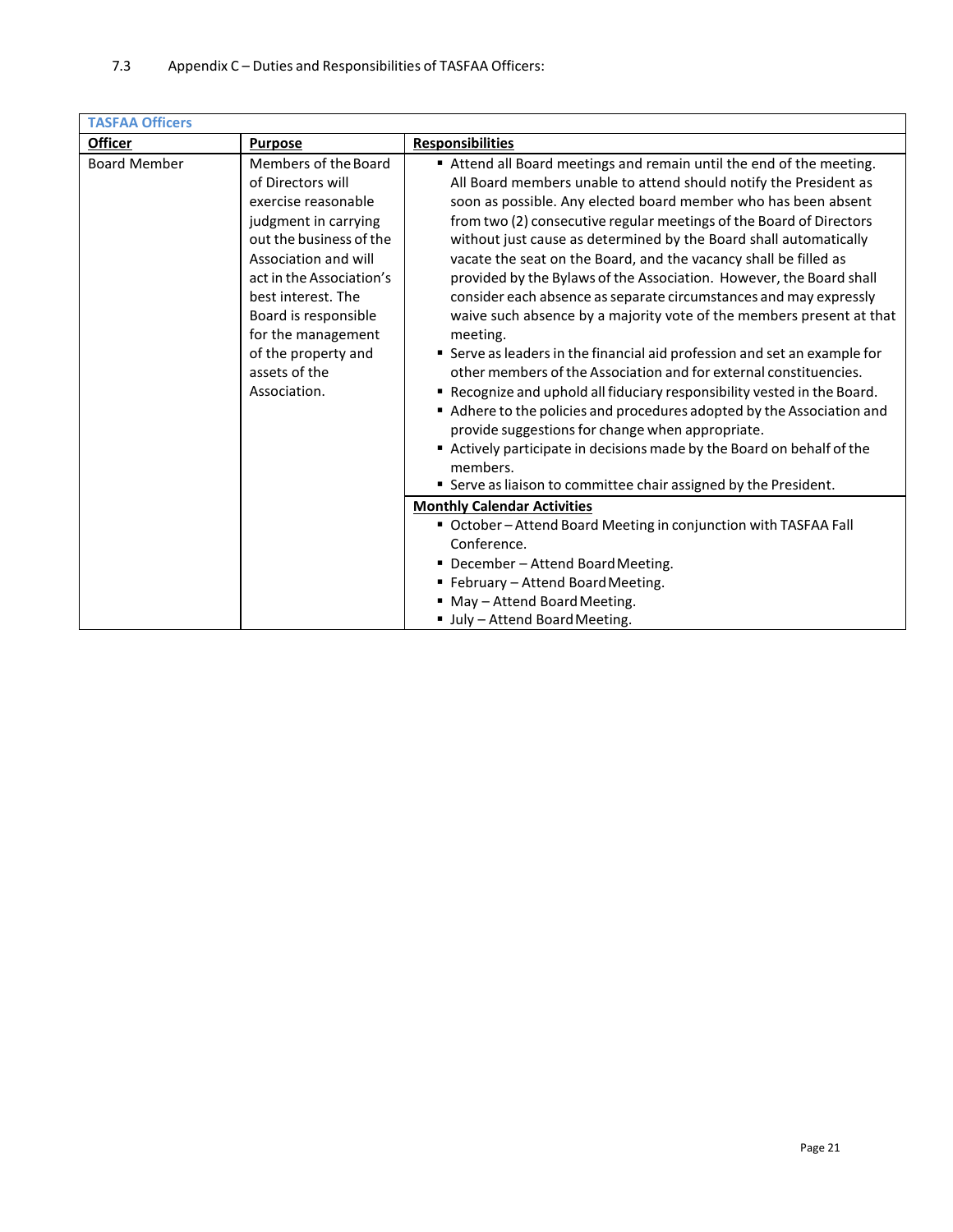| <b>TASFAA Officers</b> |                                                                                                                                                                     |                                                                                                                                                                                                                                                                                                                                                                                                                                                                                                                                                                                                                                                                                                                                                                          |
|------------------------|---------------------------------------------------------------------------------------------------------------------------------------------------------------------|--------------------------------------------------------------------------------------------------------------------------------------------------------------------------------------------------------------------------------------------------------------------------------------------------------------------------------------------------------------------------------------------------------------------------------------------------------------------------------------------------------------------------------------------------------------------------------------------------------------------------------------------------------------------------------------------------------------------------------------------------------------------------|
| <b>Officer</b>         | <b>Purpose</b>                                                                                                                                                      | <b>Responsibilities</b>                                                                                                                                                                                                                                                                                                                                                                                                                                                                                                                                                                                                                                                                                                                                                  |
| Secretary              | The Secretary is a non-<br>voting member of the<br>Board and isappointed<br>by the President. The<br>Secretary also serves<br>as the scribe for the<br>Association. | " Taking minutes of the annual meeting of the membership.<br>" Taking minutes of each Board meeting.<br>" Submitting minutes to each Board member for approval. Minutes of<br>official meetings should be made available to the membership by<br>being posted to the web within two weeks of the meeting.                                                                                                                                                                                                                                                                                                                                                                                                                                                                |
|                        |                                                                                                                                                                     | <b>Monthly Calendar Activities</b><br>• October - Transcribe minutes for October Board Meetings and TASFAA<br>Business Meeting. Recognize TASFAA award recipients in the minutes<br>of the 1st Board Meeting for the new TASFAA year. Recognize VP,<br>Treasurer, and Secretary Appointments and nominations. Prepare<br>TASFAA contact list. Prepare TASFAA Letterhead.<br>" December - Transcribe minutes for December Board Meeting.<br>" February - Transcribe minutes for February Board Meeting.<br>" May - Transcribe minutes for May Board Meeting.<br>Ully - Transcribe minutes for July Board Meeting.<br>As Necessary -<br>Publish to TASFAA site - motions passed outside of scheduled Board<br>Meetings.<br>Assist Officers and Board Members as necessary. |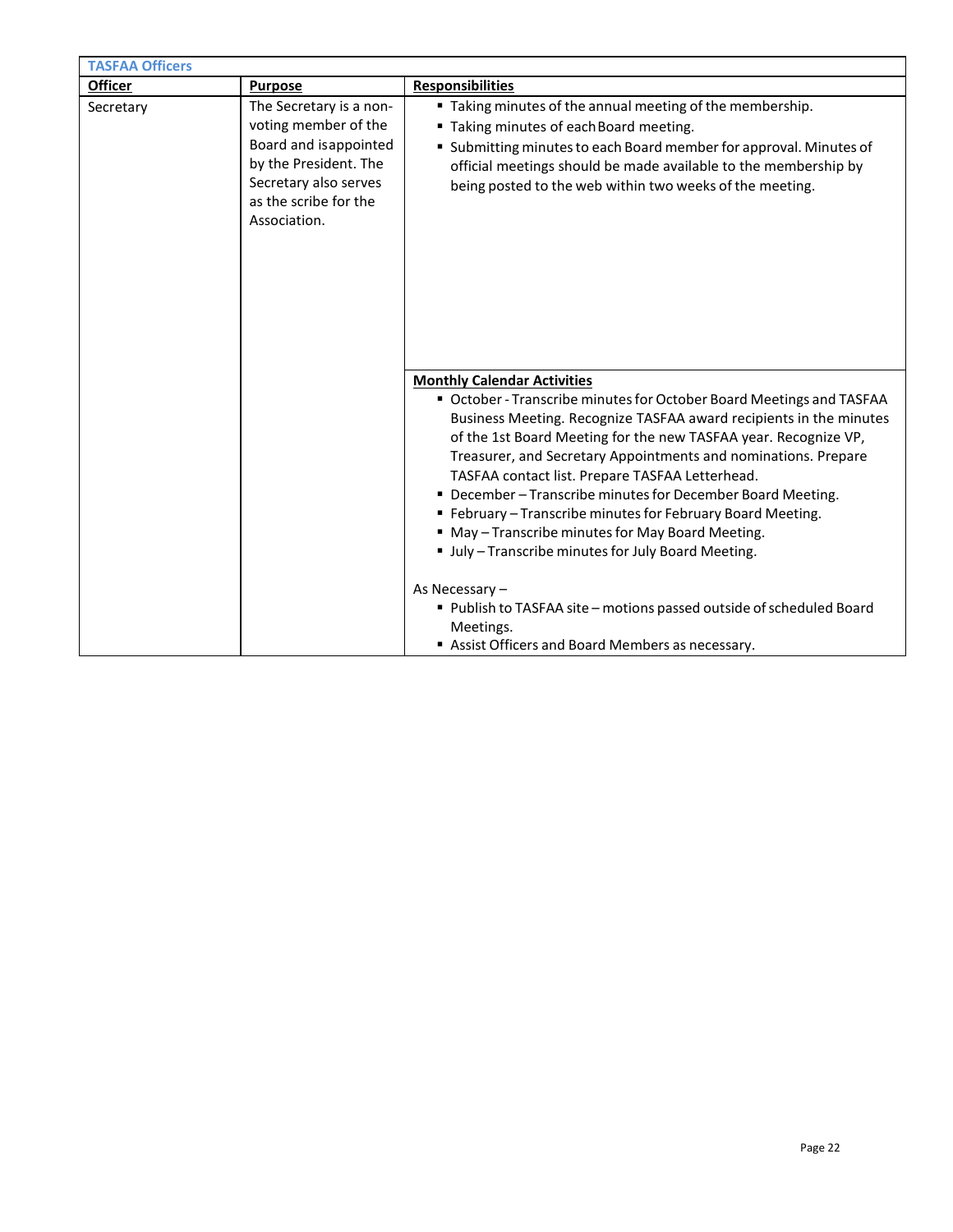| <b>TASFAA Officers</b>                                                                                                                                    |                      |                                                                                                                                                                                                                                                                                                                                                                                                                                                                                                                                                                                                                                                                       |  |  |
|-----------------------------------------------------------------------------------------------------------------------------------------------------------|----------------------|-----------------------------------------------------------------------------------------------------------------------------------------------------------------------------------------------------------------------------------------------------------------------------------------------------------------------------------------------------------------------------------------------------------------------------------------------------------------------------------------------------------------------------------------------------------------------------------------------------------------------------------------------------------------------|--|--|
| <b>Officer</b>                                                                                                                                            | <b>Purpose</b>       | <b>Responsibilities</b>                                                                                                                                                                                                                                                                                                                                                                                                                                                                                                                                                                                                                                               |  |  |
| Non-voting member<br>Treasurer<br>that serves as liaison<br>between the TASFAA<br>Board and the<br>contracted<br>Bookkeeper/<br>Accountant for<br>TASFAA. |                      | *Keeping/Maintaining of financial records of the Association and<br>appropriate records of receipts and expenditures.<br>*Making reports to the Board at all called Board meetings, and at any other<br>time requested by the President. These reports, upon approval, should be<br>made available to the membership on the TASFAA website.<br>*Ensure financial records (bank/investment accounts) are reviewed<br>monthly.<br>*Treasurer will receive expense vouchers, obtain necessary approvals, and<br>send to bookkeeper for payment.<br>*Review bank activity with Bookkeeper/Accountant on a monthly basis.                                                  |  |  |
|                                                                                                                                                           |                      | <b>Monthly Calendar Activities</b><br>• October-attend meeting for monthly report to TASFAA Board during<br>1 <sup>st</sup> Board meeting (TASFAA Conference). Observe and learn from<br>previous treasurer.<br>" December-present monthly report for December Board Meeting.<br>Upon approval, upload information to membership via TASFAA<br>website.<br>" February-present monthly report for February Board Meeting, upload<br>to TASFAA site uponapproval.<br>" May-present monthly report for May Board Meeting and upload to<br>TASFAA site upon approval.<br>" July-present monthly report for July Board Meeting and upload to<br>TASFAA site upon approval. |  |  |
| Bookkeeper/                                                                                                                                               | Perform accounting   | Monthly responsibilities include:                                                                                                                                                                                                                                                                                                                                                                                                                                                                                                                                                                                                                                     |  |  |
| Accountant                                                                                                                                                | services for TASFAA. | *Bookkeeping, bank reconciliation, unaudited financial statement<br>preparation, coordinating independent audit with auditor as voted upon<br>by the Client Board, and additional Accounting services if TASFAA so<br>requests and if Accountant agrees to do so.                                                                                                                                                                                                                                                                                                                                                                                                     |  |  |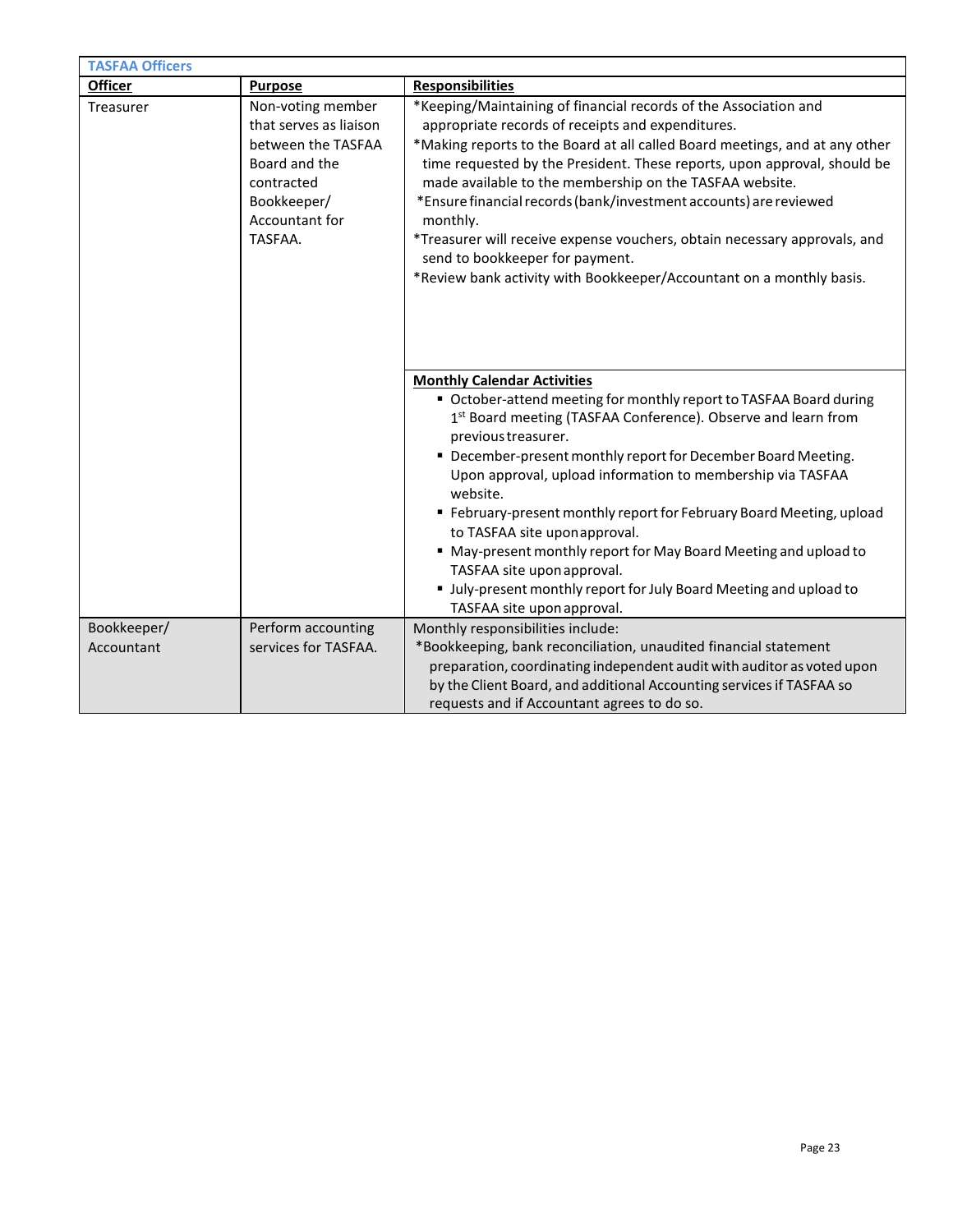| <b>Standing Committee</b> |                                                                                                                                                                           |                                                                                                                                                                                                                                                                                                                                                                                                                                                                                                                                                                                                                                                                                                                                                                                                                                                                                                                                                                                                                                                                                                                                                                                                                                                                                                                                                                                                                                                        |  |
|---------------------------|---------------------------------------------------------------------------------------------------------------------------------------------------------------------------|--------------------------------------------------------------------------------------------------------------------------------------------------------------------------------------------------------------------------------------------------------------------------------------------------------------------------------------------------------------------------------------------------------------------------------------------------------------------------------------------------------------------------------------------------------------------------------------------------------------------------------------------------------------------------------------------------------------------------------------------------------------------------------------------------------------------------------------------------------------------------------------------------------------------------------------------------------------------------------------------------------------------------------------------------------------------------------------------------------------------------------------------------------------------------------------------------------------------------------------------------------------------------------------------------------------------------------------------------------------------------------------------------------------------------------------------------------|--|
| Committee                 | <b>Purpose</b>                                                                                                                                                            | <b>Responsibilities</b>                                                                                                                                                                                                                                                                                                                                                                                                                                                                                                                                                                                                                                                                                                                                                                                                                                                                                                                                                                                                                                                                                                                                                                                                                                                                                                                                                                                                                                |  |
| <b>Fall Conference</b>    | The Fall Conference<br>Committee will plan,<br>produce and<br>administer the annual<br>conference designed<br>to meet the needs and<br>expectations of the<br>membership. | Prepare a budget for the annual conference which includes: 1)<br>expenditures; 2) recommended on-time and late registration fees; 3)<br>expected revenues from registration fees; and 4) vendor participation.<br>The conference budget and fees must be approved by a quorum of the<br>Board.<br>Solicit proposals to develop general and interest sessions and secure<br>speakers that appeal to the various sectors and experience levels of the<br>membership.<br>Review evaluations from the prior year conference to assess interest and<br>need for appropriate adjustments for current conference plans.<br>Coordinate conference activities with the sponsorship, training, and local<br>arrangements committees as well as working closely with the site<br>personnel to coordinate events.<br>Secure volunteers to help perform the duties of the committees.<br>Maintain all related correspondence and materials.<br>Prepare a conference evaluation for use by the next conference chair.<br>Provide articles and promotional material for conference electronic<br>announcements.<br>Report on activities and progress of conference preparations to the<br>Board.<br>■ Work closely with the site personnel to coordinate meeting rooms,<br>meals, functions, etc.<br>Plan conference agenda to provide a fun atmosphere of learning for the<br>membership.<br>Forward items of importance for posting to the Communication and Social |  |
|                           |                                                                                                                                                                           | Media Committee.<br><b>Monthly Calendar Activities</b><br>■ October - Fall Conference<br>" December - Present budget to Board for adoption. Identify<br>committee membership and notify potential members.<br>" February - Prepare proposal for Board of potential expenses and<br>proposed conference fee. Select theme, list of major speakers,<br>interest sessions topics/descriptions and tentative presenters.<br>Identify possible extracurricular activities. Identify possible menus.<br>Produce a list of special gift options. Present to Board costs and<br>recommend the conference fee. Contact speakers, moderators, and<br>presenters.<br>" March - Contact Web Services Committee to develop and update the<br>conference mini-site. Communicate with speakers, moderators,<br>presenters. Provide a copy of session description and obtain<br>audio/visual needs. (Add Hall of Fame section for Registration.)<br>April - Submit information and script to Web Service for online mini-<br>site. Confirm sponsorships for extracurricular activities, breaks, meals,<br>speakers, etc. Update session descriptions with presenter input.<br>■ May - Contact Web Services requesting online registration<br>information and development. Finalize social events.<br>Unne - Produce registration email materials.<br>■ September - Print and deliver the program to local arrangements<br>committee as well as publish online.         |  |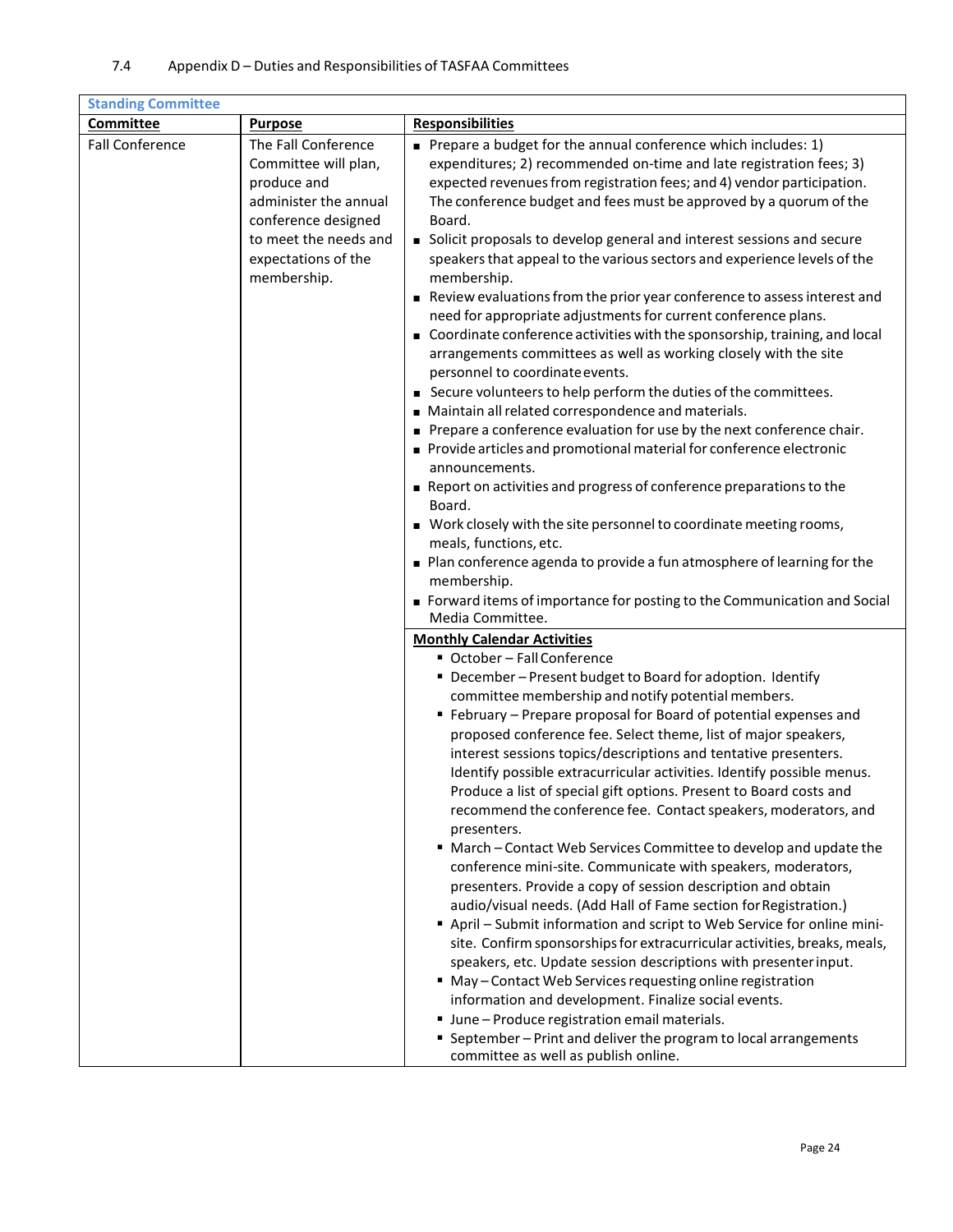| <b>Standing Committee</b> |                                                                                                                                                                                                                                                                                                                                                                                                                                  |                                                                                                                                                                                                                                                                                                                                                                                                                                                                                                                                                                                                                                                                                                                                                                                                                                                               |
|---------------------------|----------------------------------------------------------------------------------------------------------------------------------------------------------------------------------------------------------------------------------------------------------------------------------------------------------------------------------------------------------------------------------------------------------------------------------|---------------------------------------------------------------------------------------------------------------------------------------------------------------------------------------------------------------------------------------------------------------------------------------------------------------------------------------------------------------------------------------------------------------------------------------------------------------------------------------------------------------------------------------------------------------------------------------------------------------------------------------------------------------------------------------------------------------------------------------------------------------------------------------------------------------------------------------------------------------|
| Committee                 | <b>Purpose</b>                                                                                                                                                                                                                                                                                                                                                                                                                   | <b>Responsibilities</b>                                                                                                                                                                                                                                                                                                                                                                                                                                                                                                                                                                                                                                                                                                                                                                                                                                       |
| Finance                   | The Finance<br>Committee will be<br>comprised of the<br>President, President-<br>Elect, Treasurer,<br>Bookkeeper, and<br><b>Investment Advisor.</b><br>The committee will be<br>co-chaired by the<br>President and the<br>President-Elect. The<br>purpose of the<br>committee is to<br>oversee the financial<br>position of the<br>Association and make<br>recommendations as<br>necessary to ensure its<br>financial stability. | Supports the activities performed by the Treasurer and Bookkeeper.<br>$\blacksquare$<br>When deemed necessary by any officer, advise the Board regarding<br>short-term and long-term investments in conjunction with the<br>Association's financial advisor.<br>In conjunction with the Treasurer, ensure that all financial reports<br>$\blacksquare$<br>including tax returns are filed by established deadlines.<br>If assistance is requested by the Treasurer, or deemed necessary by any<br>$\blacksquare$<br>officer, the Finance Committee can oversee the annual audit.<br>If requested by the President or President-Elect, conduct reviews of cash<br>balances and expenses and make appropriate recommendations to the<br>Board.<br>Forward items of importance for posting to the Communication and<br>$\blacksquare$<br>Social Media Committee. |
|                           |                                                                                                                                                                                                                                                                                                                                                                                                                                  | <b>Monthly Calendar Activities</b><br>October-If requested by the President, assist with presentation of<br>budget to Board<br>Update the Board asnecessary.                                                                                                                                                                                                                                                                                                                                                                                                                                                                                                                                                                                                                                                                                                  |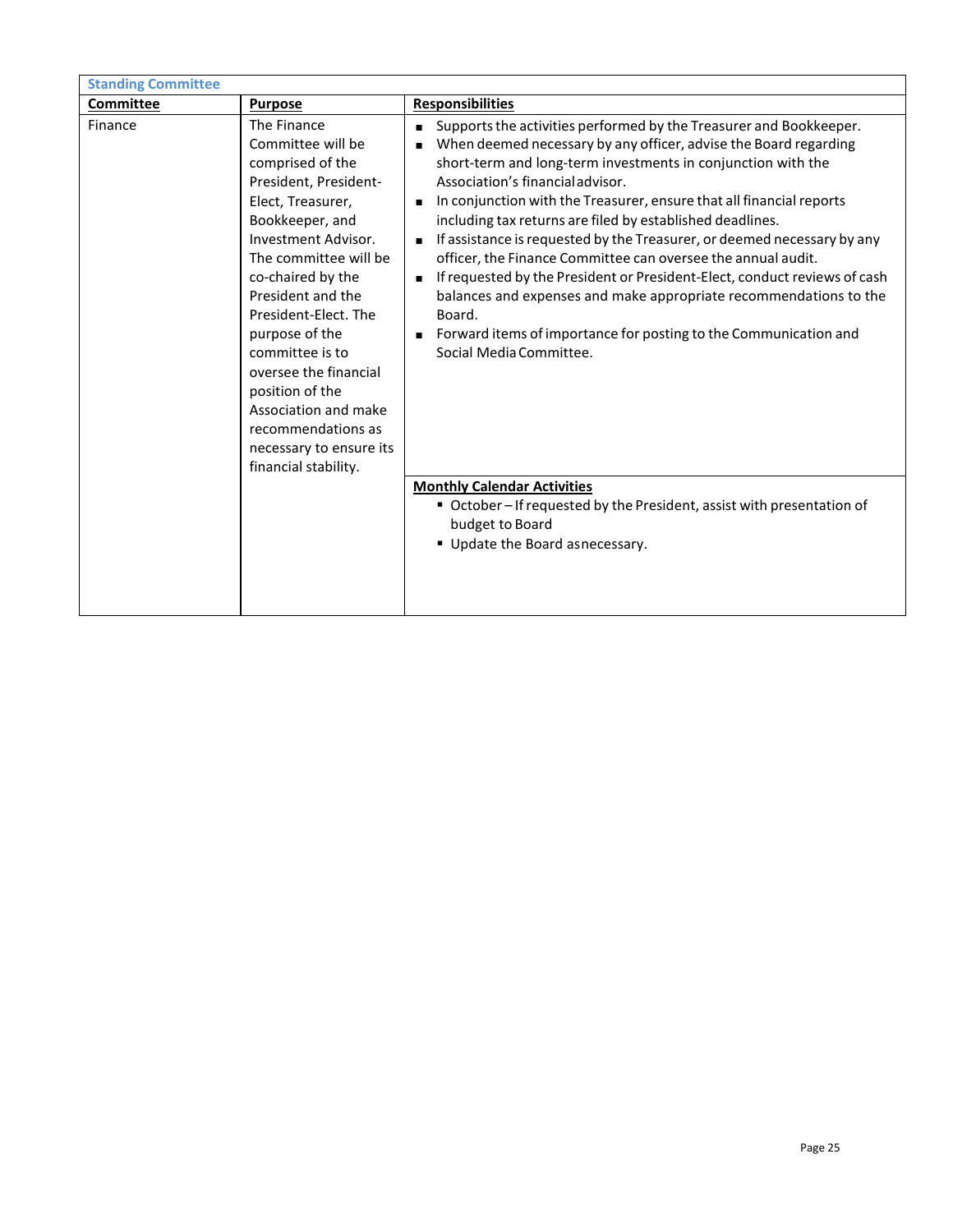| <b>Standing Committee</b> |                                                                                                                                                                           |                                                                                                                                                                                                                                                                                                                                                                                                                                                                                                                                                                                                                                                                                                                                                                                                                                                                                                              |  |  |
|---------------------------|---------------------------------------------------------------------------------------------------------------------------------------------------------------------------|--------------------------------------------------------------------------------------------------------------------------------------------------------------------------------------------------------------------------------------------------------------------------------------------------------------------------------------------------------------------------------------------------------------------------------------------------------------------------------------------------------------------------------------------------------------------------------------------------------------------------------------------------------------------------------------------------------------------------------------------------------------------------------------------------------------------------------------------------------------------------------------------------------------|--|--|
| Committee                 | <b>Purpose</b>                                                                                                                                                            | <b>Responsibilities</b>                                                                                                                                                                                                                                                                                                                                                                                                                                                                                                                                                                                                                                                                                                                                                                                                                                                                                      |  |  |
| Membership                | The purpose of the<br>Membership<br>Committee is to<br>maintain an accurate<br>database listing of<br>members and to<br>increase the<br>membership of the<br>Association. | Review membership information on the website at the beginning of<br>each fiscal year.<br>Actively maintain the recruitment process utilizing the membership<br>ш<br>database.<br>Verify institutions are "Voting" members.<br>ш<br>Verify non-institutions are "Associate Members".<br>٠<br>Make sure all institutions have a "Primary Contact" person for voting<br>purposes.<br>Work with elections committee to cleanup any bad email addresses<br>٠<br>and/or primary contact information in the database.<br>Implement actions necessary to encourage eligible institutions to join<br>٠<br>and remain members of the Association.<br>Review annually the membership directory system on the website<br>and ensure it is collecting the information necessary to meet the<br>needs of the Association.<br>" Forward items of importance for posting to the Communication and<br>Social Media Committee. |  |  |
|                           |                                                                                                                                                                           | <b>Monthly Calendar Activities</b><br>Every three years, send member institutions a list of staff to verify which<br>ones are still current (starting with 2014).<br>■ October – Send out first renewal reminder to all primary contacts.<br>• December - Send second renewal reminder.<br>■ March - Email attendees from Regional Trainings regarding TASFAA<br>membership.<br>April - Begin delinquent renewal contract project and prepare for new<br>membership drive.<br>" June - Continue renewal/new membership call project and send out<br>reminder about fall conference.                                                                                                                                                                                                                                                                                                                          |  |  |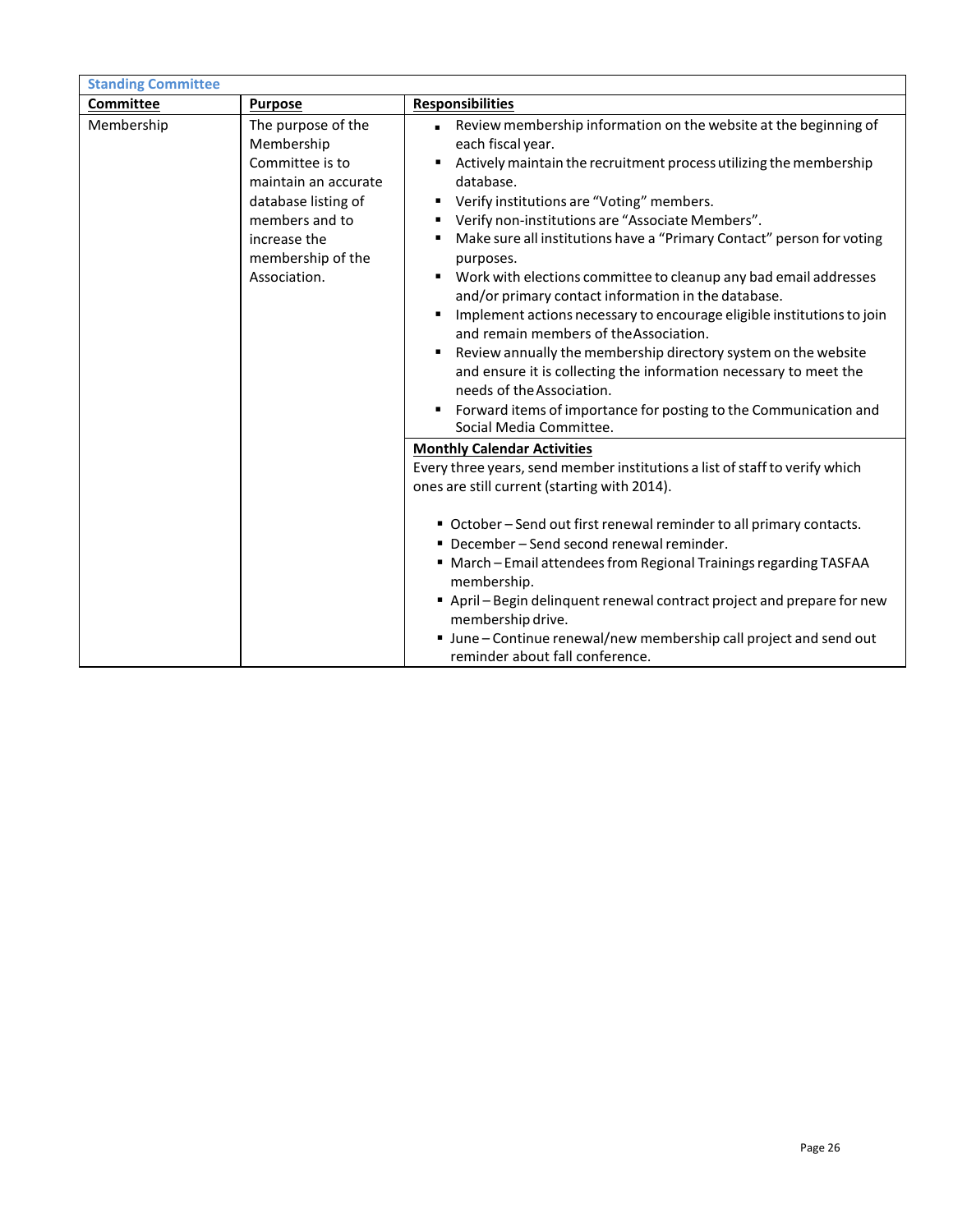| <b>Standing Committee</b>    |                                                                                                                                                                                                       |                                                                                                                                                                                                                                                                                                                                                                                                                                                                                                                                                                                                                   |  |
|------------------------------|-------------------------------------------------------------------------------------------------------------------------------------------------------------------------------------------------------|-------------------------------------------------------------------------------------------------------------------------------------------------------------------------------------------------------------------------------------------------------------------------------------------------------------------------------------------------------------------------------------------------------------------------------------------------------------------------------------------------------------------------------------------------------------------------------------------------------------------|--|
| Committee                    | <b>Purpose</b>                                                                                                                                                                                        | <b>Responsibilities</b>                                                                                                                                                                                                                                                                                                                                                                                                                                                                                                                                                                                           |  |
| Nominations and<br>Elections | The Nominations and<br>Elections Committee<br>presents a slate of<br>candidates who meet<br>the criteria for elected<br>office.<br>Chaired by the Past<br>President or appointee<br>by the President. | ■ Solicit nominations for open positions from the membership through<br>the TASFAA email the TASFAA website no later than April 1.<br>■ Ensure there are a sufficient number of candidates nominated for each<br>office.<br>■ Review nominations to ensure single voting institution representation,<br>diverse school mix representation, and those President-Elect nominees<br>have previously served on the Board of Directors or have board and/or<br>committee experience.<br>Oversee the annual elections.<br>■ Forward items of importance for posting to the Communication and<br>Social Media Committee. |  |
|                              |                                                                                                                                                                                                       | <b>Monthly Calendar Activities</b><br>October - Present budget to Board<br>March/April - Solicit nominations from membership<br>May - Provide list of nominations to Board. Collect biography and<br>photos of candidates.<br>June – Nominee information provided to members for 30 days.<br>July - Administer ballot for twoweeks.<br>Provide results to Secretary and President.                                                                                                                                                                                                                                |  |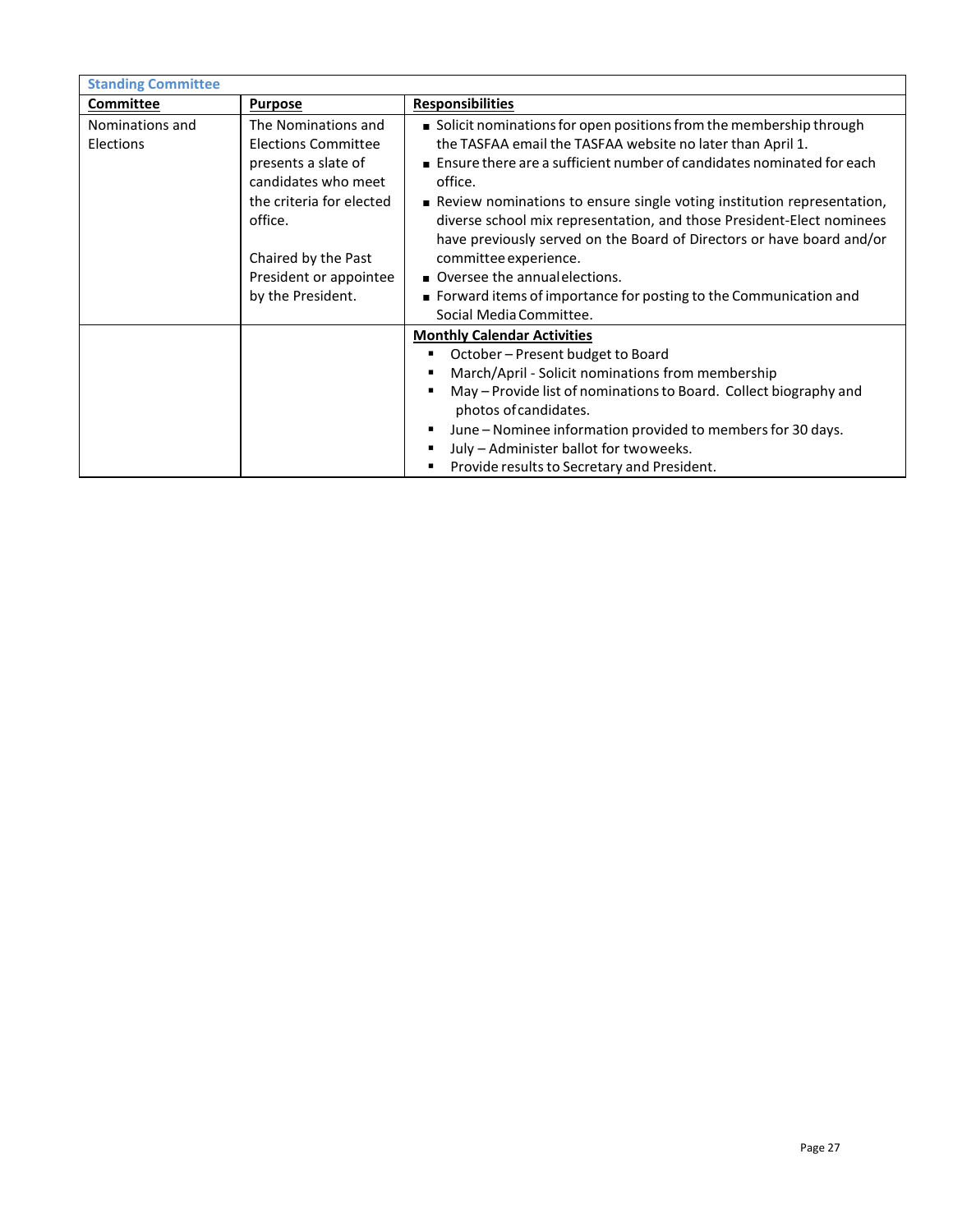| <b>Standing Committee</b> |                                                                                                                                                                                                                                                                                                                                                                        |                                                                                                                                                                                                                                                                                                                                                                                                                                                                                                                                                                                                                                                                                                                                                                                                                                                                                                                                                                                                                                                                                                                                         |
|---------------------------|------------------------------------------------------------------------------------------------------------------------------------------------------------------------------------------------------------------------------------------------------------------------------------------------------------------------------------------------------------------------|-----------------------------------------------------------------------------------------------------------------------------------------------------------------------------------------------------------------------------------------------------------------------------------------------------------------------------------------------------------------------------------------------------------------------------------------------------------------------------------------------------------------------------------------------------------------------------------------------------------------------------------------------------------------------------------------------------------------------------------------------------------------------------------------------------------------------------------------------------------------------------------------------------------------------------------------------------------------------------------------------------------------------------------------------------------------------------------------------------------------------------------------|
| Committee                 | <b>Purpose</b>                                                                                                                                                                                                                                                                                                                                                         | <b>Responsibilities</b>                                                                                                                                                                                                                                                                                                                                                                                                                                                                                                                                                                                                                                                                                                                                                                                                                                                                                                                                                                                                                                                                                                                 |
| Training                  | The Training<br>Committee is<br>responsible for<br>planning, developing<br>and conducting<br>training activities that<br>contribute to the<br>professional<br>advancement of<br>financial aid<br>professionals. This<br>committee is also<br>responsible for<br>identifying and<br>introducing initiatives<br>that will promote<br>diversity within the<br>membership. | Plan and conduct the annual New Aid Officers Workshop. The New Aid<br>Officers Workshop is often planned in coordination with the national<br>and regional offices of the U.S. Department of Education and the Texas<br>Higher Education Coordinating Board.<br>■ Plan and conduct the annual ABC Workshop held prior to the annual<br>conference.<br>Prepare budgets for any training activities under its charge. Budgets<br>should include the following:<br>1) expenditures;<br>2) recommended on-time and late registration fees; and<br>3) expected revenues from registration fees.<br>These budgets and fees must be approved by a quorum of the Board.<br>■ Work to pair new financial aid professionals with industry veterans to<br>develop effective partnerships.<br>Update, produce, and distribute the Mentor/Protégé Guide to all<br>TASFAA members. This guide includes strategies for effective<br>mentoring, informational questions to facilitate the relationship and an<br>activity log to encourage data sharing.<br>Forward items of importance for posting to the Communication and<br>Social Media Committee. |
|                           |                                                                                                                                                                                                                                                                                                                                                                        | <b>Monthly Calendar Activities</b><br>" October - Present budget to Board, ABC Workshop<br>" December - Subcommittee assignments, ListServ NAOW "Save the<br>Date Message", Site representative meetings<br>" January - Submit NAOW information to Web Services for webpage,<br>and request prior year online registration form from Web Services.<br>■ February – Confirm online registration availability with Web Services.<br>" March - Finalize meals and meeting room for NAOW.<br>April - Finalize trainers and presenters for NAOW.<br>$May-NAOW$<br>Unne - Request prior year ABC online registration form from Web<br>Services.<br>Ully - Submit ABC information to Web Services for website, confirm<br>status of online registration form with Web Services, and begin year-<br>end report.<br>" September - Finalize ABC trainers, presentation and agenda;<br>construct following year budget recommendations.                                                                                                                                                                                                            |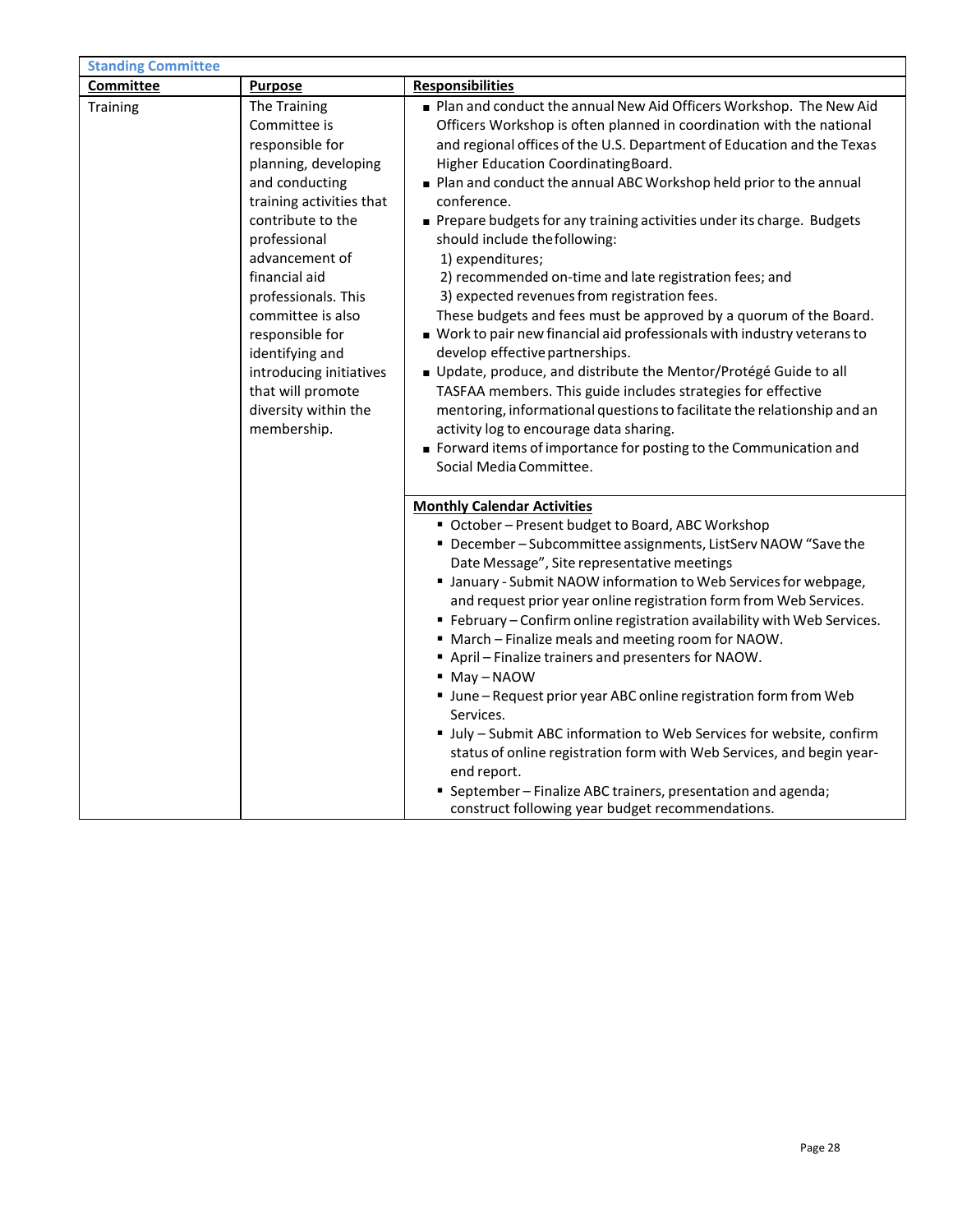| <b>Ad Hoc Committee</b>                   |                              |                                                                                                                                            |
|-------------------------------------------|------------------------------|--------------------------------------------------------------------------------------------------------------------------------------------|
| Committee                                 | <b>Purpose</b>               | <b>Responsibilities</b>                                                                                                                    |
| Awards and                                | The Awards and               | Seek applications from the membership for those who desire                                                                                 |
| Scholarships                              | Scholarship Committee        | scholarship assistance to attend NAOW or the TASFAA Fall Conference.                                                                       |
| Committee                                 | will facilitate the          | Select scholarship recipients for the Mack C. Adams Professional                                                                           |
|                                           | awarding of TASFAA           | Development Scholarships.                                                                                                                  |
| *The Awards                               | Service Awards and           | Solicit nominations from the membership for all TASFAA Awards.                                                                             |
| committee was                             | coordinate and               | Present nominations and recommendations for all TASFAA Service                                                                             |
| merged with the                           | administer the TASFAA        | Awards to the TASFAABoard.                                                                                                                 |
| Scholarship                               | Mack C. Adams                | Provide service pins and appropriate plaques to be presented to the                                                                        |
| Committee. The                            | professional                 | recipientsat the annual conference.                                                                                                        |
| committees now share<br>the functions and | development                  | Update the TASFAA website with the names of each scholarship and                                                                           |
|                                           | scholarships.                | award recipient.                                                                                                                           |
| responsibilities<br>associated with each. | <b>TASFAA Service</b>        | Forward items of importance for posting to the Communication and<br>Social Media Committee.                                                |
|                                           | Awards are comprised         | Review applications and suggest recipients for the ATLE-TASFAA Education                                                                   |
|                                           | of the TASFAA Service        | Scholarship.                                                                                                                               |
|                                           | pins awarded for years       |                                                                                                                                            |
|                                           | of service, TASFAA Hall      |                                                                                                                                            |
|                                           | of Fame Awards,              | <b>Monthly Calendar Activities</b>                                                                                                         |
|                                           | <b>Trailblazer Award and</b> | • October - Recognize award recipients for fall conference, ensure service                                                                 |
|                                           | the Financial Aid Star       | pins are delivered to conference for conference attendees (including<br>President's pin).                                                  |
|                                           | Award.                       | " November-Mail remaining service pins. Notify web services committee                                                                      |
|                                           |                              | of the award recipients so TASFAA website can be updated. Send email                                                                       |
|                                           | The Mack C. Adams            | welcoming new committee members once placed. Receive budget for                                                                            |
|                                           | professional                 | the year from the Board.                                                                                                                   |
|                                           | development                  | I January - Inventory and order service pins. Review TASFAA website to                                                                     |
|                                           | scholarships are             | see when NAOW is scheduled. Work with web services to make any                                                                             |
|                                           | intended to give             | necessary updates for Mack C. Adams online scholarship application for                                                                     |
|                                           | financial support for        | NAOW.                                                                                                                                      |
|                                           | financial aid                | " February - Once New Aid Officers Workshop (NAOW) registration                                                                            |
|                                           | professionals for            | opens, notify web services to make Mack Adams scholarship available                                                                        |
|                                           | expenses associated          | on TASFAA website. Send Listserv email that scholarship application is                                                                     |
|                                           | with the cost of a           | available.                                                                                                                                 |
|                                           | TASFAA workshop.             | " March - Listserv email reminder - deadline for Mack C. Adams                                                                             |
|                                           |                              | scholarship application.                                                                                                                   |
|                                           |                              | April - Mack C. Adams scholarship - Confirm budget amounts, set up                                                                         |
|                                           |                              | Dropbox and sent to committee to review applications (give 1 wk for                                                                        |
|                                           |                              | review), select and notify recipients, supervisors, Board and Treasurer,                                                                   |
|                                           |                              | NAOW chair and TASFAA bookkeeper. Notify those not selected as well.                                                                       |
|                                           |                              | April-Review applications and suggest recipients for the ATLE-TASFAA                                                                       |
|                                           |                              | Education Scholarship.                                                                                                                     |
|                                           |                              | • May - Listserv notice soliciting nominations for the Hall of Fame Awards                                                                 |
|                                           |                              | and Financial Aid STAR award (June 1st deadline). Request Membership                                                                       |
|                                           |                              | Committee chair notify members to review/update TASFAA information                                                                         |
|                                           |                              | to ensure current information for service pin determination.<br>" June - Listserv reminder - deadline for nominations for the Hall of Fame |
|                                           |                              | Awards and Financial Aid STAR award (June 1st deadline). Review and                                                                        |
|                                           |                              | recommend recipients for the STAR award and the Hall of Fame awards.                                                                       |
|                                           |                              | Make a call for nominations for the Trailblazer award to the TASFAA                                                                        |
|                                           |                              | board (July 1st deadline). Work with web services to make any                                                                              |
|                                           |                              | necessary updates for Mack C. Adams online scholarship application for                                                                     |
|                                           |                              | the ABC Workshop.                                                                                                                          |
|                                           |                              | Ully - Present committee recommendations to Board for new Hall of                                                                          |
|                                           |                              | Fame members and STAR award. Provide list of all nominees and why or                                                                       |
|                                           |                              | why not recommended by the committee. Once approved, notify                                                                                |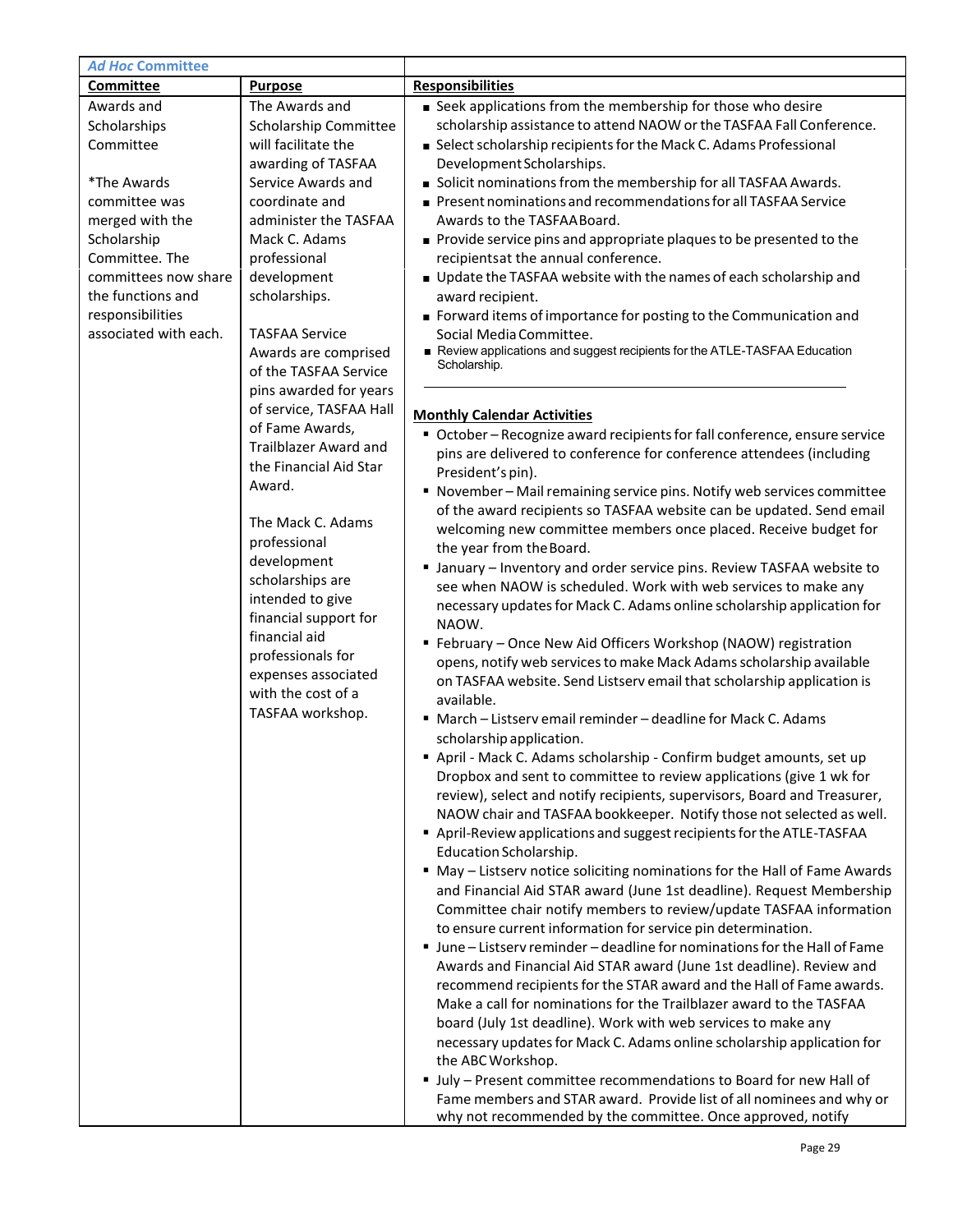| sponsor of Hall of Fame nominee and see if they would like to present<br>award at conference. Once the ABC Workshop registration opens,<br>notify web services to make Mack Adams scholarship available on<br>TASFAA website. Send Listserv email that scholarship application is<br>available.                                                                                                                                                                                                                                              |
|----------------------------------------------------------------------------------------------------------------------------------------------------------------------------------------------------------------------------------------------------------------------------------------------------------------------------------------------------------------------------------------------------------------------------------------------------------------------------------------------------------------------------------------------|
| August – Order plaques (and engrave) for fall conference (award<br>recipients and President). Pull current member list from TASFAA website<br>to determine who should get service pins. Mack C. Adams scholarship -<br>Confirm budget amounts, set up Dropbox and sent to committee to<br>review applications (give 1 wk for review), select and notify recipients,<br>supervisors, Board and Treasurer, ABC chair and TASFAA bookkeeper.<br>Notify those not selected as well. Notify SWASFAA Awards Chair of the<br>Trailblazer recipient. |
| ■ September – Request list of members registered for TASFAA from<br>conference chair (after registration deadline) so service pins can be sent<br>to conference for those attending.                                                                                                                                                                                                                                                                                                                                                         |

| <b>Ad Hoc Committee</b>                     |                                                                        |                                                                                                                                                                                                                                                                                                                                                                                                                                                                                                                                                                                                                                                                                                                                                                                                                                                                                                                                                                                                                                                                                                                                 |
|---------------------------------------------|------------------------------------------------------------------------|---------------------------------------------------------------------------------------------------------------------------------------------------------------------------------------------------------------------------------------------------------------------------------------------------------------------------------------------------------------------------------------------------------------------------------------------------------------------------------------------------------------------------------------------------------------------------------------------------------------------------------------------------------------------------------------------------------------------------------------------------------------------------------------------------------------------------------------------------------------------------------------------------------------------------------------------------------------------------------------------------------------------------------------------------------------------------------------------------------------------------------|
| <b>Committee</b>                            | <b>Purpose</b>                                                         | <b>Responsibilities</b>                                                                                                                                                                                                                                                                                                                                                                                                                                                                                                                                                                                                                                                                                                                                                                                                                                                                                                                                                                                                                                                                                                         |
| <b>Web Services</b><br>Committee            | The Web Services<br>Committee works with<br><b>ATAC Corporation to</b> | Provide website support and assist Association Committees and members<br>in the navigation, access and posting of information to website.<br>Function as liaison between the Association members and ATAC Corp.                                                                                                                                                                                                                                                                                                                                                                                                                                                                                                                                                                                                                                                                                                                                                                                                                                                                                                                 |
| *In 2013, the                               | provide web-based                                                      | representatives                                                                                                                                                                                                                                                                                                                                                                                                                                                                                                                                                                                                                                                                                                                                                                                                                                                                                                                                                                                                                                                                                                                 |
| Communication                               | assistance and                                                         | Update leadership information.                                                                                                                                                                                                                                                                                                                                                                                                                                                                                                                                                                                                                                                                                                                                                                                                                                                                                                                                                                                                                                                                                                  |
| Network and<br><b>Association Resources</b> | information to the<br>TASFAA community.                                | Assist committees and members with online forms, directories and other<br>resources. Update and archive reference materials.                                                                                                                                                                                                                                                                                                                                                                                                                                                                                                                                                                                                                                                                                                                                                                                                                                                                                                                                                                                                    |
| Committee was                               |                                                                        | Manage the job listings displayed on the TASFAA website.                                                                                                                                                                                                                                                                                                                                                                                                                                                                                                                                                                                                                                                                                                                                                                                                                                                                                                                                                                                                                                                                        |
| renamed to Web<br>Services Committee        |                                                                        | Administration of TASFAA Listserv. (See Appendix E - TASFAA Listserv<br>Policy).                                                                                                                                                                                                                                                                                                                                                                                                                                                                                                                                                                                                                                                                                                                                                                                                                                                                                                                                                                                                                                                |
|                                             |                                                                        | Forward items of importance for posting to the Communication and<br>Social Media Committee.                                                                                                                                                                                                                                                                                                                                                                                                                                                                                                                                                                                                                                                                                                                                                                                                                                                                                                                                                                                                                                     |
|                                             |                                                                        | " Recommended annual ATAC contract review for Board approval.                                                                                                                                                                                                                                                                                                                                                                                                                                                                                                                                                                                                                                                                                                                                                                                                                                                                                                                                                                                                                                                                   |
|                                             |                                                                        | <b>Monthly Calendar Activities</b>                                                                                                                                                                                                                                                                                                                                                                                                                                                                                                                                                                                                                                                                                                                                                                                                                                                                                                                                                                                                                                                                                              |
|                                             |                                                                        | • October - Fall Conference (mini-site closed immediately following<br>Conference) - Fall Conference presentation materials posted to Resource<br>page of website - Update Awards for current year - Assist Membership<br>Committee with new year - Request Chair website access and send user<br>guides to new appointees<br>■ November/December - Update all Leadership information - President's<br>Message<br>" January - ATAC: Begin work on NAOW information & forms<br>" February - ATAC: Leadership nominations - Nominations Committee<br>" March - Website updates from Membership Committee - Contact and<br>supply Fall Conference Committee with mini-site information - NAOW<br>information posted to website<br>April - Leadership ballot - Nominations Committee - ATAC: Begin work<br>on Fall Conference mini-site and forms<br>" May - Scholarships Committee updates. Fall Conference mini-site live<br>Unne - ATAC: Begin work on ABC information & registration form<br>Ully/August - Annual Report information from Communications and<br>Social Media Committee - ABC Workshop information from Training |
|                                             |                                                                        | Committee<br>■ September - Annual Report                                                                                                                                                                                                                                                                                                                                                                                                                                                                                                                                                                                                                                                                                                                                                                                                                                                                                                                                                                                                                                                                                        |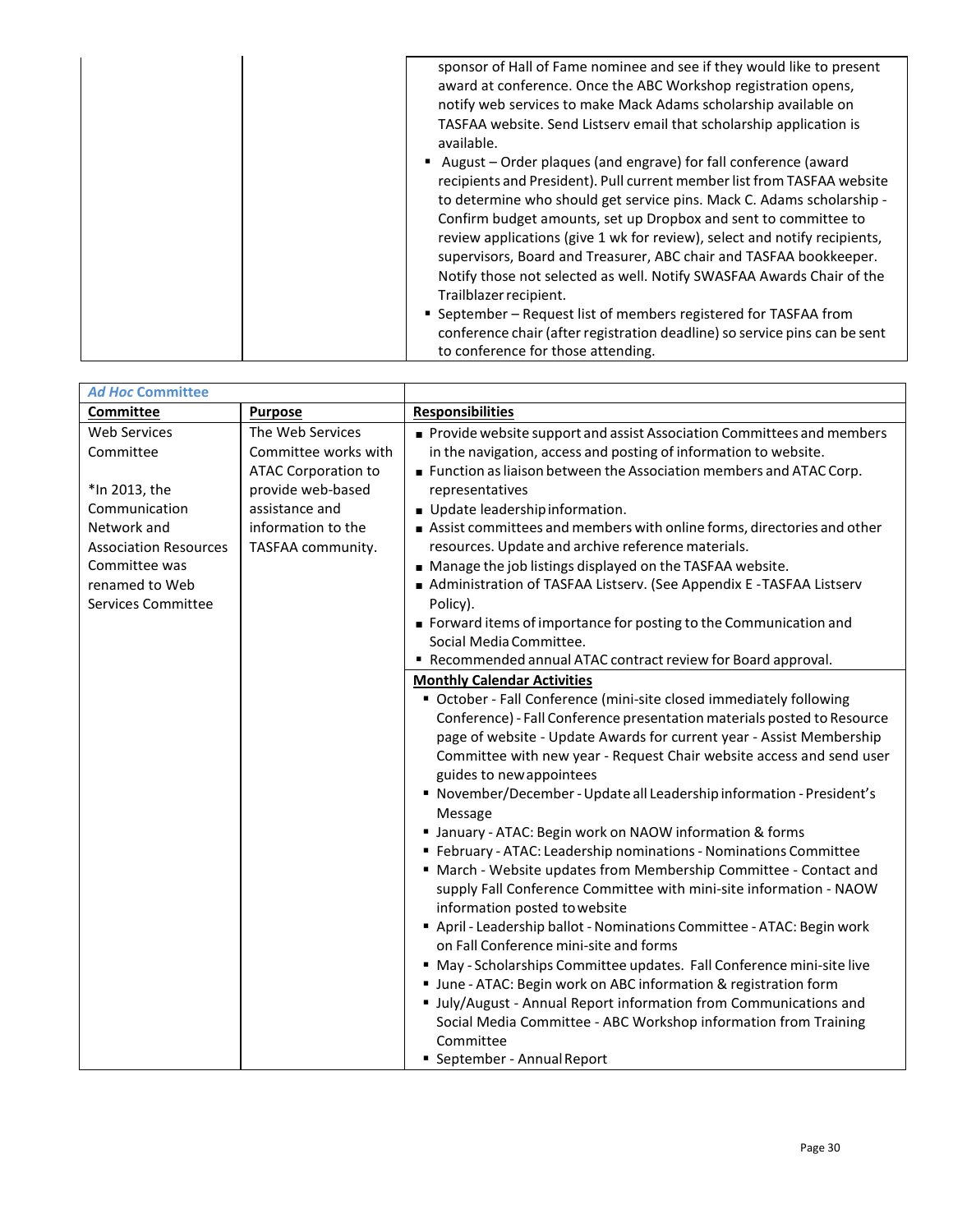| <b>Ad Hoc Committee</b>                     |                                                                                                                                                                                                                                                                                                                                                           |                                                                                                                                                                                                                                                                                                                                                                                                                                                                                                                                                                                                                                                                                                                                                                                                                                                                                       |
|---------------------------------------------|-----------------------------------------------------------------------------------------------------------------------------------------------------------------------------------------------------------------------------------------------------------------------------------------------------------------------------------------------------------|---------------------------------------------------------------------------------------------------------------------------------------------------------------------------------------------------------------------------------------------------------------------------------------------------------------------------------------------------------------------------------------------------------------------------------------------------------------------------------------------------------------------------------------------------------------------------------------------------------------------------------------------------------------------------------------------------------------------------------------------------------------------------------------------------------------------------------------------------------------------------------------|
| Committee                                   | <b>Purpose</b>                                                                                                                                                                                                                                                                                                                                            | <b>Responsibilities</b>                                                                                                                                                                                                                                                                                                                                                                                                                                                                                                                                                                                                                                                                                                                                                                                                                                                               |
| Constitution and<br><b>Bylaws Committee</b> | The Constitution and<br>Bylaws Committee, or<br><b>TASFAA</b> member<br>appointed by the<br>President, is<br>responsible for<br>reviewing the<br>Constitution and<br>Bylaws as well as the<br>general policies and<br>procedures manual of<br>the association for<br>appropriateness as<br>they govern the<br>activities and needs of<br>the association. | Attend all Board meetings and review minutes after each meeting to<br>incorporate all required changes per Board actions.<br>Review the governing documents for appropriateness and make<br>recommendations for changes to the Board.<br>Forward items of importance for posting to the Communication and<br>Social Media Committee.<br><b>Monthly Calendar Activities</b><br>" October-Present budget to Board. Request Board input and<br>changes.<br>" November-Review all Constitution, Bylaws, TASFAA Policies and<br>Procedures manual.<br>" February - Request updated committee goals, etc. for policies and<br>procedures.<br>■ June – Contact committee chairs to update purpose, responsibilities<br>and monthly calendar activities. Send updates to Web Services<br>Committee for posting to TASFAA website.<br>• July - prepare for annual meeting votes if applicable. |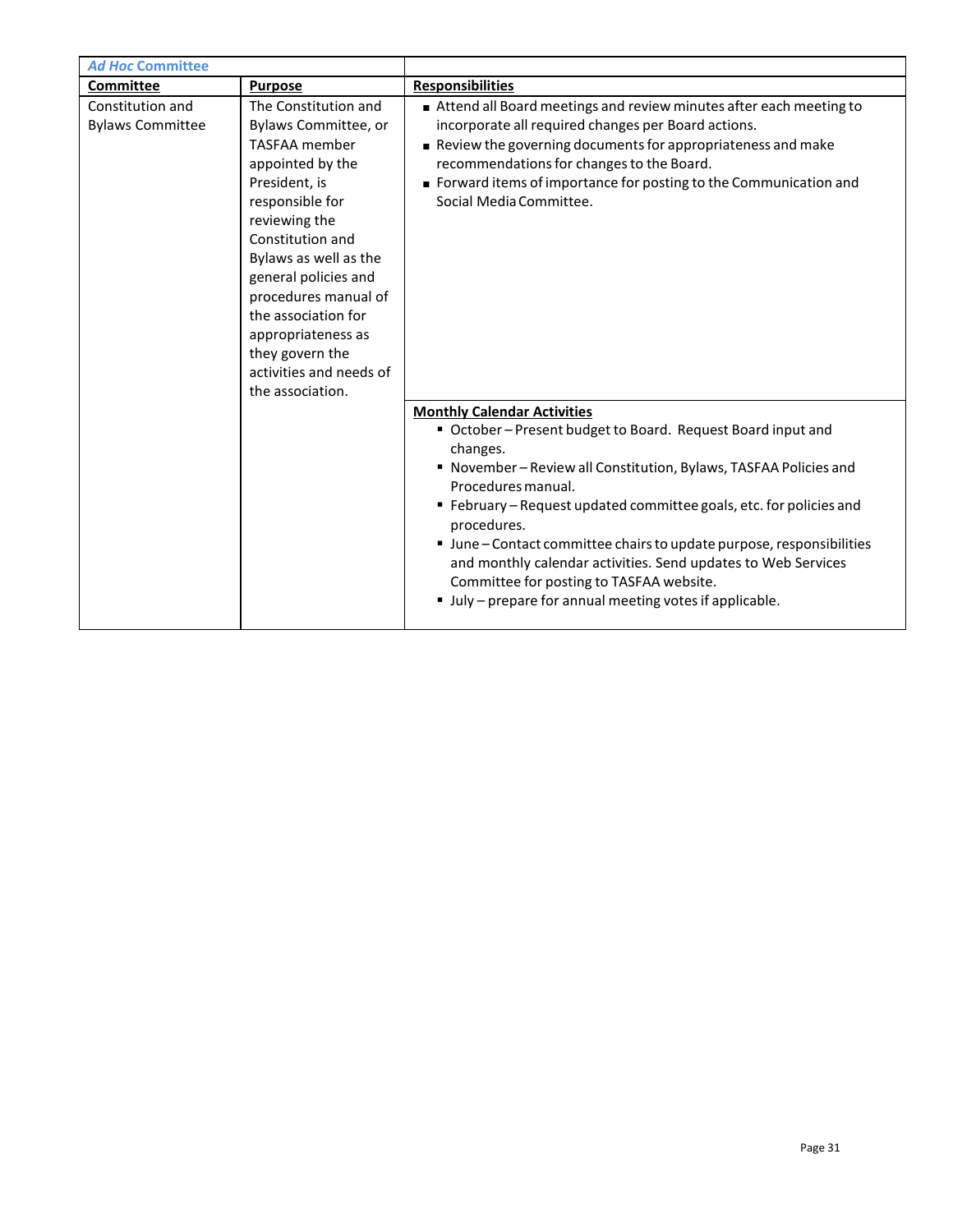| <b>Ad Hoc Committee</b>                                                                                                                                                                                                                                       |                                                                                                                                                                                                                                                                                                                                                                                                                                                                     |                                                                                                                                                                                                                                                                                                                                                                                                                                                                                                                                                                                  |
|---------------------------------------------------------------------------------------------------------------------------------------------------------------------------------------------------------------------------------------------------------------|---------------------------------------------------------------------------------------------------------------------------------------------------------------------------------------------------------------------------------------------------------------------------------------------------------------------------------------------------------------------------------------------------------------------------------------------------------------------|----------------------------------------------------------------------------------------------------------------------------------------------------------------------------------------------------------------------------------------------------------------------------------------------------------------------------------------------------------------------------------------------------------------------------------------------------------------------------------------------------------------------------------------------------------------------------------|
| Committee                                                                                                                                                                                                                                                     | <b>Purpose</b>                                                                                                                                                                                                                                                                                                                                                                                                                                                      | <b>Responsibilities</b>                                                                                                                                                                                                                                                                                                                                                                                                                                                                                                                                                          |
| <b>Early Awareness</b><br>Committee<br>*In 2007-08 the High<br>School Partnership<br><b>Training Committee</b><br>was merged with the<br><b>Early Awareness</b><br>Committee. The Early<br><b>Awareness Committee</b><br>is responsible for all<br>functions. | The Early Awareness<br>Committee facilitates a<br>positive, cooperative<br>relationship between<br>the Association and<br>Texas middle schools<br>and high schools<br>providing financial aid<br>information. In order<br>to accomplish its goals<br>the committee will<br>Coordinate annual<br>training in all 20<br>regions of the state<br>and annually update,<br>produce and distribute<br>comprehensive<br>financial aid materials<br>for training attendees. | Develop and update a common financial aid presentation for schools.<br>Initiate contacts with other professional associations to provide financial<br>aid programs for parents and counselors in Texas.<br>Post completed presentations to the TASFAA website for use by<br>members conducting early awareness activities.<br>Provide financial aid training opportunities for Texas public and private<br>high school counselors and other community partners.<br>Forward items of importance for posting to the Communication and<br>$\blacksquare$<br>Social Media Committee. |
|                                                                                                                                                                                                                                                               |                                                                                                                                                                                                                                                                                                                                                                                                                                                                     | <b>Monthly Calendar Activities</b>                                                                                                                                                                                                                                                                                                                                                                                                                                                                                                                                               |
|                                                                                                                                                                                                                                                               |                                                                                                                                                                                                                                                                                                                                                                                                                                                                     | ■ October – Present budget to Board                                                                                                                                                                                                                                                                                                                                                                                                                                                                                                                                              |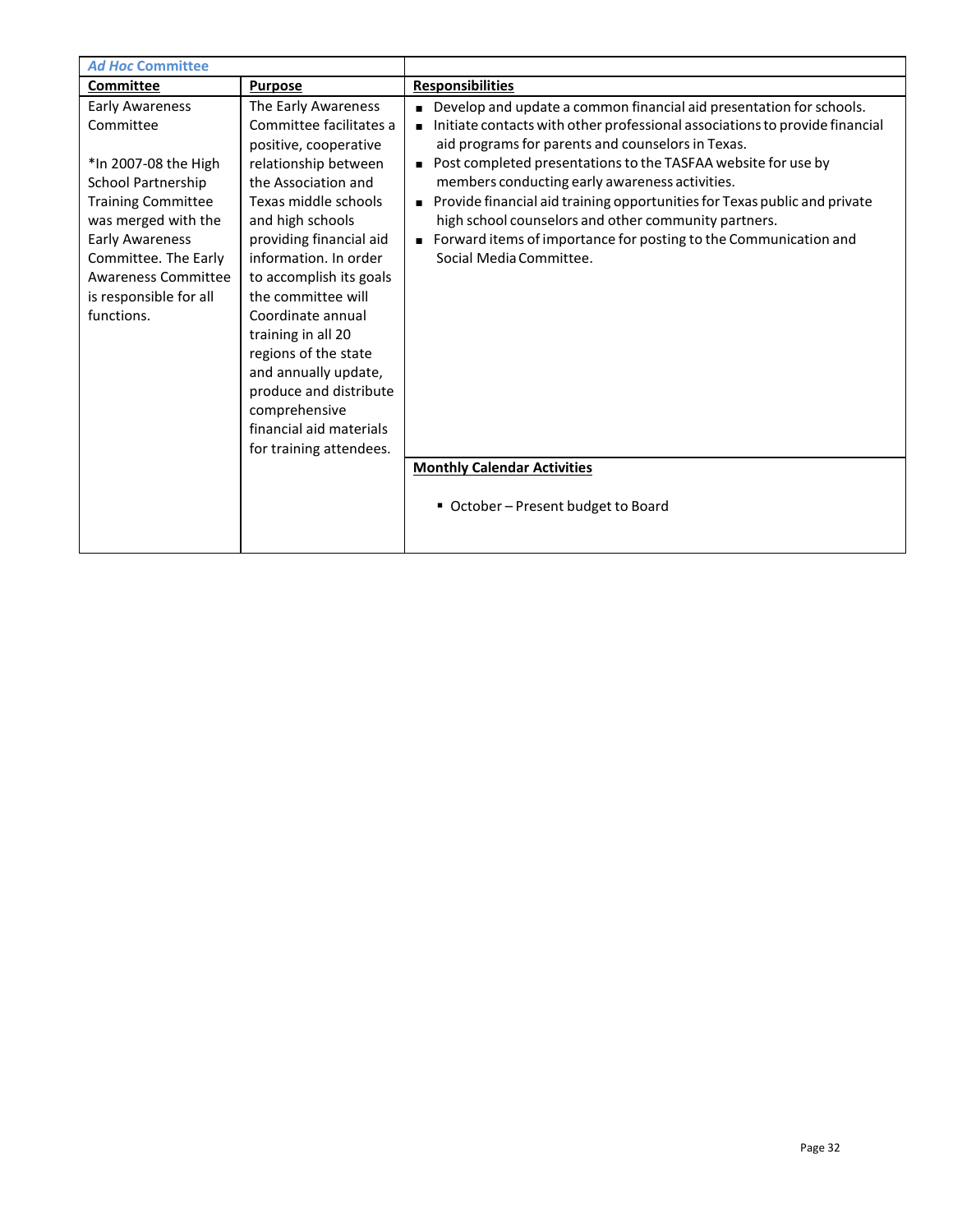| <b>Purpose</b>        | <b>Responsibilities</b>                                                       |
|-----------------------|-------------------------------------------------------------------------------|
| The Communications    | ■ Post at least one article, training information, link, story, or tip to the |
| and Social Media      | Association's social media page per week.                                     |
| Committee is          | ■ Produce the Annual Report at the end of each TASFAA fiscal year.            |
| responsible for       | Other items to be posted include: training and professional development       |
| publishing the TASFAA | opportunities; Dear Colleague Letters; Chronicle of Higher Education          |
| Annual Report.        | articles; TASFAA event promotion; and information about TASFAA's              |
|                       | history, mission and vision.                                                  |
|                       | Administration of TASFAA Socialmedia sites.                                   |
|                       |                                                                               |
|                       | The TASFAA Annual Report is a publication that should summarize the           |
|                       | activities and work of the association and made available after the           |
|                       | conclusion of the year being reported on.                                     |
|                       |                                                                               |
|                       |                                                                               |
|                       | <b>Monthly Calendar Activities</b>                                            |
|                       | ■ October – Present budget to Board. Post annual report to TASFAA             |
|                       | website.                                                                      |
|                       | • Monitor social media on a monthly basis.                                    |
|                       |                                                                               |
|                       |                                                                               |
|                       |                                                                               |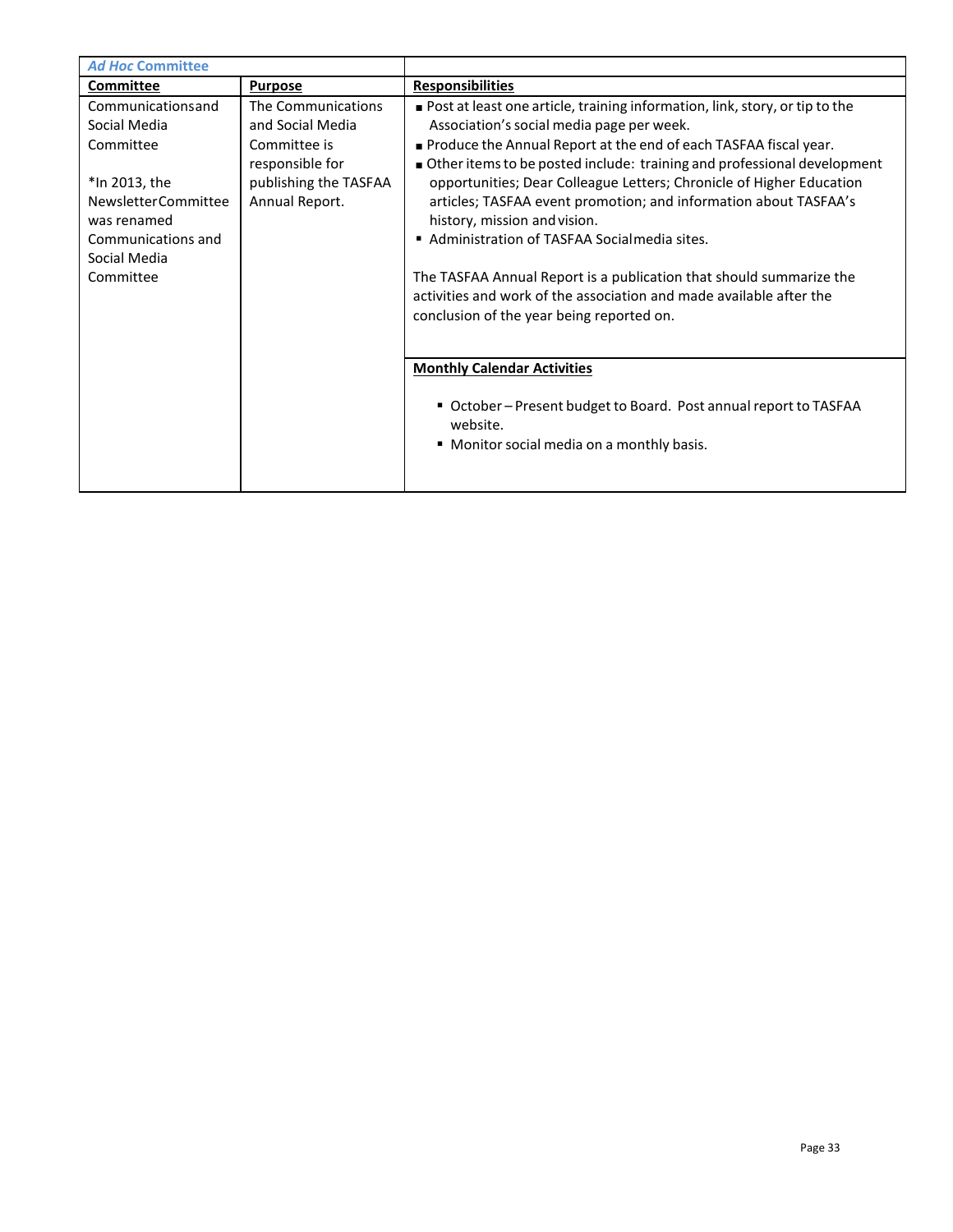| <b>Ad Hoc Committee</b>               |                                                                                                                                                                                                                                                  |                                                                                                                                                                                                                                                                                                                                                                                                                                                                                                                                                                                                                                                                                                                                                                                                                                                                                                                                                                                                                                                                                                                                                                                                                                                                                                                                                                                                                                                                                                                                                                                                                  |
|---------------------------------------|--------------------------------------------------------------------------------------------------------------------------------------------------------------------------------------------------------------------------------------------------|------------------------------------------------------------------------------------------------------------------------------------------------------------------------------------------------------------------------------------------------------------------------------------------------------------------------------------------------------------------------------------------------------------------------------------------------------------------------------------------------------------------------------------------------------------------------------------------------------------------------------------------------------------------------------------------------------------------------------------------------------------------------------------------------------------------------------------------------------------------------------------------------------------------------------------------------------------------------------------------------------------------------------------------------------------------------------------------------------------------------------------------------------------------------------------------------------------------------------------------------------------------------------------------------------------------------------------------------------------------------------------------------------------------------------------------------------------------------------------------------------------------------------------------------------------------------------------------------------------------|
| Committee                             | <b>Purpose</b>                                                                                                                                                                                                                                   | <b>Responsibilities</b>                                                                                                                                                                                                                                                                                                                                                                                                                                                                                                                                                                                                                                                                                                                                                                                                                                                                                                                                                                                                                                                                                                                                                                                                                                                                                                                                                                                                                                                                                                                                                                                          |
| <b>Regional Training</b><br>Committee | The Regional Training<br>Committee provides<br>free Professional<br>development training<br>to Financial Aid<br>Administrators across<br>the state of Texas in<br>collaboration with TG<br>and THECB known as<br>the Texas Regional<br>Training. | • Develop a consistent free training each year for 5-7 site locations in<br>Texas as needed and approved by the Board. Topics will be generated<br>based on current regulatory and/or professional development needs<br>and may incorporate NASFAA Fall Regional Training.<br>" Coordinate and collaborate with TG, and THECB for all logistical<br>planning & set-up needed for training; required attended conference<br>calls (as needed)<br>Provide a team of trainers for each locale, and designate outline for<br>TASFAApresentation(s)<br>" Create presentations, and any hands-on activity (if applicable), and all<br>material/handouts for participants to print<br>" Create Questions for each TASFAA presentation topic for the Show<br>What You Know (SWYK) quiz<br>" TASFAA will split food cost with TG provide TG the Treasurer<br>information<br>Include all three agency logos on all material wherever Texas Regional<br>Training is announced and/or displayed.<br>" Forward items of importance for posting to the Communication and<br>Social Media Committee.                                                                                                                                                                                                                                                                                                                                                                                                                                                                                                                            |
|                                       |                                                                                                                                                                                                                                                  | <b>Monthly Calendar Activities</b><br>" October - Present budget to Board. Identify and train trainers;<br>determine schedule, Finalize dates/locations present tentative agenda.<br>Begin booking Airfare and Hotel reservations.<br>• November - Finalize training agenda, dates/locations. Request prior<br>year registration form from Web Services for review/changes. Send<br>Training Announcements to TASFAA list serve and agenda/dates to<br>TASFAA communication specialist to post on TASFAA training calendar.<br>Send all presentations & material to TG to secure on jump drive also<br>include any handouts/material for participants to print.<br>• Dec-March: Receive online registration activity from TG, Send training<br>announcements to TASFAA list serve. Complete all Training on<br>scheduled dates & sites, attend final run thru and recap conference<br>calls prior and post site trainings. Receive copy of evaluations & sign in<br>sheets.<br>April/May - Submit expense reimbursements to Treasurer Prepare End<br>of the Year Report for Board.<br>" June- Set up FY14 meet with TASFAA Regional Training Committee<br>member(s) to go through ideas/evaluation suggested topics, survey<br>FAA community for desired topics, research hot topics.<br>Ully - Final report to Board includes topics and any changes/ request<br>necessary for upcoming training.<br>August/September- Secure host sites, receive NASFAA Fall Regional<br>Training material and determine if relevant to use Compose/create<br>new training presentations/hands- on activities (if applicable). |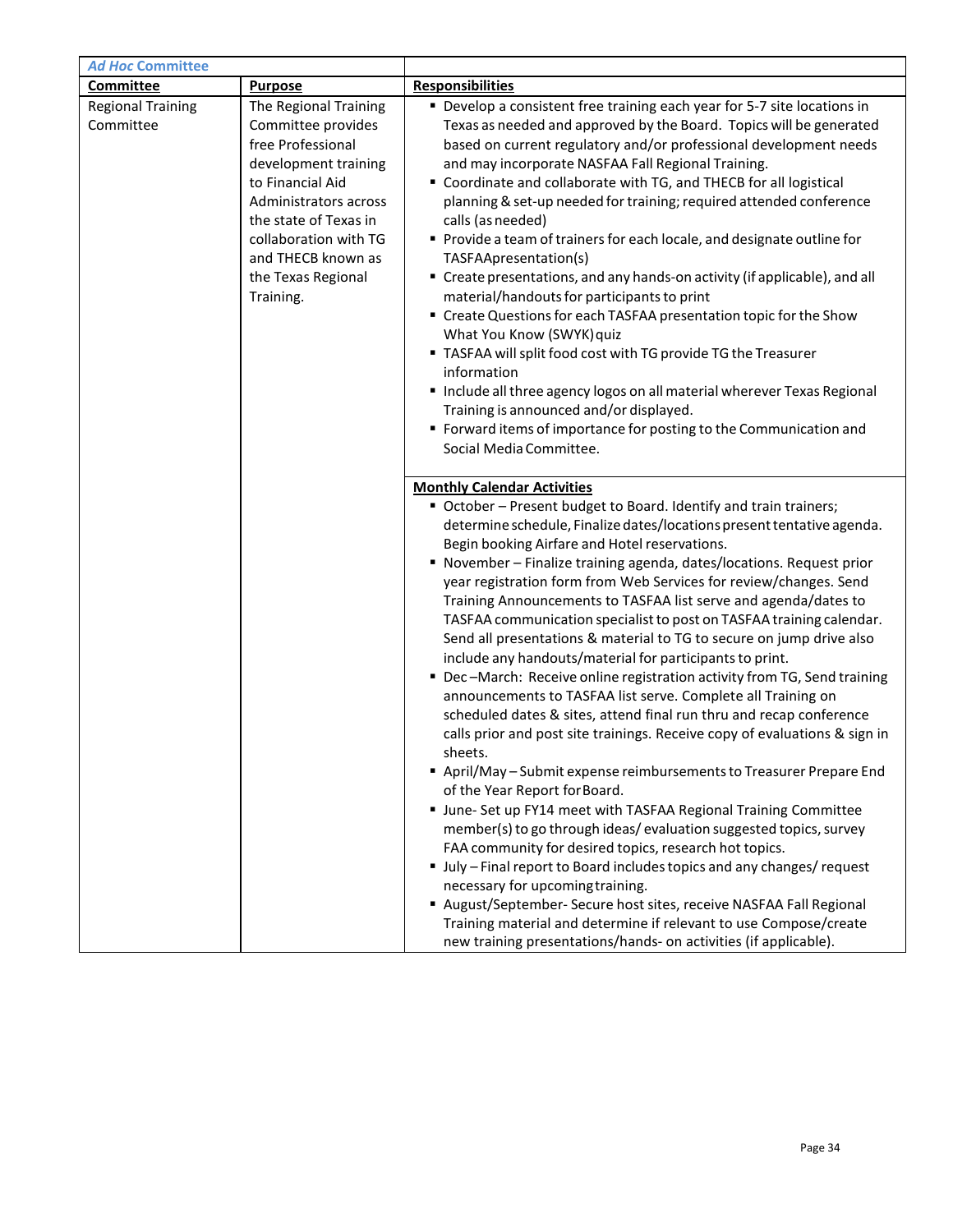| <b>Ad Hoc Committee</b>                                                                                                                                                                      |                |                                                                                                                                                                                                                                                                                                                                                                                                                                                                                                                                          |
|----------------------------------------------------------------------------------------------------------------------------------------------------------------------------------------------|----------------|------------------------------------------------------------------------------------------------------------------------------------------------------------------------------------------------------------------------------------------------------------------------------------------------------------------------------------------------------------------------------------------------------------------------------------------------------------------------------------------------------------------------------------------|
| Committee                                                                                                                                                                                    | <b>Purpose</b> | <b>Responsibilities</b>                                                                                                                                                                                                                                                                                                                                                                                                                                                                                                                  |
| Site Selection<br>The Site Selection<br>Committee evaluates<br>Committee<br>and recommends<br>locations and hotels<br>for future annual<br>conferences and New<br>Aid Officers<br>Workshops. |                | Visit viable sites and evaluate them for future events. The committee is<br>to ensure that sufficient space is available for meeting, exhibit, dining<br>and sleeping and ensure the any site considered has reasonable<br>accessibility by major airlines.<br>■ Provide to the Board a site report with a recommendation and tentative<br>contract for a future site.<br>■ Work to secure final contracts for the President's signature.<br>Forward items of importance for posting to the Communication and<br>Social Media Committee. |
|                                                                                                                                                                                              |                | <b>Monthly Calendar Activities</b><br>■ October – Present budget to Board<br>■ February – Recommendations to Board (2yr. advance)<br>" March - Visit Fall conference site (1 yr. advance). Possible site for<br>NAOW.<br>" May - Three year proposal NAOW/Training. Finalize site for<br>conference (2y. advance)                                                                                                                                                                                                                        |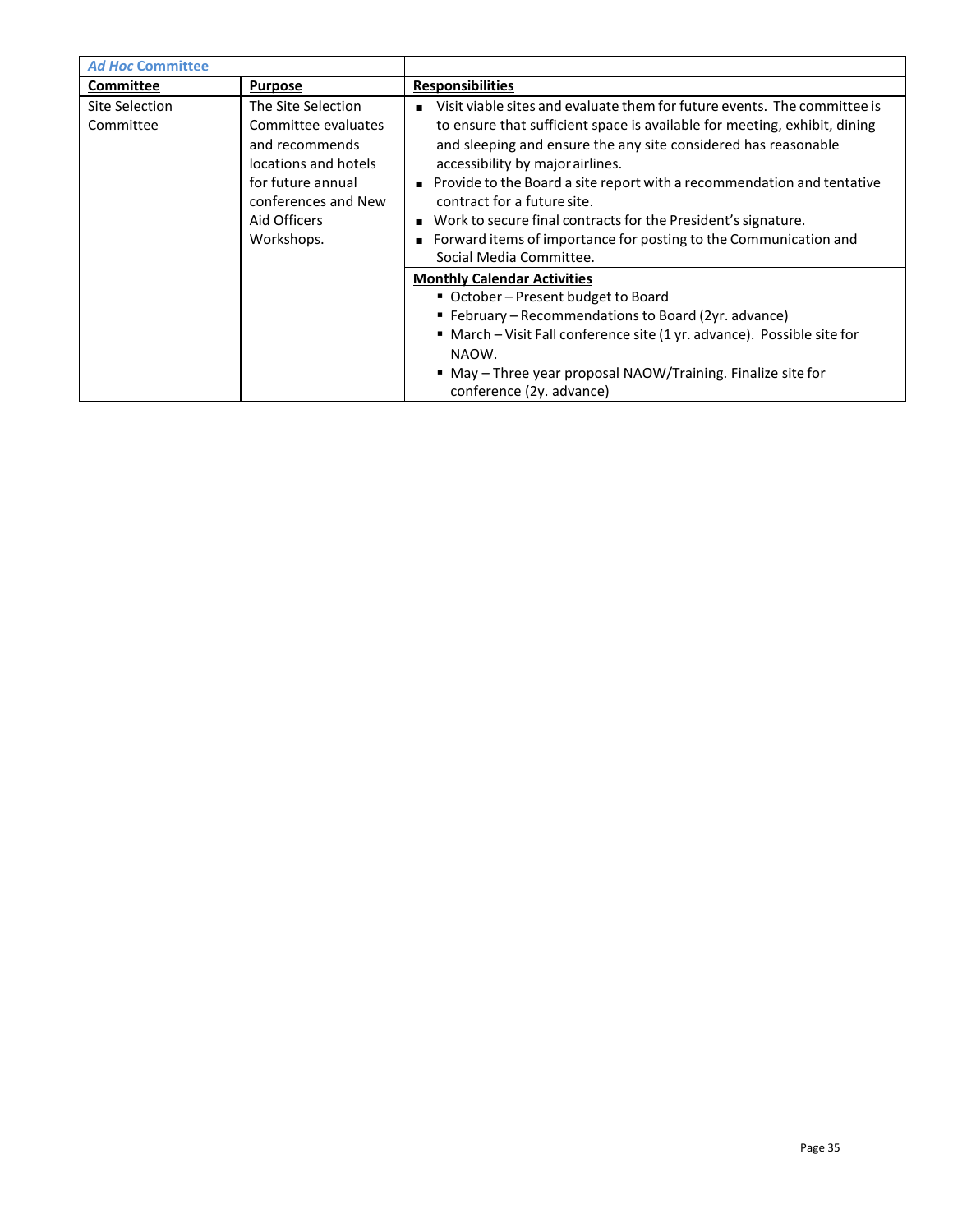| <b>Ad Hoc Committee</b> |                          |                                                                           |
|-------------------------|--------------------------|---------------------------------------------------------------------------|
| <b>Committee</b>        | <b>Purpose</b>           | <b>Responsibilities</b>                                                   |
| Legislative Issues      | The Legislative Issues   | Monitor financial aid legislative actions during the Texas Legislative    |
| Committee               | Committee will work      | session.                                                                  |
|                         | with the Congress,       | ■ Together with members of the Board, keep in close contact with Texas'   |
| *In 2007-08, the        | Department of            | 34 member congressional delegation briefing them and their staff on       |
| Legislative Issues      | <b>Education, Texas</b>  | Texas' priority issues with respect to HEOA reauthorization as necessary. |
| Committee was           | Legislature, Texas       | Provide updates to the Board on any matters regarding laws, regulations   |
| dissolved and its       | <b>Higher Education</b>  | or proposed legislation related to financial aid.                         |
| duties absorbed into    | Coordinating Board,      | • Forward items of importance for posting to the Communication and        |
| the function of the     | and other entities to    | Social Media Committee.                                                   |
| Board of Directors.     | communicate the          |                                                                           |
|                         | opinions of the          |                                                                           |
| **In 2009-10, the       | Association on any       |                                                                           |
| Legislative Issues      | legislation or other     |                                                                           |
| Committee was           | issues that may affect   |                                                                           |
| reinstated and          | the Association or       |                                                                           |
| became an active        | profession. This         |                                                                           |
| Committee of TASFAA.    | committee will report    |                                                                           |
|                         | to the Board, as well as |                                                                           |
|                         | its members, on          |                                                                           |
|                         | matters regarding any    |                                                                           |
|                         | relevant laws,           |                                                                           |
|                         | regulations or           |                                                                           |
|                         | proposed legislation.    |                                                                           |
|                         |                          | <b>Monthly Calendar Activities</b>                                        |
|                         |                          | ■ October – Present budget to Board                                       |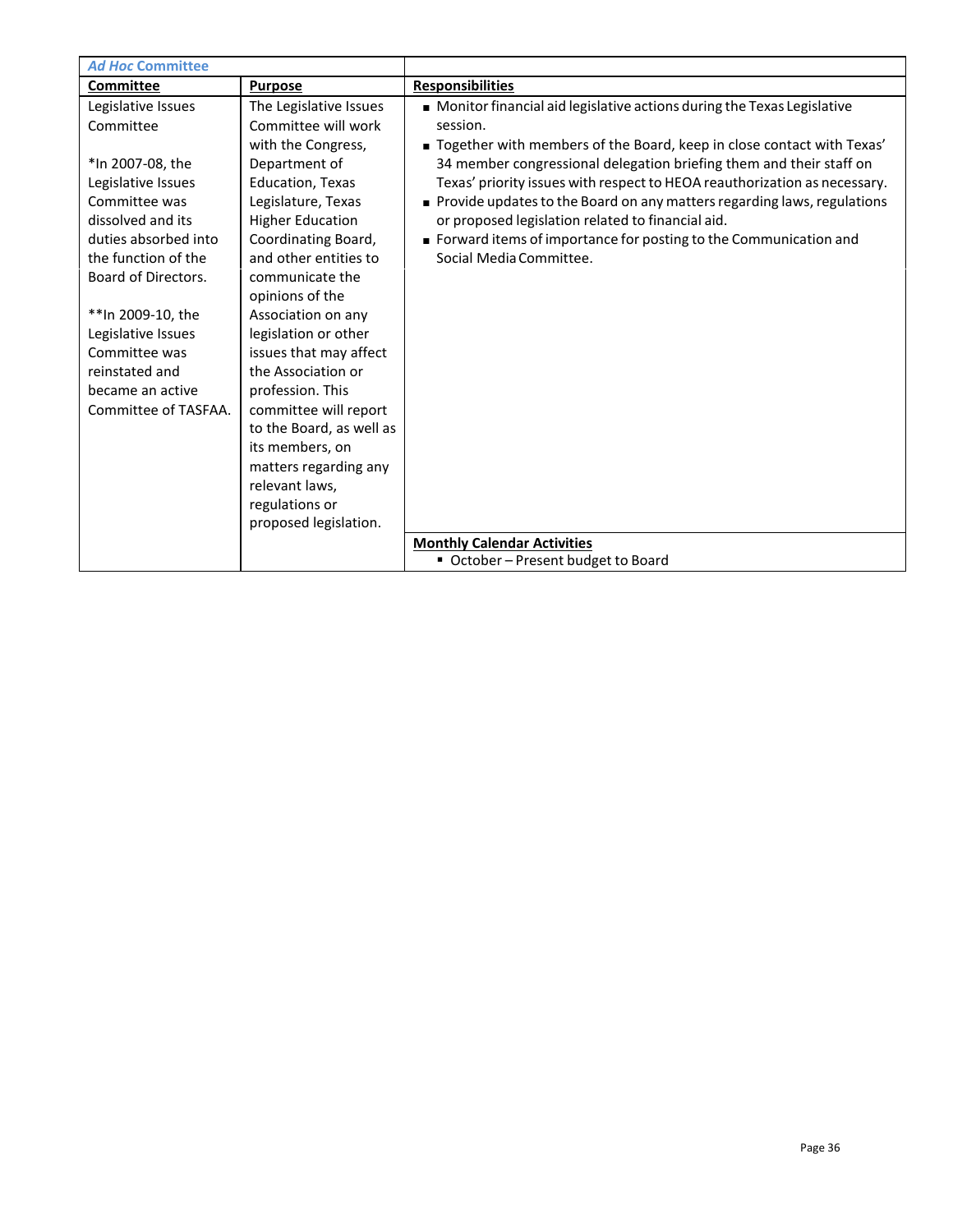| <b>Ad Hoc Committee</b>               |                                                                                                                                                   |                                                                                                                                                                                                                                                           |
|---------------------------------------|---------------------------------------------------------------------------------------------------------------------------------------------------|-----------------------------------------------------------------------------------------------------------------------------------------------------------------------------------------------------------------------------------------------------------|
| <b>Committee</b>                      | <b>Purpose</b>                                                                                                                                    | <b>Responsibilities</b>                                                                                                                                                                                                                                   |
| <b>SWASFAA Relations</b><br>Committee | The elected Texas<br>Delegate at Large on<br>the SWASFAA Board of<br>Directors represents<br>TASFAA at SWASFAA<br>regional and state<br>meetings. | Report SWASFAA activities to the TASFAA Board and provide pertinent<br>current event articles for the newsletters of both organizations.<br>Forward items of importance for posting to the Communication and<br>$\blacksquare$<br>Social Media Committee. |
|                                       |                                                                                                                                                   | <b>Monthly Calendar Activities</b><br>■ October – Present budget to Board<br>• Quarterly meetings.                                                                                                                                                        |
|                                       |                                                                                                                                                   |                                                                                                                                                                                                                                                           |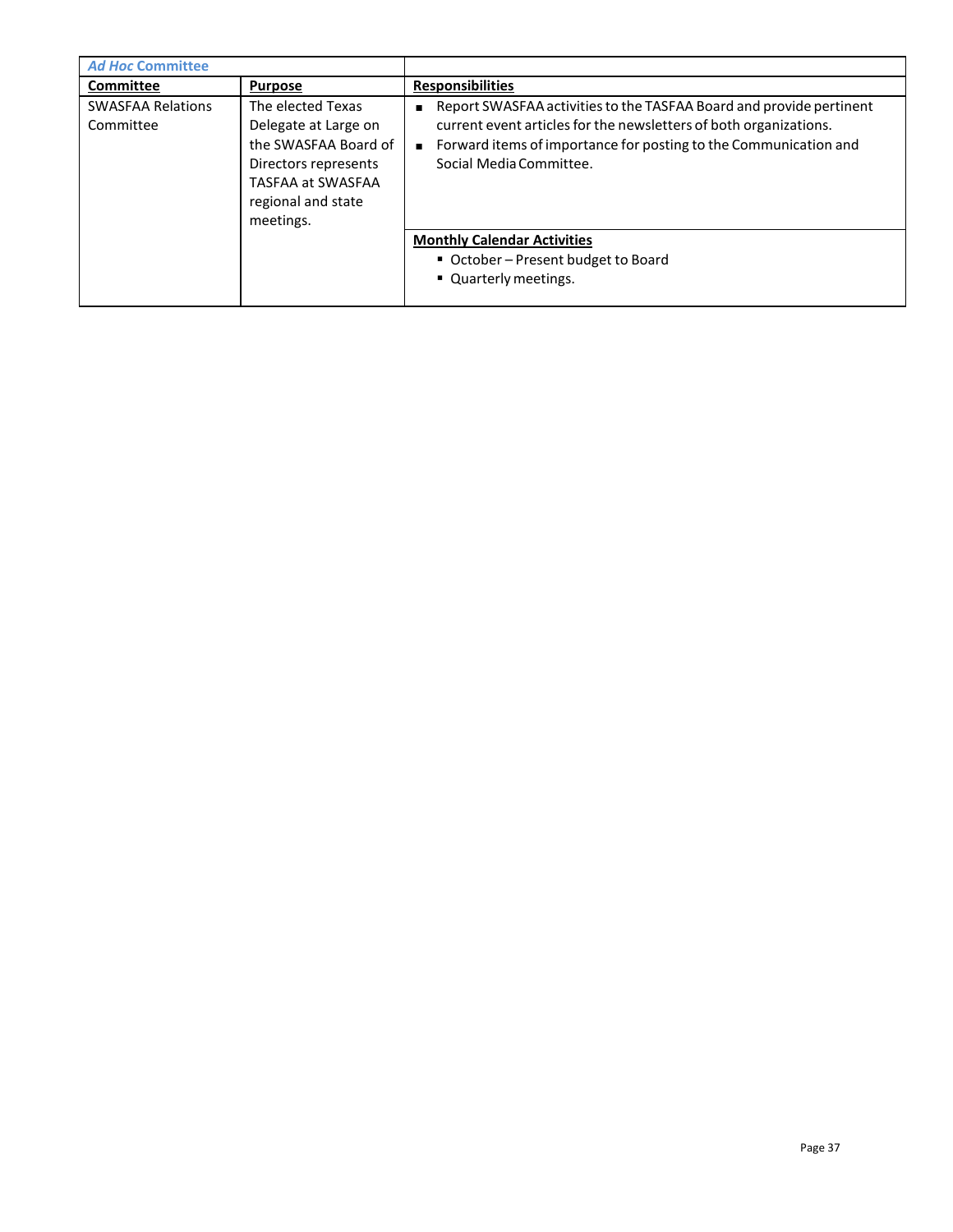| <b>Archived Committees</b>                                                                                                                                                                                                                                                                                                                                                                                                                                                                |                                                                                                                                                                                                                                |                                                                                                                                                                                                                                                                                                                                                                                                                                                                                                                                                                                                                                                                                                                                                                                                                                                               |
|-------------------------------------------------------------------------------------------------------------------------------------------------------------------------------------------------------------------------------------------------------------------------------------------------------------------------------------------------------------------------------------------------------------------------------------------------------------------------------------------|--------------------------------------------------------------------------------------------------------------------------------------------------------------------------------------------------------------------------------|---------------------------------------------------------------------------------------------------------------------------------------------------------------------------------------------------------------------------------------------------------------------------------------------------------------------------------------------------------------------------------------------------------------------------------------------------------------------------------------------------------------------------------------------------------------------------------------------------------------------------------------------------------------------------------------------------------------------------------------------------------------------------------------------------------------------------------------------------------------|
| <b>Association Activities</b><br>and Resource<br>Committee<br>*Effective 2010-11,<br>the TRAINetwork no<br>longer active.<br>**In 2007-08 this<br>committee was<br>merged with the<br>Communication<br>Network and<br><b>Association Resources</b><br>Committee. These<br>functions are now the<br>responsibility of that<br>committee.                                                                                                                                                   | The Association<br>Activities and<br><b>Resources Committee</b><br>identifies and<br>acknowledges the<br>various outreach and<br>early awareness<br>efforts accomplished<br>by the Associations'<br>members and<br>associates. | ■ Maintain the Web-based tracking system entitled TASFAA Resources<br>Activities Instructional Network (TRAINetwork) which lists all grade school<br>events, high school nights, financial aid awareness events, parent nights,<br>and other activities. The system allows all member institutions to view<br>these activities by state territory, county, and zip code and provides a brief<br>description of the events' purpose, audience, attendance, and participant<br>feedback.<br>■ Encourage TASFAA membership to document outreach activities.<br>Provide information to the community and governmental entities in order<br>to educate them about the associations' commitment to outreach and<br>public awareness of student financial aid.<br>■ Encourage the association membership to make use of and promote the<br><b>TASFA TRAINetwork.</b> |
| Mentoring, Leadership<br>& Diversity Initiatives<br>Committee<br>In 2007-08 this<br>committee was<br>merged into the<br>Membership<br>Committee and its<br>functions became the<br>responsibility of that<br>committee.<br>In 2009-10, this<br>committee was<br>reinstated and<br>became an active<br>Committee of TASFAA<br>In 2011-12, this<br>committee was<br>merged into the<br><b>Training Committee</b><br>and its functions<br>became the<br>responsibility of that<br>committee. | The Mentoring,<br>Leadership & Diversity<br>Initiatives Committee's<br>primary objective is to<br>identify and introduce<br>initiatives that will<br>promote diversity<br>within the<br>membership.                            | Work to pair new financial aid professionals with industry veterans to<br>develop effective partnerships.<br>Update, produce, and distribute the Mentor/Protégé Guide to all TASFAA<br>members. This guide includes strategies for effective mentoring,<br>informational questions to facilitate the relationship and an activity log to<br>encourage data sharing.                                                                                                                                                                                                                                                                                                                                                                                                                                                                                           |
| President's Advisory<br>Council<br>*This council does not<br>function. Dissolved.                                                                                                                                                                                                                                                                                                                                                                                                         | The President's<br>Advisory Council is<br>responsible for<br>completing tasks as<br>assigned by the<br>current President.<br>The President's<br>Advisory Council is                                                            | ■ Make recommendations for improving the ability of the Association to<br>effectively meet its goals.<br>■ Coordinate TASFAA Past Presidents into an effective advisory group for<br>the President and Board.<br>Evaluate the needs of the Association as requested by the Board.<br>Review the existing Strategic Plan document for recommendations to the<br>Board for approval.<br>■ Communicate regularly with Committee Chairs to remind them of their<br>charge to TASFAA's goals.                                                                                                                                                                                                                                                                                                                                                                      |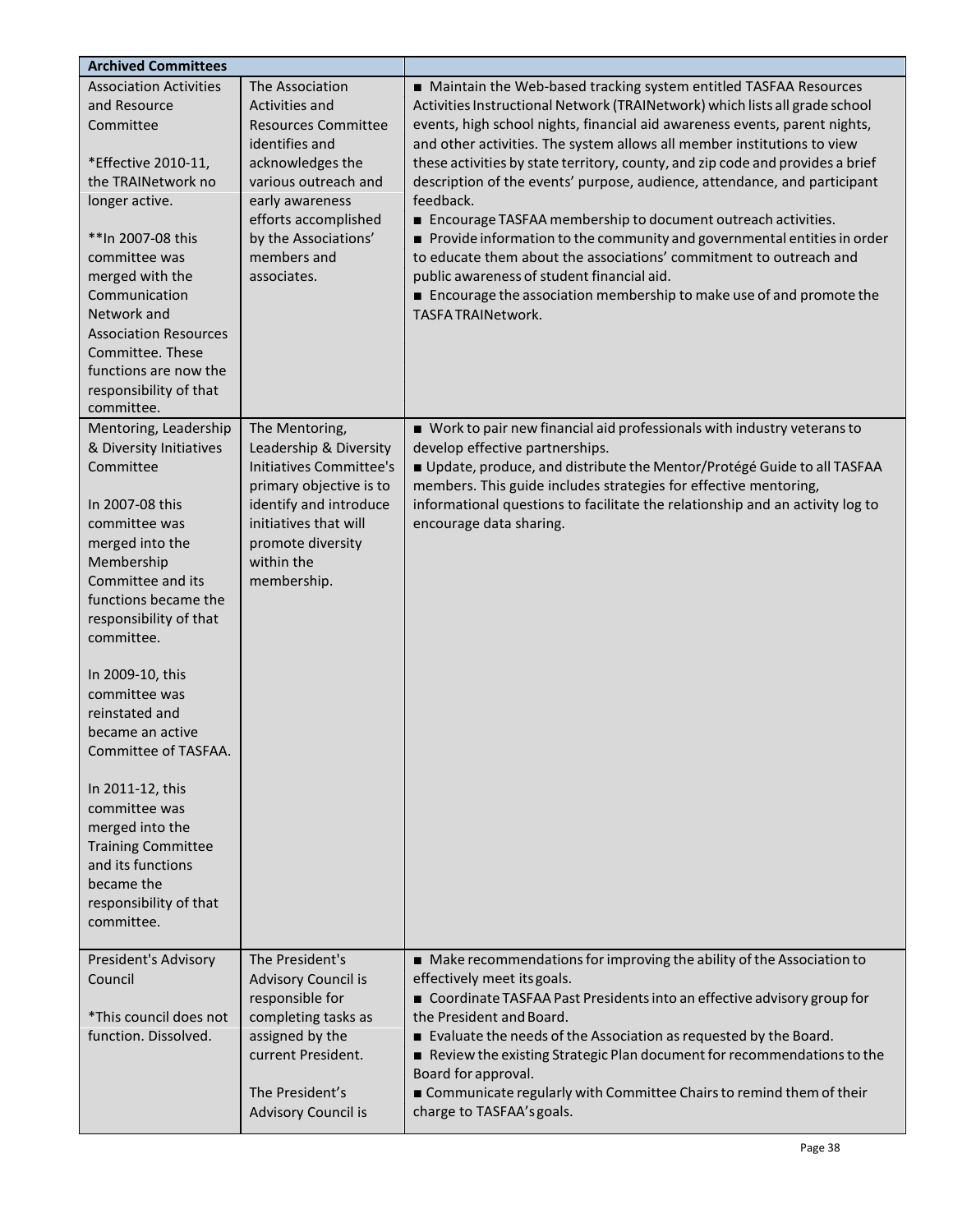|                                                       | responsible for<br>evaluating the TASFAA<br>Strategic Initiative and<br>Goals for the<br>Association with<br>regard to meeting the<br>objectives of the<br>Association. |                                                                                                                                                 |
|-------------------------------------------------------|-------------------------------------------------------------------------------------------------------------------------------------------------------------------------|-------------------------------------------------------------------------------------------------------------------------------------------------|
| <b>Public Relations</b>                               | The Public Relations                                                                                                                                                    | ■ Develop, coordinate, and conduct strategic activities to promote financial                                                                    |
| Committee                                             | Committee helps                                                                                                                                                         | aid awareness.                                                                                                                                  |
|                                                       | promote a positive                                                                                                                                                      | Assist other TASFAA committees in promoting their respective programs.                                                                          |
| *In 2007-08 this                                      | image of the                                                                                                                                                            | Ensure TASFAA banner is displayed at various Association events and                                                                             |
| committee was                                         | Association to                                                                                                                                                          | conferences.                                                                                                                                    |
| merged with the<br><b>Newsletter Committee</b>        | educational<br>institutions, other                                                                                                                                      | Host a booth at the TASFAA conference and actively seek new volunteers<br>while publicizing the work done by others throughout the association. |
| and its functions                                     | professional                                                                                                                                                            | Coordinate the publishing and distribution of the Association's Annual                                                                          |
| became the                                            | associations,                                                                                                                                                           | Report. Copies are to be presented to attendees of the New Aid Officer                                                                          |
| responsibility of that                                | foundations,                                                                                                                                                            | Workshop, training sessions of the Texas Legislature, and mailed to the                                                                         |
| committee.                                            | government agencies,                                                                                                                                                    | presidents and chancellors of colleges and universities in Texas.                                                                               |
|                                                       | students, parents, and                                                                                                                                                  | Solicit and assist in the submission of applications for the NASFAA State                                                                       |
|                                                       | the general public.                                                                                                                                                     | Award competition.                                                                                                                              |
| <b>Decentralized Training</b>                         | The Fall Decentralized                                                                                                                                                  | Ensure all committee members selected possess good training skills, be                                                                          |
| Committee                                             | Training is responsible                                                                                                                                                 | able to learn the training materials, and be available to present two to three                                                                  |
| *In 2007-08 this                                      | for presenting the<br><b>NASFAA Fall Training</b>                                                                                                                       | workshops around the state.<br>■ Ensure committee members attend the Training of the Trainers for                                               |
| committee was                                         | Workshop materials                                                                                                                                                      | NASFAA's Fall Workshop series.                                                                                                                  |
| merged with the                                       | throughout the state                                                                                                                                                    | Coordinate with SWASFAA to present one session in Texas in partnership                                                                          |
| <b>Regional Training</b>                              | of Texas.                                                                                                                                                               | with SWASFAA. Coordinate and conduct workshops throughout the state.                                                                            |
| Committee and its                                     |                                                                                                                                                                         |                                                                                                                                                 |
| functions became the                                  |                                                                                                                                                                         |                                                                                                                                                 |
| responsibility of that                                |                                                                                                                                                                         |                                                                                                                                                 |
| committee.                                            |                                                                                                                                                                         |                                                                                                                                                 |
| <b>Associate Member</b><br><b>Relations Committee</b> | This Associate<br><b>Member Relations</b>                                                                                                                               | Develop material and information for potential exhibitors.<br>■ Encourage informational exhibits at TASFAA events.                              |
|                                                       | Committee will                                                                                                                                                          | Arrange for exhibitor needs and effective use of exhibitor space.                                                                               |
| *In 2007-08 this                                      | coordinate all                                                                                                                                                          | Recognize publicly the contributions of all exhibitors and send thank you                                                                       |
| committee was                                         | exhibitor activity and                                                                                                                                                  | letters to exhibitors for their participation in the event.                                                                                     |
| dissolved and its                                     | facilitate a positive                                                                                                                                                   | Review and recommend exhibition booth rates as well as any discounts                                                                            |
| functions assigned to                                 | relationship between                                                                                                                                                    | offered for different levels of exhibits.                                                                                                       |
| the Fall Conference                                   | the Association and its                                                                                                                                                 | Review the policies affecting exhibitor space and make recommendations                                                                          |
| Committee.                                            | Associate Members.                                                                                                                                                      | to the Board when appropriate.<br>Contract with a drayage company and design an exhibitor floor plan for                                        |
|                                                       |                                                                                                                                                                         | the annual conference.                                                                                                                          |
|                                                       |                                                                                                                                                                         | Provide input to the site selection committee concerning exhibitor needs.                                                                       |
|                                                       |                                                                                                                                                                         |                                                                                                                                                 |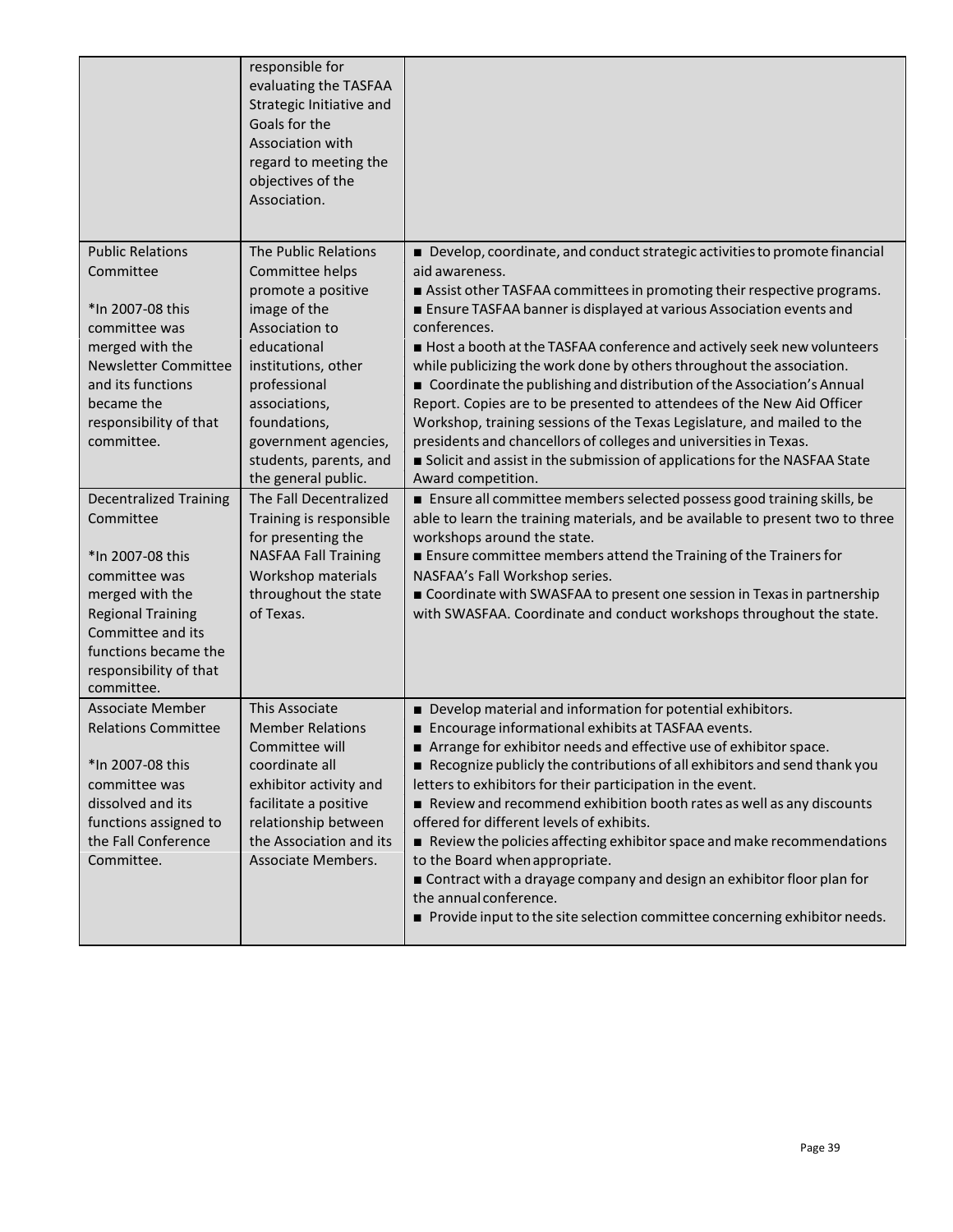# 7.5 Appendix E – Communications & Social Media Policy

TASFAA welcomes constructive, civil debate and professional exchanges. Users are responsible for their online posts and activities; however, if a user works for a school, they must familiarize themselves with their institutional policy. Violating some of the items below could result in disciplinary action or discharge at work. Users of the TASFAA social media are legally responsible for their commentary. If legal issues arise with a user's commentary or posts, TASFAA has no obligation to represent the user regarding legal issues. If TASFAA social media Administrators, and/or its current Board Members have any concerns regarding the content of a user's commentary or posts, TASFAA reserves the right to remove any commentary or block the offending u

- When posting comments on social media pages, the user acknowledges that they are speaking on their own behalf, rather than on behalf of TASFAA.
- Be respectful in all circumstances. Usersshould not criticize or respond to criticism with hostility. Be aware that personal attacks against another person's professional competence or character might amount to defamation and result in a lawsuit against the user personally.
- Don't post comments that are off-topic or needlessly inflammatory, seek to provoke an emotional reaction from others, attempt to disrupt and derail the discussion, or abuse evidence and reasoning to defend an unjustifiableconclusion.
- Don't use rude or insulting language. Posting sexually harassing, vulgar, lewd or obscene remarks or material is strictly prohibited and might result in a lawsuit against you personally, or disciplinary action if it affectsyour working relationships.
- Insulting or threatening others based on race, ethnicity, marital status, political beliefs or party, gender, religion, disability, sexual orientation, gender identity, military service or other personal qualities is strictly prohibited.
- If a user is a school employee, do not discuss any student by name. Moreover, do not discuss any student's educational record or confidential information. Users are individually responsible for not violating privacy laws.
- If a user is a school employee, do not discuss personal or work-related grievances. Also, don't critique your co-workers, administrators or Institutional Executive members.
- Please respect copyrighted material, including web pages. If it's not yours, cite it, and link to it if possible.
- Don't spread rumors. If the user cannot personally verify that something is factual, it should not be posted. Similarly, ifsomething is confidential, please do not discussit in a public forum such as Social media.

# **BLOG POLICY:**

The TASFAA Blog, *TASFAA Star*, isintended to be written primarily by and for TASFAAmembers. It isto be used as a communication tool to keep the financial aid, TASFAA, SWASFAA, NASFAA community informed with information and/or opinions, related events and current topics in financial aid. The administration of the blog will be handled by the TASFAA Communications and Social Media Committee.

- All posts should be related to the administration of financial aid or TASFAA, SWASFAA or NASFAA activities.
- Blog entries are not to be used for business purposes other than TASFAA. For profit, nonprofit, and government entities are not permitted to use the blog as a vehicle for advertising their products or services. This includes products and services for which there is no cost. Service and operational announcements by these entities can be made ifthey are open to all members of TASFAA and do not promote the entity or its products. Any exceptions to this policy must first be approved by the TASFAA Board.
- The Board of Directors and Committee Chairs may use the blog as a vehicle for promoting TASFAA related events and initiatives. TASFAA members may also submit blog entries that are related to the administration of financial aid and eventsrelated to the financial aid community.
- The TASFAA Communications and Social Media Chair must approve all submitted blog posts before they are published. If the appropriateness of the content in the entry is questionable, the Communications and Social Media Chair may seek approval from the Communications and Social Media Committee or the TASFAA Board of Directors before approving a blog post.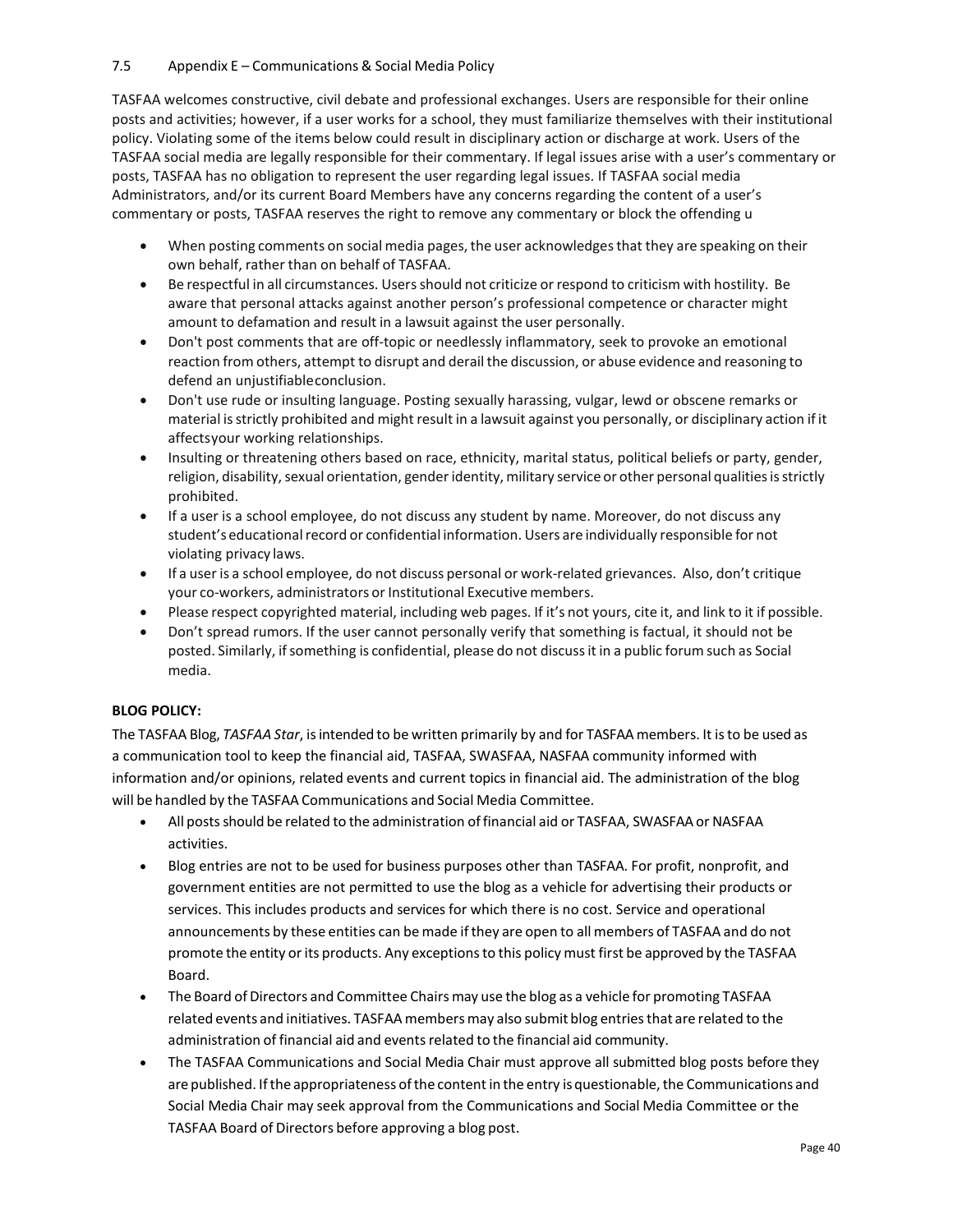TASFAA listserv (TasfaaL) subscribers are asked to adhere to the following policies:

- a. Messages should be related to the administration of Financial Aid. Messages to TasfaaL are to be kept "ontopic".
- b. TasfaaL is intended for official TASFAA business and information sharing among colleagues. Advertising is limited to TASFAA sponsored activities (except as in (f) below). For-profit, non-profit, and government entities are not permitted to use TasfaaL as a vehicle for advertising their products or services. This includes products and services for which there is no cost. Professional development workshops, service and operational announcements by these entities can be made if they are open to all members of TASFAA. Exceptions to this policy can only be approved by the TASFAA Board.
- c. "Job Wanted" postings are not permitted.
- d. "Position Available" postings are permitted. The emphasis should be on the open position not the institution or company. A TassfaaL notice is automatically generated when a position is posted and approved to the employment section of the TASFAA website.
- e. Virus messages, email scams, and the like are not permitted. In general, our individual organizations should have policies in place to deal with these threats (virus software, for example). TasfaaL doesn't need to be the vehicle for those types of announcements. NOTE: If your information regarding a threat has specific and direct bearing on the financial aid community, please contact [support@tasfaa.org](mailto:support@tasfaa.org) for clearance.
- f. Postings in excess of 200 lines are rejected. Shorten the message, or provide a URL in the body of the message to point to other relevant information.
- g. "Plain text" attachments are encouraged for the convenience of the readers.
- h. TEST messages are not permitted. If you have difficulty posting or are in need of further assistance, please contac[tsupport@tasfaa.org.](mailto:support@tasfaa.org)
- i. Bounced messages. Subscriptions for individuals whose email bounces for five days will be suspended. Since bouncing email is evidence of a problem somewhere, the only awareness you may have of the situation may be the absence of TasfaaL postings in your mailbox. Contact [support@tasfaa.org](mailto:support@tasfaa.org) if you feel you have been suspended.
- 7.7 Appendix G TASFAA Strategic Plan Template Example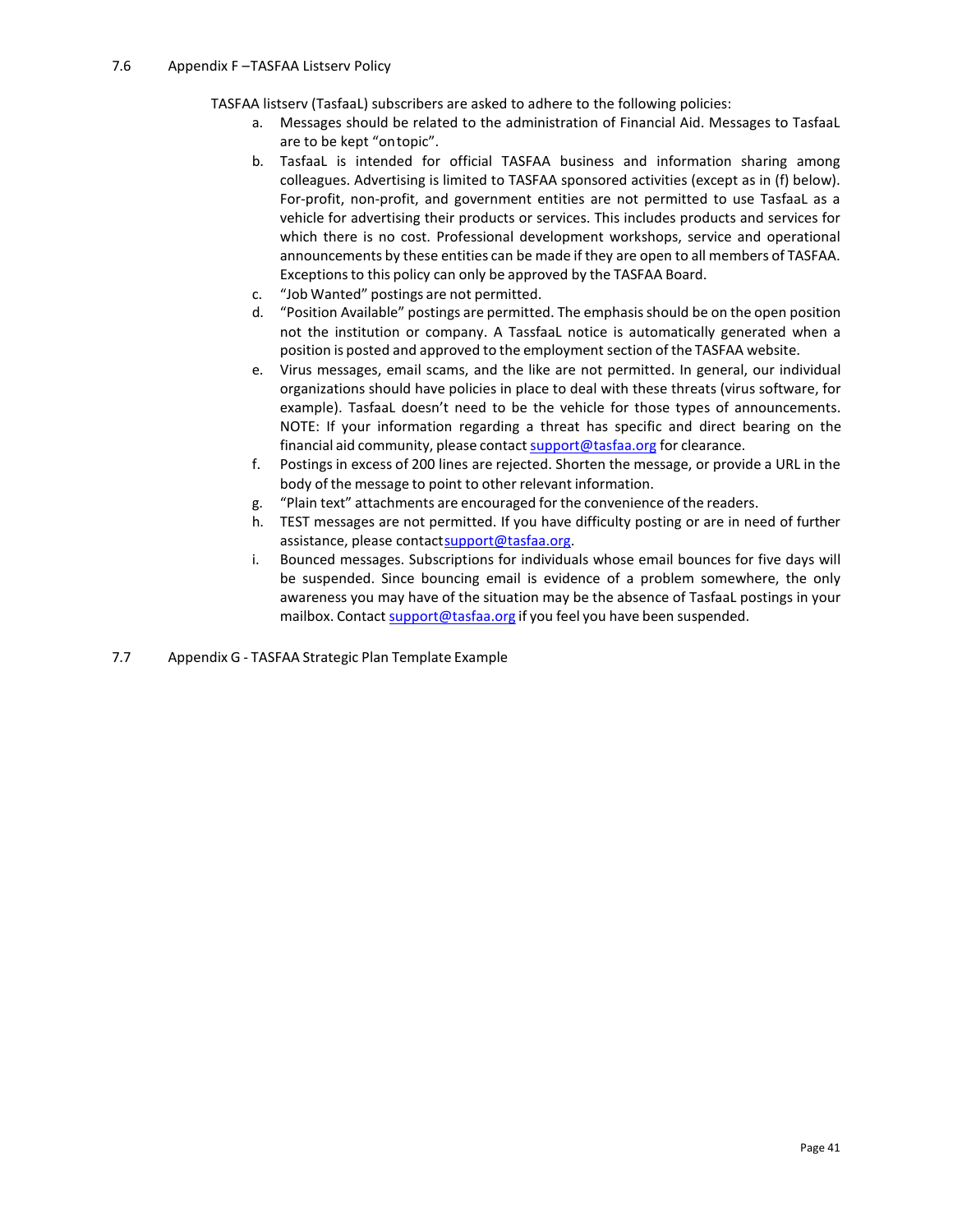# **TASFAA Strategic Planning**

| <b>TASFAAPresident:</b>   |                                                                                                                                                                                                                                                                                                                                                                                                                                                                  |
|---------------------------|------------------------------------------------------------------------------------------------------------------------------------------------------------------------------------------------------------------------------------------------------------------------------------------------------------------------------------------------------------------------------------------------------------------------------------------------------------------|
| 20xx-20xx<br>Year:        |                                                                                                                                                                                                                                                                                                                                                                                                                                                                  |
| <b>Mission (Purpose):</b> | The Association is organized for education and research purposes of its membership and<br>shall not be operated for profit.                                                                                                                                                                                                                                                                                                                                      |
| Vision:                   | The Texas Association of Student Financial Aid Administrators will serve as an exemplar<br>for promoting student access and success in higher education while also providing<br>excellent professional development opportunities for its members.                                                                                                                                                                                                                |
|                           | Instructions: Each TASFAA President is to complete throughout their term and as Past President, present at the<br>December Board Meeting. The President-Elect will complete objectives for presentation to the<br>Board at the July Board Meeting. The document will also serve as a guide for the President -<br>Elect and be archived in the TASFAA Time Capsule. Goals are to remain static while the<br>objective, assessment and notes are to be completed. |

# **Strategic Directions and Initiatives**:

| Goal 1: Encouraging students to pursue higher education. |                                                                                                                                |
|----------------------------------------------------------|--------------------------------------------------------------------------------------------------------------------------------|
| Objective:                                               | Example: Encourage member participation in various outreach opportunities such as telethons, College<br>Goal Live Sunday, etc. |
| Assessment:                                              | Example: Bullets from President's reports that could be used as assessment point for each goal.                                |
| <b>Goal Met/Notes:</b>                                   |                                                                                                                                |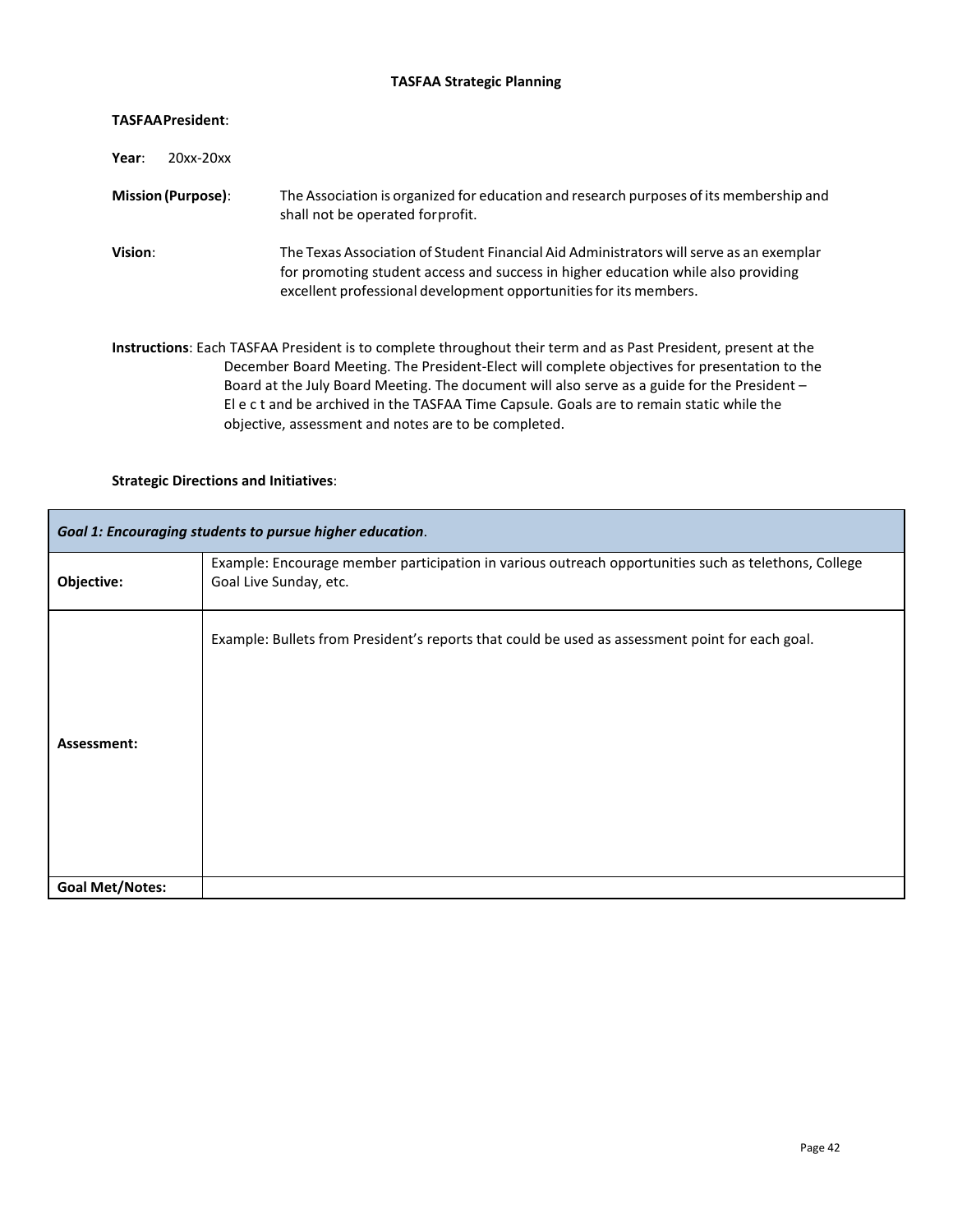| Goal 2: Promoting student financial aid programs in the post-secondary institutions of the state. |                                                                                                                                                                                                                                                                                                  |
|---------------------------------------------------------------------------------------------------|--------------------------------------------------------------------------------------------------------------------------------------------------------------------------------------------------------------------------------------------------------------------------------------------------|
| Objective:                                                                                        | Example: Promote a positive, cooperative relationship between the Association and Texas middle schools<br>and high schools providing financial aid information. Initiate contacts with other professional associations to<br>provide financial aid programs for parents and counselors in Texas. |
| Assessment:                                                                                       |                                                                                                                                                                                                                                                                                                  |
| <b>Goal Met/Notes:</b>                                                                            |                                                                                                                                                                                                                                                                                                  |

| Goal 3: Facilitating communication, activities, services, and professional development among constituencies involved in student<br>financial aid administration in the state. |                                                                                                                                                                                                                                                                                   |  |
|-------------------------------------------------------------------------------------------------------------------------------------------------------------------------------|-----------------------------------------------------------------------------------------------------------------------------------------------------------------------------------------------------------------------------------------------------------------------------------|--|
| Objective:                                                                                                                                                                    | Example: Conduct annual NAOW and ABC to provide professional development opportunities for financial<br>aid administrators. Partner with THECB and TGSLC to conduct regional training. Provide training materials<br>and resources for state-side high school training workshops. |  |
| Assessment:                                                                                                                                                                   |                                                                                                                                                                                                                                                                                   |  |
| <b>Goal Met/Notes:</b>                                                                                                                                                        |                                                                                                                                                                                                                                                                                   |  |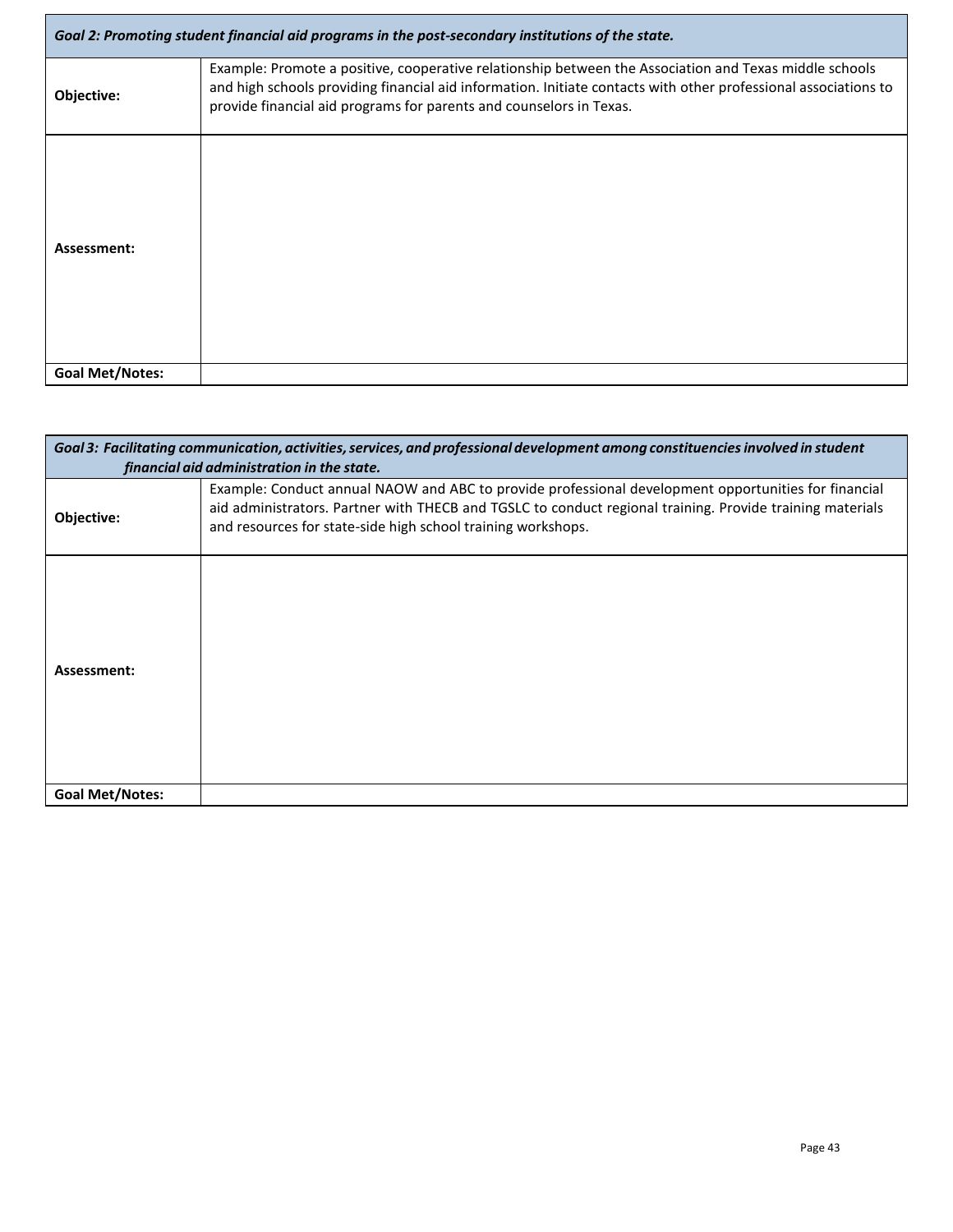| Goal 4: Inspiring professional competencies in the field of student financial aid administration. |                                                                                                                                                                                                   |  |
|---------------------------------------------------------------------------------------------------|---------------------------------------------------------------------------------------------------------------------------------------------------------------------------------------------------|--|
| Objective:                                                                                        | Example: Encourage professional development opportunities in the areas of leadership. Encourage<br>membership involvement with the Association by offering professional development scholarships. |  |
| Assessment:                                                                                       |                                                                                                                                                                                                   |  |
| <b>Goal Met/Notes:</b>                                                                            |                                                                                                                                                                                                   |  |

| Goal 5: Motivating innovation and creativity in the financial aid field to span all cohorts. |                                                                                                                                                              |
|----------------------------------------------------------------------------------------------|--------------------------------------------------------------------------------------------------------------------------------------------------------------|
| Objective:                                                                                   | Example: Encourage membership participation and involvement in regional and national associations.<br>Encourage membership communication through committees. |
| Assessment:                                                                                  |                                                                                                                                                              |
| <b>Goal Met/Notes:</b>                                                                       |                                                                                                                                                              |

| <b>TASFAA President Comments</b> |                                                                                                   |
|----------------------------------|---------------------------------------------------------------------------------------------------|
| <b>Objective:</b>                | To provide a record of Presidential initiatives beyond the scope of the official goals of TASFAA. |
| Assessment:                      |                                                                                                   |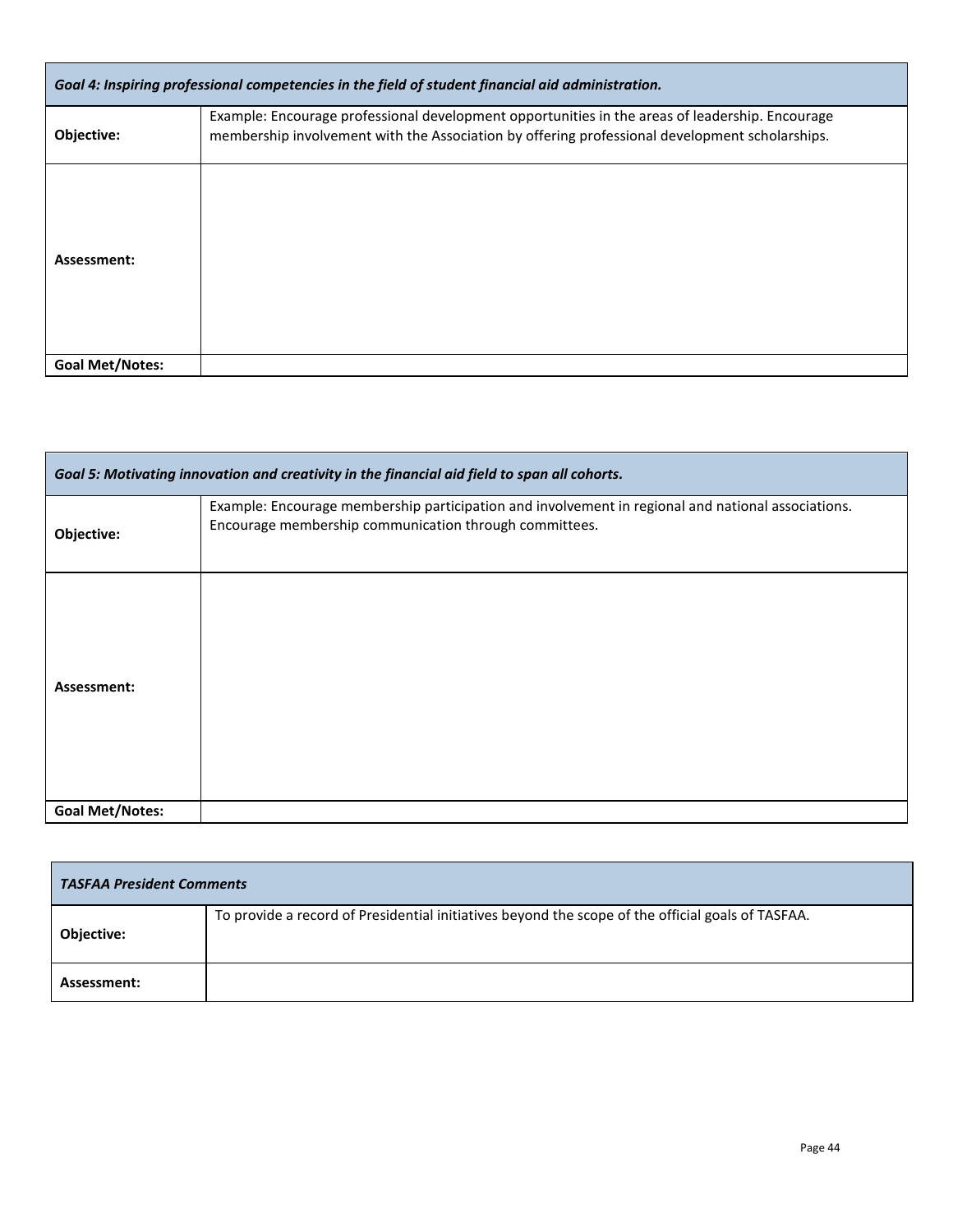# <span id="page-44-0"></span>**Section 8 CONSTITUTION AND BYLAWS AMENDMENT LOG**

Please contact the TASFAA Constitution and Bylaws Committee Chair for archived TASFAA Constitution and Bylaws Amendment Log.

# <span id="page-44-1"></span>**Section 9 TASFAA POSITION PAPERS**

Please refer to the TASFAA Website for TASFAA Position Papers.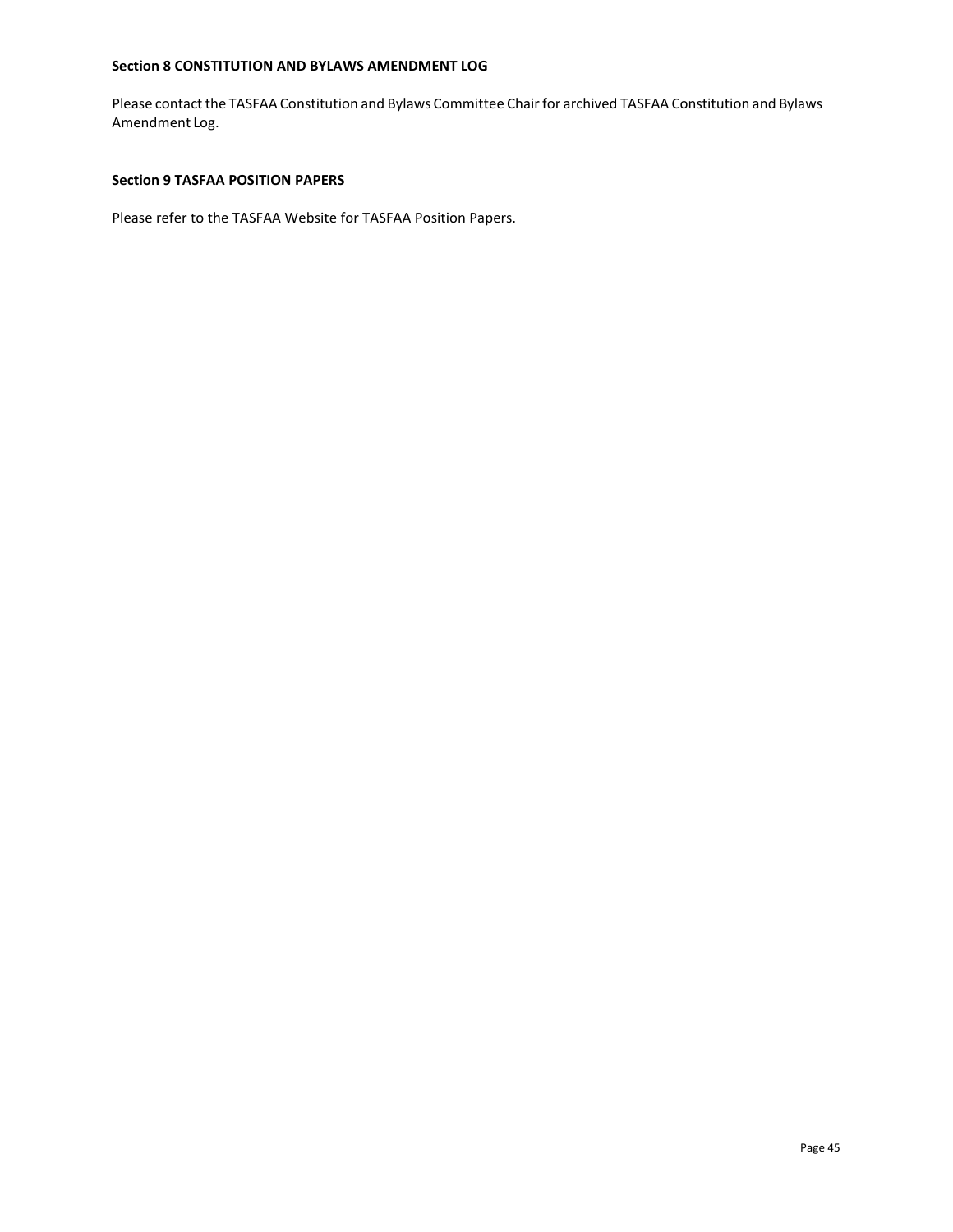#### <span id="page-45-0"></span>**Section 10 BLOG ADMINISTRATOR USER GUIDE**

Your blog can be a great source of information and communication for your association members. Please rememberthat copyright and fair use laws apply to all publications, including blogs. Make sure your content is original or that you have written permission to use someone else's material. Take time to read the Terms and Conditions posted at the bottom of your blog page. This important do cument is in place to protect your association and to provide guidance for usage of the blog.

- 1. Go to [www.tasfaa.org/b/](http://www.tasfaa.org/b/) and "Register" for an account. The "Register" link is located in the top right column under "Join Us." After registering, you will receive an email with your username and password to use when logging in. Login and change your password to one of your own choice.
- 2. After you have registered and updated your password, send an email to [BlogAdmin@tasfaa.org](mailto:BlogAdmin@tasfaa.org) to request that your status be updated to "Editor." (All registrants are automatically set as "Subscribers" which will allow them only to comment on articles.)
- 3. Once you are confirmed as an "Editor," you can refresh your page to obtain your new options. Mouse over the Blog Title in the upper left corner. Select the "Dashboard". This is your administrative area.
- 4. If you have other people that you would like to set as a "Contributor", let us know. Contributors can initiate Posts and man age Comments.

# **USING THE DASHBOARD:**

The following options are available under the "Dashboard":



- a. The first page ofthe "Dashboard" is a general information page with an up-to-date status of your blog (comments, posts, etc.).
- b. "Counterize" will give you detailed information of the traffic and use of your blog site.
- c. "Posts"
	- i. A "Welcome" post has been set up for your blog. This gives general information and should remain on the site. It is set as a "sticky" post, which means it will always remain at the top of your blog page.
	- ii. The "Posts" link will allow you to view/manage "All Posts" -In the "All Posts" option, **mouse over a post title and you will have the option to Edit, Quick Edit, Trash or Review thepost**.
	- iii. "Add a NewPost"
		- Add title for New Post
		- Put in text for post standard editing button options are available.
		- On the right, under "Publish" you can Save Draft, Preview or Publish directly.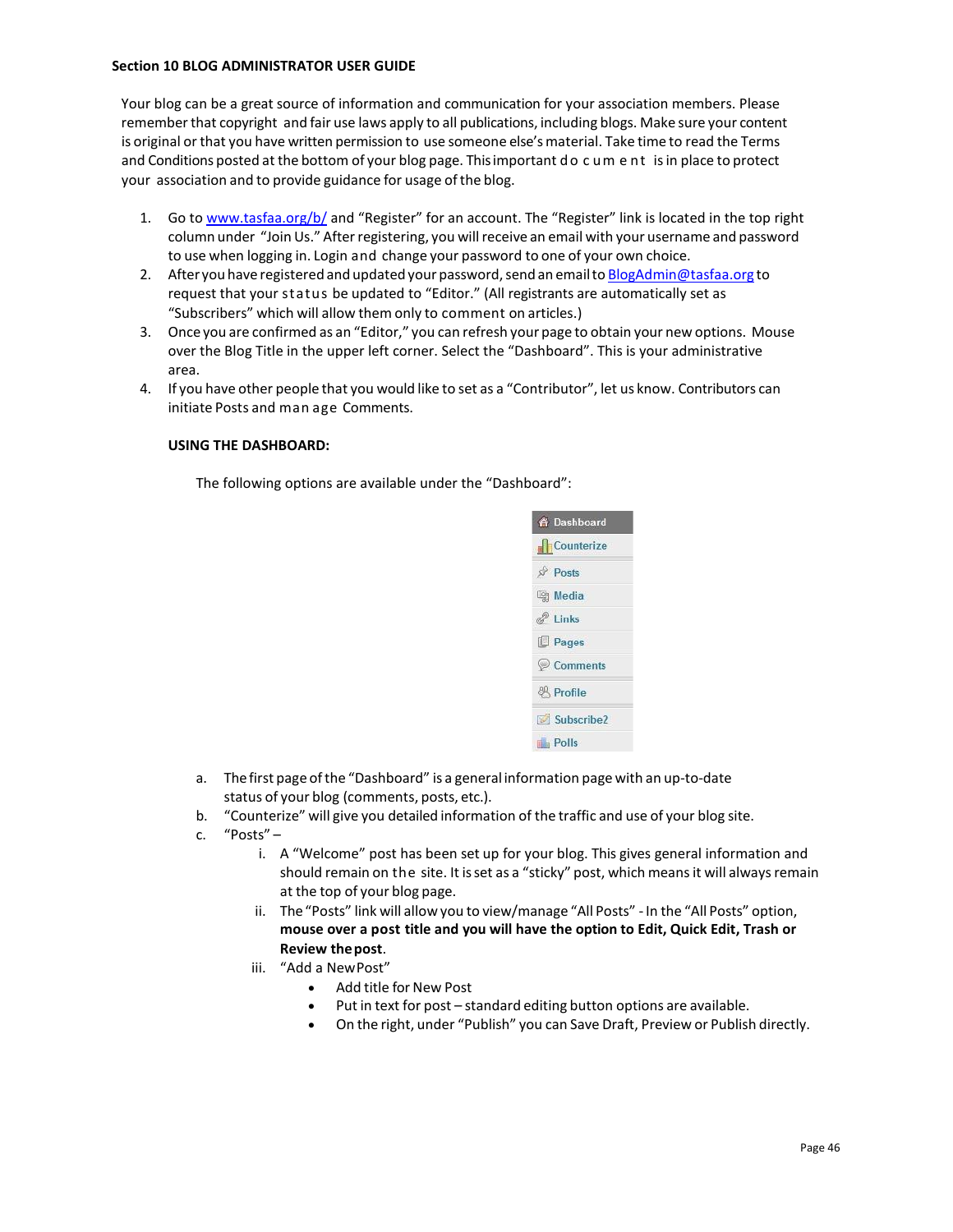#### In general, leave the Format at Standard.



"Categories" are broad groupingsthat provide a helpfulway to group related posts together, and to q u i c k l y tell readers what a post is about. Categories also make it easier for people to find your content. Categories are similar to, but broader than "Tags."

"Tags" provide a useful way to group related posts together and to quickly tell readers what a post is ab out . Tags also make it easier for people to find your content. Tags are similar to, but more specific than Categories. *The use of tags is completely optional.*

Example – Federal Issues is a Category. Pell Grants or Reauthorization would be Tags.

#### **MEDIA**

This shows your media library. There is a header graphic already in your library. These are needed for your blog header/login and should NOT be removed. You can add new Media. The maximum file size is 4 MB, but for quick loading, smaller sizes are recommended.

#### **LINKS**

The "Links" section can be used for setting up a "Blogroll" - a list of links to other blogs that your readers might be interested in. The "Blogroll" listing would appear on the blog pages in the right hand column. Currently this feature is inactive. If you decide to add Blogroll links, please contact [BlogAdmin@tasfaa.org](mailto:BlogAdmin@tasfaa.org) to have this activated.